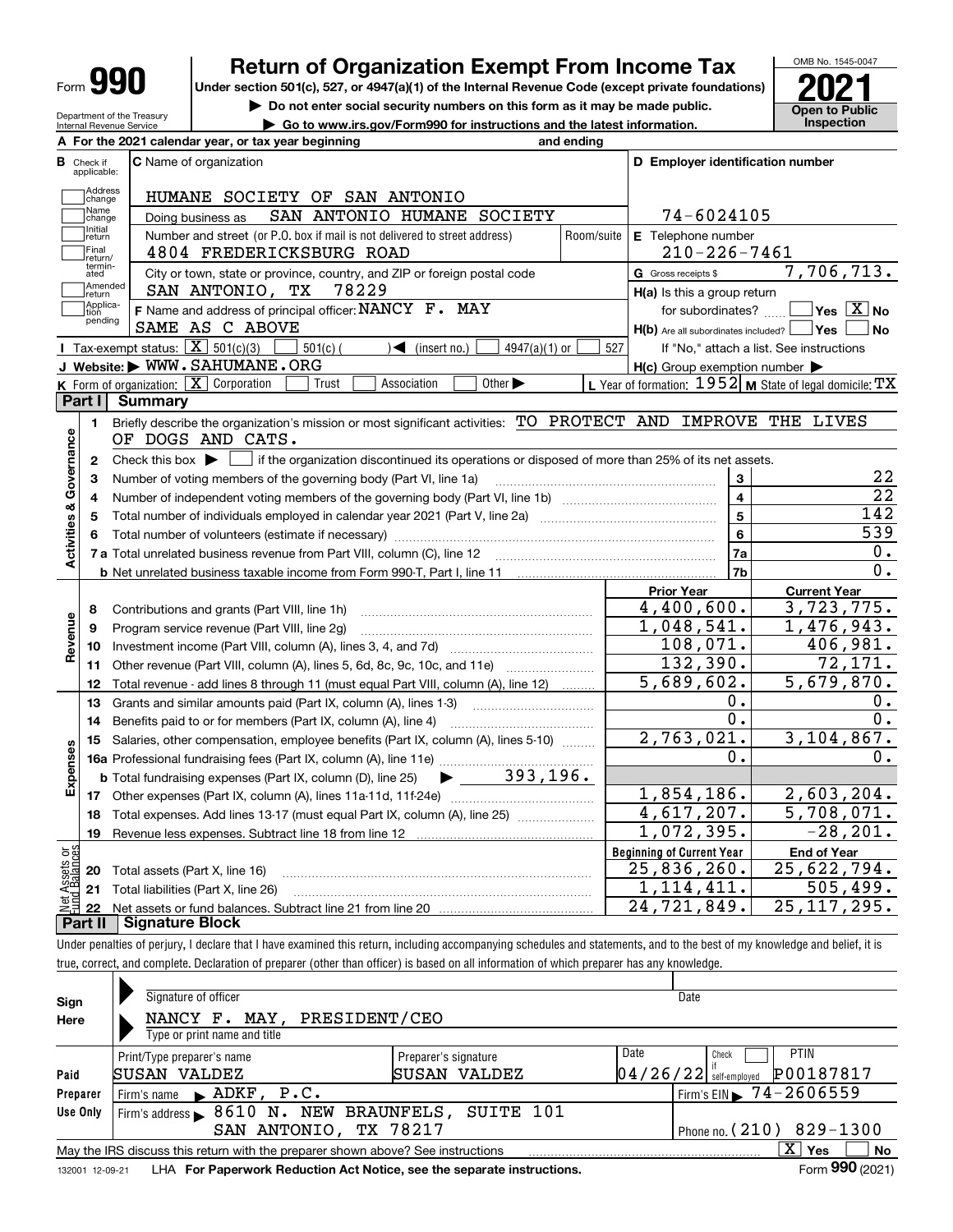|              | HUMANE SOCIETY OF SAN ANTONIO<br>Form 990 (2021)                                                                                                                                        | 74-6024105 | Page 2                                          |
|--------------|-----------------------------------------------------------------------------------------------------------------------------------------------------------------------------------------|------------|-------------------------------------------------|
|              | Part III   Statement of Program Service Accomplishments                                                                                                                                 |            |                                                 |
|              |                                                                                                                                                                                         |            |                                                 |
| 1            | Briefly describe the organization's mission:<br>TO PROTECT AND IMPROVE THE LIVES OF DOGS AND CATS BY PROVIDING                                                                          |            |                                                 |
|              | SHELTER, CARE, ADOPTION, RESCUE, SPAY & NEUTER PROGRAMS AND COMMUNITY                                                                                                                   |            |                                                 |
|              | EDUCATION.                                                                                                                                                                              |            |                                                 |
|              |                                                                                                                                                                                         |            |                                                 |
| $\mathbf{2}$ | Did the organization undertake any significant program services during the year which were not listed on the                                                                            |            |                                                 |
|              | prior Form 990 or 990-EZ?                                                                                                                                                               |            | $\overline{\ }$ Yes $\overline{\phantom{X}}$ No |
|              | If "Yes," describe these new services on Schedule O.                                                                                                                                    |            |                                                 |
| 3            | Did the organization cease conducting, or make significant changes in how it conducts, any program services?                                                                            |            | $\overline{\ }$ Yes $\overline{\mathrm{X}}$ No  |
| 4            | If "Yes," describe these changes on Schedule O.<br>Describe the organization's program service accomplishments for each of its three largest program services, as measured by expenses. |            |                                                 |
|              | Section 501(c)(3) and 501(c)(4) organizations are required to report the amount of grants and allocations to others, the total expenses, and                                            |            |                                                 |
|              | revenue, if any, for each program service reported.<br><u> 1980 - Johann Barbara, martxa al</u>                                                                                         |            |                                                 |
| 4a           | 4,850,160. including grants of \$<br>) (Revenue \$<br>(Expenses \$<br>(Code:                                                                                                            | 1,476,943. |                                                 |
|              | INDIVIDUALS WHO ADOPT LOST OR STRAY ANIMALS PAY NOMINAL FEES IN<br>А.                                                                                                                   |            |                                                 |
|              | CONNECTION WITH THE ADOPTION AND SPAY-NEUTERING. THIS PROGRAM SERVES TO                                                                                                                 |            |                                                 |
|              | CONNECT HOMELESS PETS WITH FAMILIES, REDUCE THE NUMBER OF UNWANTED                                                                                                                      |            |                                                 |
|              | BIRTHS.<br>INDIVIDUALS WHO DROP OFF UNWANTED PETS PAY A NOMINAL FEE FOR THE<br>в.                                                                                                       |            |                                                 |
|              | BOARDING AND MEDICAL CARE OF SUCH PETS TO READY THEM FOR ADOPTION.                                                                                                                      |            |                                                 |
|              | THE SOCIETY PROVIDES SPAY AND NEUTERING SERVICES ALONG WITH DISEASE<br>$\mathbf{C}$ .                                                                                                   |            |                                                 |
|              | PREVENTION, MEDICATION, AND OTHER VETERINARY SERVICES TO QUALIFIED LOW                                                                                                                  |            |                                                 |
|              | INCOME RESIDENTS OF BEXAR COUNTY.                                                                                                                                                       |            |                                                 |
|              | $***$<br>ALL PROGRAMS ARE INTERRELATED WITH RESPECT TO FACILITIES AND                                                                                                                   |            |                                                 |
|              | PERSONNEL PERFORMING THE SERVICES.                                                                                                                                                      |            |                                                 |
| 4b           |                                                                                                                                                                                         |            |                                                 |
|              |                                                                                                                                                                                         |            |                                                 |
|              |                                                                                                                                                                                         |            |                                                 |
|              |                                                                                                                                                                                         |            |                                                 |
|              |                                                                                                                                                                                         |            |                                                 |
|              |                                                                                                                                                                                         |            |                                                 |
|              |                                                                                                                                                                                         |            |                                                 |
|              |                                                                                                                                                                                         |            |                                                 |
|              |                                                                                                                                                                                         |            |                                                 |
|              |                                                                                                                                                                                         |            |                                                 |
|              |                                                                                                                                                                                         |            |                                                 |
|              |                                                                                                                                                                                         |            |                                                 |
| 4с           | (Code: ) (Expenses \$                                                                                                                                                                   |            |                                                 |
|              |                                                                                                                                                                                         |            |                                                 |
|              |                                                                                                                                                                                         |            |                                                 |
|              |                                                                                                                                                                                         |            |                                                 |
|              |                                                                                                                                                                                         |            |                                                 |
|              |                                                                                                                                                                                         |            |                                                 |
|              |                                                                                                                                                                                         |            |                                                 |
|              |                                                                                                                                                                                         |            |                                                 |
|              |                                                                                                                                                                                         |            |                                                 |
|              |                                                                                                                                                                                         |            |                                                 |
|              |                                                                                                                                                                                         |            |                                                 |
| 4d           | Other program services (Describe on Schedule O.)                                                                                                                                        |            |                                                 |
|              | (Expenses \$<br>(Revenue \$<br>including grants of \$<br>4,850,160.                                                                                                                     |            |                                                 |
| 4е           | Total program service expenses                                                                                                                                                          |            | Form $990$ (2021)                               |
|              | 132002 12-09-21                                                                                                                                                                         |            |                                                 |
|              |                                                                                                                                                                                         |            |                                                 |

15530426 758098 0857.AUDIT 2021.03040 HUMANE SOCIETY OF SAN ANT 0857.AU1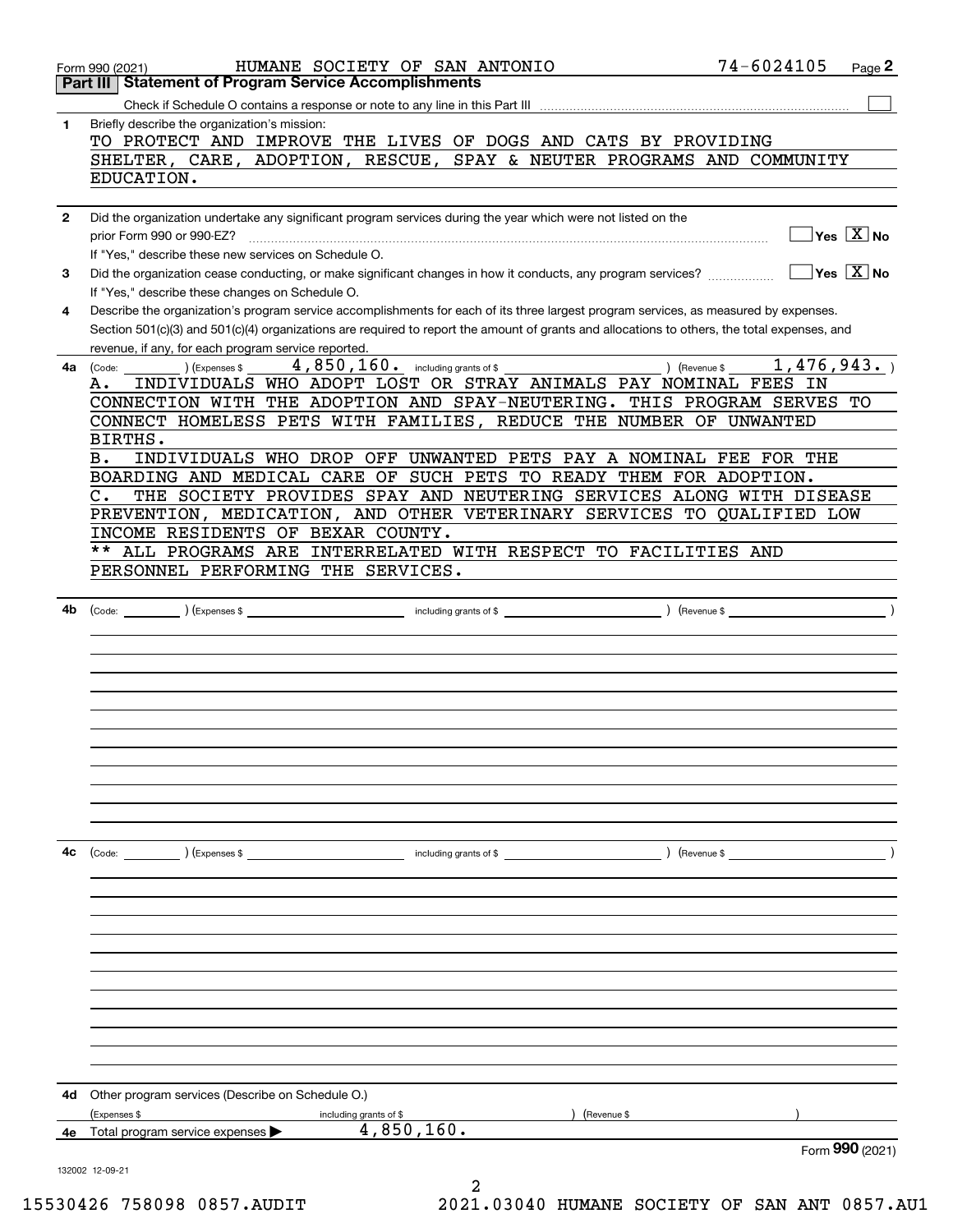|  | Form 990 (2021) |
|--|-----------------|

# Form 990 (2021) HUMANE SOCIETY OF SAN ANTONIO 7 4~6 0 2 4 1 0 5 <sub>Page</sub> 3<br>**Part IV | Checklist of Required Schedules**

|     |                                                                                                                                       |                 | Yes                     | No              |
|-----|---------------------------------------------------------------------------------------------------------------------------------------|-----------------|-------------------------|-----------------|
| 1.  | Is the organization described in section $501(c)(3)$ or $4947(a)(1)$ (other than a private foundation)?                               |                 |                         |                 |
|     |                                                                                                                                       | 1.              | X                       |                 |
| 2   |                                                                                                                                       | $\overline{2}$  | $\overline{\mathbf{x}}$ |                 |
| 3   | Did the organization engage in direct or indirect political campaign activities on behalf of or in opposition to candidates for       |                 |                         |                 |
|     |                                                                                                                                       | 3               |                         | x               |
| 4   | Section 501(c)(3) organizations. Did the organization engage in lobbying activities, or have a section 501(h) election in effect      |                 |                         |                 |
|     |                                                                                                                                       | 4               |                         | x               |
| 5   | Is the organization a section 501(c)(4), 501(c)(5), or 501(c)(6) organization that receives membership dues, assessments, or          |                 |                         |                 |
|     |                                                                                                                                       | 5               |                         | X.              |
| 6   | Did the organization maintain any donor advised funds or any similar funds or accounts for which donors have the right to             |                 |                         |                 |
|     | provide advice on the distribution or investment of amounts in such funds or accounts? If "Yes," complete Schedule D, Part I          | 6               |                         | x               |
| 7   | Did the organization receive or hold a conservation easement, including easements to preserve open space,                             |                 |                         |                 |
|     |                                                                                                                                       | $\overline{7}$  |                         | x               |
| 8   | Did the organization maintain collections of works of art, historical treasures, or other similar assets? If "Yes," complete          |                 |                         |                 |
|     |                                                                                                                                       | 8               |                         | X.              |
| 9   | Did the organization report an amount in Part X, line 21, for escrow or custodial account liability, serve as a custodian for         |                 |                         |                 |
|     | amounts not listed in Part X; or provide credit counseling, debt management, credit repair, or debt negotiation services?             |                 |                         | x               |
|     |                                                                                                                                       | 9               |                         |                 |
| 10  | Did the organization, directly or through a related organization, hold assets in donor-restricted endowments                          |                 | Х                       |                 |
|     |                                                                                                                                       | 10              |                         |                 |
| 11  | If the organization's answer to any of the following questions is "Yes," then complete Schedule D, Parts VI, VII, VIII, IX, or X,     |                 |                         |                 |
|     | as applicable.                                                                                                                        |                 |                         |                 |
|     | a Did the organization report an amount for land, buildings, and equipment in Part X, line 10? If "Yes," complete Schedule D,         | 11a             | Х                       |                 |
|     | <b>b</b> Did the organization report an amount for investments - other securities in Part X, line 12, that is 5% or more of its total |                 |                         |                 |
|     |                                                                                                                                       | 11b             |                         | X.              |
|     | c Did the organization report an amount for investments - program related in Part X, line 13, that is 5% or more of its total         |                 |                         |                 |
|     |                                                                                                                                       | 11c             |                         | X.              |
|     | d Did the organization report an amount for other assets in Part X, line 15, that is 5% or more of its total assets reported in       |                 |                         |                 |
|     |                                                                                                                                       | <b>11d</b>      |                         | x               |
|     | e Did the organization report an amount for other liabilities in Part X, line 25? If "Yes," complete Schedule D, Part X               | 11e             | $\mathbf X$             |                 |
| f   | Did the organization's separate or consolidated financial statements for the tax year include a footnote that addresses               |                 |                         |                 |
|     | the organization's liability for uncertain tax positions under FIN 48 (ASC 740)? If "Yes," complete Schedule D, Part X                | 11f             | х                       |                 |
|     | 12a Did the organization obtain separate, independent audited financial statements for the tax year? If "Yes," complete               |                 |                         |                 |
|     |                                                                                                                                       | 12a             | Х                       |                 |
|     | <b>b</b> Was the organization included in consolidated, independent audited financial statements for the tax year?                    |                 |                         |                 |
|     | If "Yes," and if the organization answered "No" to line 12a, then completing Schedule D, Parts XI and XII is optional manum           | 12b             |                         | ᅀ               |
| 13  |                                                                                                                                       | 13              |                         | X               |
| 14a | Did the organization maintain an office, employees, or agents outside of the United States?                                           | 14a             |                         | х               |
| b   | Did the organization have aggregate revenues or expenses of more than \$10,000 from grantmaking, fundraising, business,               |                 |                         |                 |
|     | investment, and program service activities outside the United States, or aggregate foreign investments valued at \$100,000            |                 |                         |                 |
|     |                                                                                                                                       | 14b             |                         | X.              |
| 15  | Did the organization report on Part IX, column (A), line 3, more than \$5,000 of grants or other assistance to or for any             |                 |                         |                 |
|     |                                                                                                                                       | 15              |                         | X.              |
| 16  | Did the organization report on Part IX, column (A), line 3, more than \$5,000 of aggregate grants or other assistance to              |                 |                         |                 |
|     |                                                                                                                                       | 16              |                         | x               |
| 17  | Did the organization report a total of more than \$15,000 of expenses for professional fundraising services on Part IX,               |                 |                         |                 |
|     |                                                                                                                                       | 17              |                         | x               |
| 18  | Did the organization report more than \$15,000 total of fundraising event gross income and contributions on Part VIII, lines          |                 |                         |                 |
|     |                                                                                                                                       | 18              | х                       |                 |
| 19  | Did the organization report more than \$15,000 of gross income from gaming activities on Part VIII, line 9a? If "Yes."                |                 |                         |                 |
|     |                                                                                                                                       | 19              |                         | X.              |
|     |                                                                                                                                       | <b>20a</b>      |                         | х               |
|     | b If "Yes" to line 20a, did the organization attach a copy of its audited financial statements to this return?                        | 20 <sub>b</sub> |                         |                 |
| 21  | Did the organization report more than \$5,000 of grants or other assistance to any domestic organization or                           |                 |                         |                 |
|     |                                                                                                                                       | 21              |                         | X.              |
|     | 132003 12-09-21                                                                                                                       |                 |                         | Form 990 (2021) |

132003 12-09-21

3 15530426 758098 0857.AUDIT 2021.03040 HUMANE SOCIETY OF SAN ANT 0857.AU1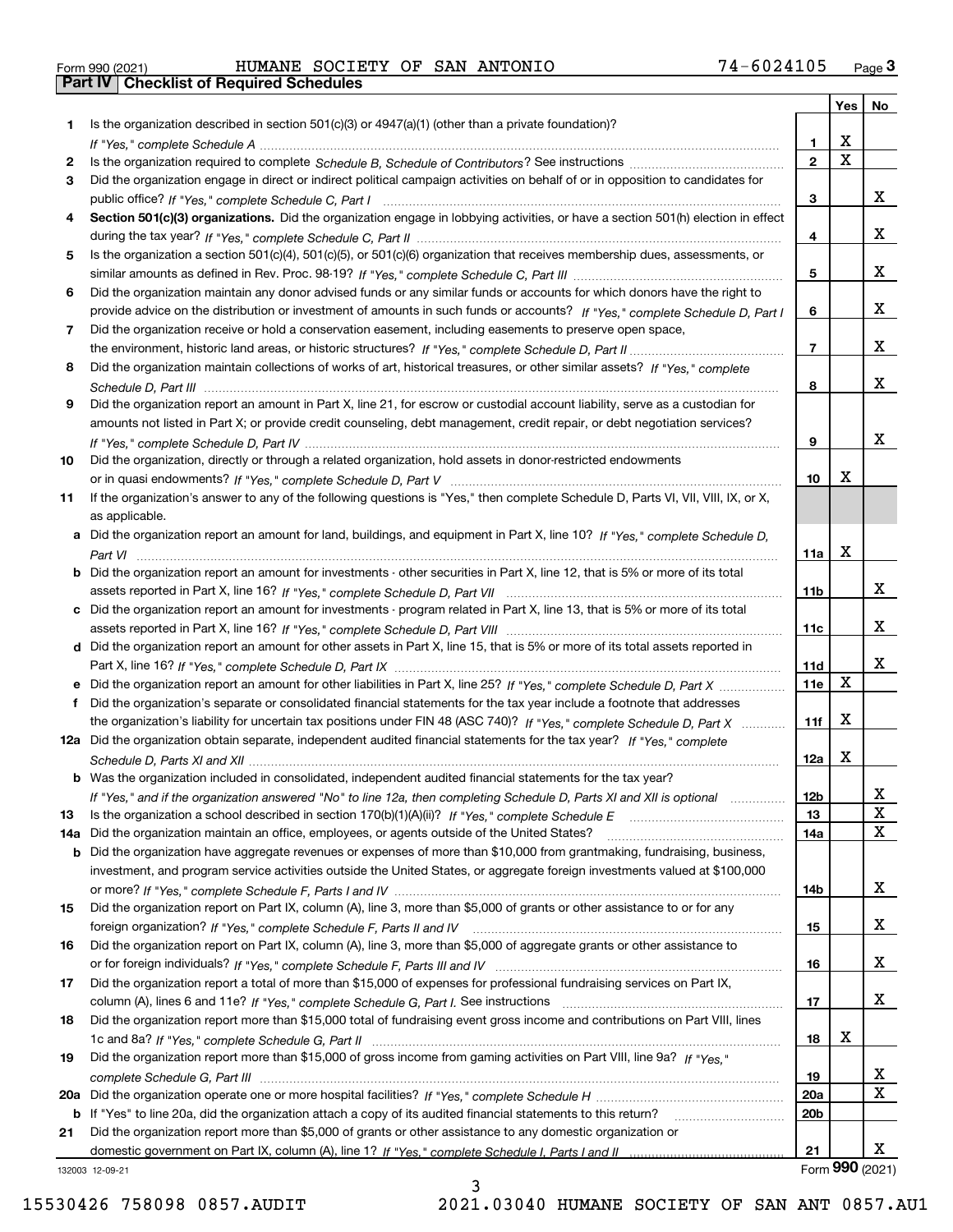|  | Form 990 (2021) |  |
|--|-----------------|--|
|  |                 |  |

Form 990 (2021) HUMANE SOCIETY OF SAN ANTONIO 7 4-6 0 2 4 1 0 5 <sub>Page</sub> 4<br>**Part IV | Checklist of Required Schedules** <sub>(continued)</sub>

*(continued)*

|               |                                                                                                                              |                 | Yes        | No              |
|---------------|------------------------------------------------------------------------------------------------------------------------------|-----------------|------------|-----------------|
| 22            | Did the organization report more than \$5,000 of grants or other assistance to or for domestic individuals on                |                 |            |                 |
|               |                                                                                                                              | 22              |            | x               |
| 23            | Did the organization answer "Yes" to Part VII, Section A, line 3, 4, or 5, about compensation of the organization's current  |                 |            |                 |
|               | and former officers, directors, trustees, key employees, and highest compensated employees? If "Yes," complete               |                 |            |                 |
|               | Schedule J                                                                                                                   | 23              | x          |                 |
|               | 24a Did the organization have a tax-exempt bond issue with an outstanding principal amount of more than \$100,000 as of the  |                 |            |                 |
|               | last day of the year, that was issued after December 31, 2002? If "Yes," answer lines 24b through 24d and complete           |                 |            |                 |
|               |                                                                                                                              | 24a             |            | x               |
|               |                                                                                                                              |                 |            |                 |
|               | <b>b</b> Did the organization invest any proceeds of tax-exempt bonds beyond a temporary period exception?                   | 24b             |            |                 |
|               | c Did the organization maintain an escrow account other than a refunding escrow at any time during the year to defease       |                 |            |                 |
|               | any tax-exempt bonds?                                                                                                        | 24c             |            |                 |
|               | d Did the organization act as an "on behalf of" issuer for bonds outstanding at any time during the year?                    | 24d             |            |                 |
|               | 25a Section 501(c)(3), 501(c)(4), and 501(c)(29) organizations. Did the organization engage in an excess benefit             |                 |            |                 |
|               |                                                                                                                              | 25a             |            | x               |
|               | b Is the organization aware that it engaged in an excess benefit transaction with a disqualified person in a prior year, and |                 |            |                 |
|               | that the transaction has not been reported on any of the organization's prior Forms 990 or 990-EZ? If "Yes," complete        |                 |            |                 |
|               | Schedule L, Part I                                                                                                           | 25b             |            | x               |
| 26            | Did the organization report any amount on Part X, line 5 or 22, for receivables from or payables to any current              |                 |            |                 |
|               |                                                                                                                              |                 |            |                 |
|               | or former officer, director, trustee, key employee, creator or founder, substantial contributor, or 35%                      |                 |            |                 |
|               |                                                                                                                              | 26              |            | х               |
| 27            | Did the organization provide a grant or other assistance to any current or former officer, director, trustee, key employee,  |                 |            |                 |
|               | creator or founder, substantial contributor or employee thereof, a grant selection committee member, or to a 35% controlled  |                 |            |                 |
|               | entity (including an employee thereof) or family member of any of these persons? If "Yes," complete Schedule L, Part III     | 27              |            | х               |
| 28            | Was the organization a party to a business transaction with one of the following parties (see the Schedule L, Part IV,       |                 |            |                 |
|               | instructions for applicable filing thresholds, conditions, and exceptions):                                                  |                 |            |                 |
|               | a A current or former officer, director, trustee, key employee, creator or founder, or substantial contributor? If           |                 |            |                 |
|               |                                                                                                                              | 28a             |            | x               |
|               |                                                                                                                              | 28 <sub>b</sub> |            | $\mathbf{x}$    |
|               | c A 35% controlled entity of one or more individuals and/or organizations described in line 28a or 28b? If                   |                 |            |                 |
|               |                                                                                                                              | 28c             |            | х               |
|               |                                                                                                                              |                 | х          |                 |
| 29            |                                                                                                                              | 29              |            |                 |
| 30            | Did the organization receive contributions of art, historical treasures, or other similar assets, or qualified conservation  |                 |            |                 |
|               |                                                                                                                              | 30              |            | x               |
| 31            | Did the organization liquidate, terminate, or dissolve and cease operations? If "Yes," complete Schedule N, Part I           | 31              |            | $\mathbf x$     |
| 32            | Did the organization sell, exchange, dispose of, or transfer more than 25% of its net assets? If "Yes," complete             |                 |            |                 |
|               | Schedule N, Part II                                                                                                          | 32              |            | х               |
| 33            | Did the organization own 100% of an entity disregarded as separate from the organization under Regulations                   |                 |            |                 |
|               |                                                                                                                              | 33              |            | х               |
| 34            | Was the organization related to any tax-exempt or taxable entity? If "Yes," complete Schedule R, Part II, III, or IV, and    |                 |            |                 |
|               |                                                                                                                              | 34              |            | X               |
|               | 35a Did the organization have a controlled entity within the meaning of section 512(b)(13)?                                  | 35a             |            | X               |
|               | b If "Yes" to line 35a, did the organization receive any payment from or engage in any transaction with a controlled entity  |                 |            |                 |
|               |                                                                                                                              | 35b             |            |                 |
|               |                                                                                                                              |                 |            |                 |
| 36            | Section 501(c)(3) organizations. Did the organization make any transfers to an exempt non-charitable related organization?   |                 |            |                 |
|               |                                                                                                                              | 36              |            | x               |
| 37            | Did the organization conduct more than 5% of its activities through an entity that is not a related organization             |                 |            |                 |
|               | and that is treated as a partnership for federal income tax purposes? If "Yes," complete Schedule R, Part VI                 | 37              |            | x               |
| 38            | Did the organization complete Schedule O and provide explanations on Schedule O for Part VI, lines 11b and 19?               |                 |            |                 |
|               | Note: All Form 990 filers are required to complete Schedule O                                                                | 38              | х          |                 |
| <b>Part V</b> | <b>Statements Regarding Other IRS Filings and Tax Compliance</b>                                                             |                 |            |                 |
|               | Check if Schedule O contains a response or note to any line in this Part V                                                   |                 |            |                 |
|               |                                                                                                                              |                 | <b>Yes</b> | No              |
|               | 31<br>1a                                                                                                                     |                 |            |                 |
|               | 1a Enter the number reported in box 3 of Form 1096. Enter -0- if not applicable<br>0                                         |                 |            |                 |
|               | <b>b</b> Enter the number of Forms W-2G included on line 1a. Enter -0- if not applicable <i>manumumumum</i><br>1b            |                 |            |                 |
|               | c Did the organization comply with backup withholding rules for reportable payments to vendors and reportable gaming         |                 |            |                 |
|               | (gambling) winnings to prize winners?                                                                                        | 1c              | х          |                 |
|               | 132004 12-09-21                                                                                                              |                 |            | Form 990 (2021) |
|               |                                                                                                                              |                 |            |                 |

15530426 758098 0857.AUDIT 2021.03040 HUMANE SOCIETY OF SAN ANT 0857.AU1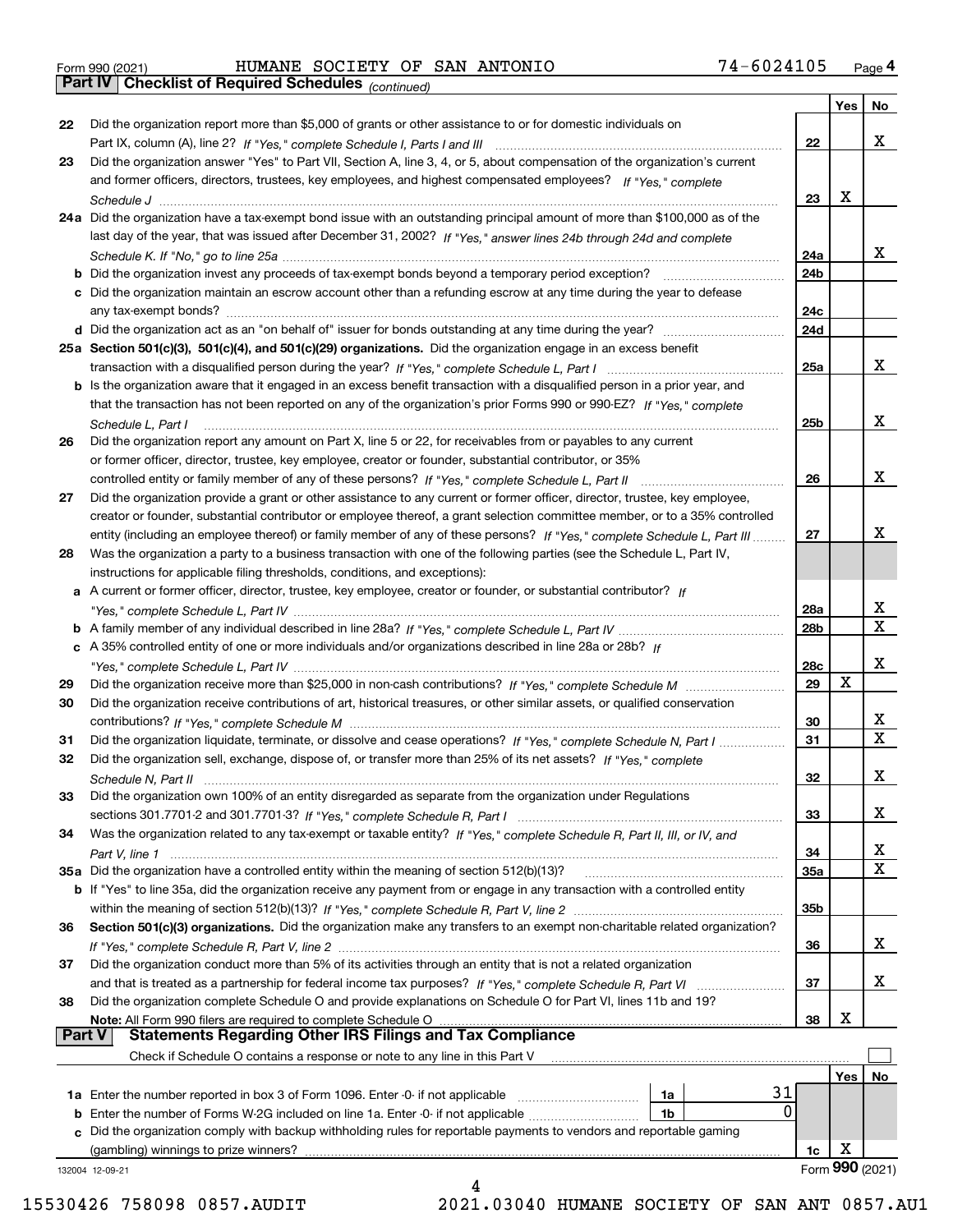|               | 74-6024105<br>HUMANE SOCIETY OF SAN ANTONIO<br>Form 990 (2021)                                                                                  |                |     | $_{\text{Page}}$ 5 |
|---------------|-------------------------------------------------------------------------------------------------------------------------------------------------|----------------|-----|--------------------|
| <b>Part V</b> | Statements Regarding Other IRS Filings and Tax Compliance (continued)                                                                           |                |     |                    |
|               |                                                                                                                                                 |                | Yes | No                 |
|               | 2a Enter the number of employees reported on Form W-3, Transmittal of Wage and Tax Statements,                                                  |                |     |                    |
|               | 142<br>filed for the calendar year ending with or within the year covered by this return<br>2a                                                  |                |     |                    |
|               |                                                                                                                                                 | 2 <sub>b</sub> | x   |                    |
|               |                                                                                                                                                 |                |     |                    |
| За            | Did the organization have unrelated business gross income of \$1,000 or more during the year?                                                   | 3a             |     | x                  |
| b             |                                                                                                                                                 | 3 <sub>b</sub> |     |                    |
|               | 4a At any time during the calendar year, did the organization have an interest in, or a signature or other authority over, a                    |                |     |                    |
|               |                                                                                                                                                 | 4a             |     | x                  |
|               | <b>b</b> If "Yes," enter the name of the foreign country $\blacktriangleright$                                                                  |                |     |                    |
|               | See instructions for filing requirements for FinCEN Form 114, Report of Foreign Bank and Financial Accounts (FBAR).                             |                |     |                    |
| 5a            | Was the organization a party to a prohibited tax shelter transaction at any time during the tax year?                                           | 5a             |     | х                  |
| b             |                                                                                                                                                 | 5 <sub>b</sub> |     | x                  |
| с             |                                                                                                                                                 | 5c             |     |                    |
|               | 6a Does the organization have annual gross receipts that are normally greater than \$100,000, and did the organization solicit                  |                |     |                    |
|               | any contributions that were not tax deductible as charitable contributions?                                                                     | 6a             |     | x                  |
|               | <b>b</b> If "Yes," did the organization include with every solicitation an express statement that such contributions or gifts                   |                |     |                    |
|               | were not tax deductible?                                                                                                                        | 6b             |     |                    |
| 7             | Organizations that may receive deductible contributions under section 170(c).                                                                   |                |     |                    |
|               | Did the organization receive a payment in excess of \$75 made partly as a contribution and partly for goods and services provided to the payor? |                | х   |                    |
| а             | If "Yes," did the organization notify the donor of the value of the goods or services provided?                                                 | 7a<br>7b       | х   |                    |
| b             |                                                                                                                                                 |                |     |                    |
|               | Did the organization sell, exchange, or otherwise dispose of tangible personal property for which it was required                               |                |     | x                  |
|               |                                                                                                                                                 | 7c             |     |                    |
| d             | 7d                                                                                                                                              |                |     |                    |
| е             |                                                                                                                                                 | 7e             |     |                    |
| f             | Did the organization, during the year, pay premiums, directly or indirectly, on a personal benefit contract?                                    | 7f             |     |                    |
| g             | If the organization received a contribution of qualified intellectual property, did the organization file Form 8899 as required?                | 7g             |     |                    |
| h             | If the organization received a contribution of cars, boats, airplanes, or other vehicles, did the organization file a Form 1098-C?              | 7h             |     |                    |
| 8             | Sponsoring organizations maintaining donor advised funds. Did a donor advised fund maintained by the                                            |                |     |                    |
|               | sponsoring organization have excess business holdings at any time during the year?                                                              | 8              |     |                    |
| 9             | Sponsoring organizations maintaining donor advised funds.                                                                                       |                |     |                    |
| а             | Did the sponsoring organization make any taxable distributions under section 4966?                                                              | 9а             |     |                    |
| b             | Did the sponsoring organization make a distribution to a donor, donor advisor, or related person?                                               | 9b             |     |                    |
| 10            | Section 501(c)(7) organizations. Enter:                                                                                                         |                |     |                    |
| а             | 10a                                                                                                                                             |                |     |                    |
|               | 10b<br>Gross receipts, included on Form 990, Part VIII, line 12, for public use of club facilities                                              |                |     |                    |
| 11            | Section 501(c)(12) organizations. Enter:                                                                                                        |                |     |                    |
| а             | 11a<br>Gross income from members or shareholders                                                                                                |                |     |                    |
| b             | Gross income from other sources. (Do not net amounts due or paid to other sources against                                                       |                |     |                    |
|               | 11 <sub>b</sub><br>amounts due or received from them.)                                                                                          |                |     |                    |
|               | 12a Section 4947(a)(1) non-exempt charitable trusts. Is the organization filing Form 990 in lieu of Form 1041?                                  | 12a            |     |                    |
|               | <b>12b</b><br><b>b</b> If "Yes," enter the amount of tax-exempt interest received or accrued during the year <i>manument</i>                    |                |     |                    |
| 13            | Section 501(c)(29) qualified nonprofit health insurance issuers.                                                                                |                |     |                    |
| a             | Is the organization licensed to issue qualified health plans in more than one state?                                                            | 13а            |     |                    |
|               | Note: See the instructions for additional information the organization must report on Schedule O.                                               |                |     |                    |
| b             | Enter the amount of reserves the organization is required to maintain by the states in which the                                                |                |     |                    |
|               | 13 <sub>b</sub>                                                                                                                                 |                |     |                    |
| с             | 13 <sub>c</sub>                                                                                                                                 |                |     |                    |
| 14a           | Did the organization receive any payments for indoor tanning services during the tax year?                                                      | 14a            |     | x                  |
|               | <b>b</b> If "Yes," has it filed a Form 720 to report these payments? If "No," provide an explanation on Schedule O                              | 14b            |     |                    |
| 15            | Is the organization subject to the section 4960 tax on payment(s) of more than \$1,000,000 in remuneration or                                   |                |     |                    |
|               |                                                                                                                                                 | 15             |     | x                  |
|               | If "Yes," see the instructions and file Form 4720, Schedule N.                                                                                  |                |     |                    |
| 16            | Is the organization an educational institution subject to the section 4968 excise tax on net investment income?                                 | 16             |     | х                  |
|               | If "Yes," complete Form 4720, Schedule O.                                                                                                       |                |     |                    |
| 17            | Section 501(c)(21) organizations. Did the trust, any disqualified person, or mine operator engage in any                                        |                |     |                    |
|               | activities that would result in the imposition of an excise tax under section 4951, 4952 or 4953?                                               | 17             |     |                    |
|               | If "Yes," complete Form 6069.                                                                                                                   |                |     |                    |
|               | 5<br>132005 12-09-21                                                                                                                            |                |     | Form 990 (2021)    |

Form **YYU** (2021)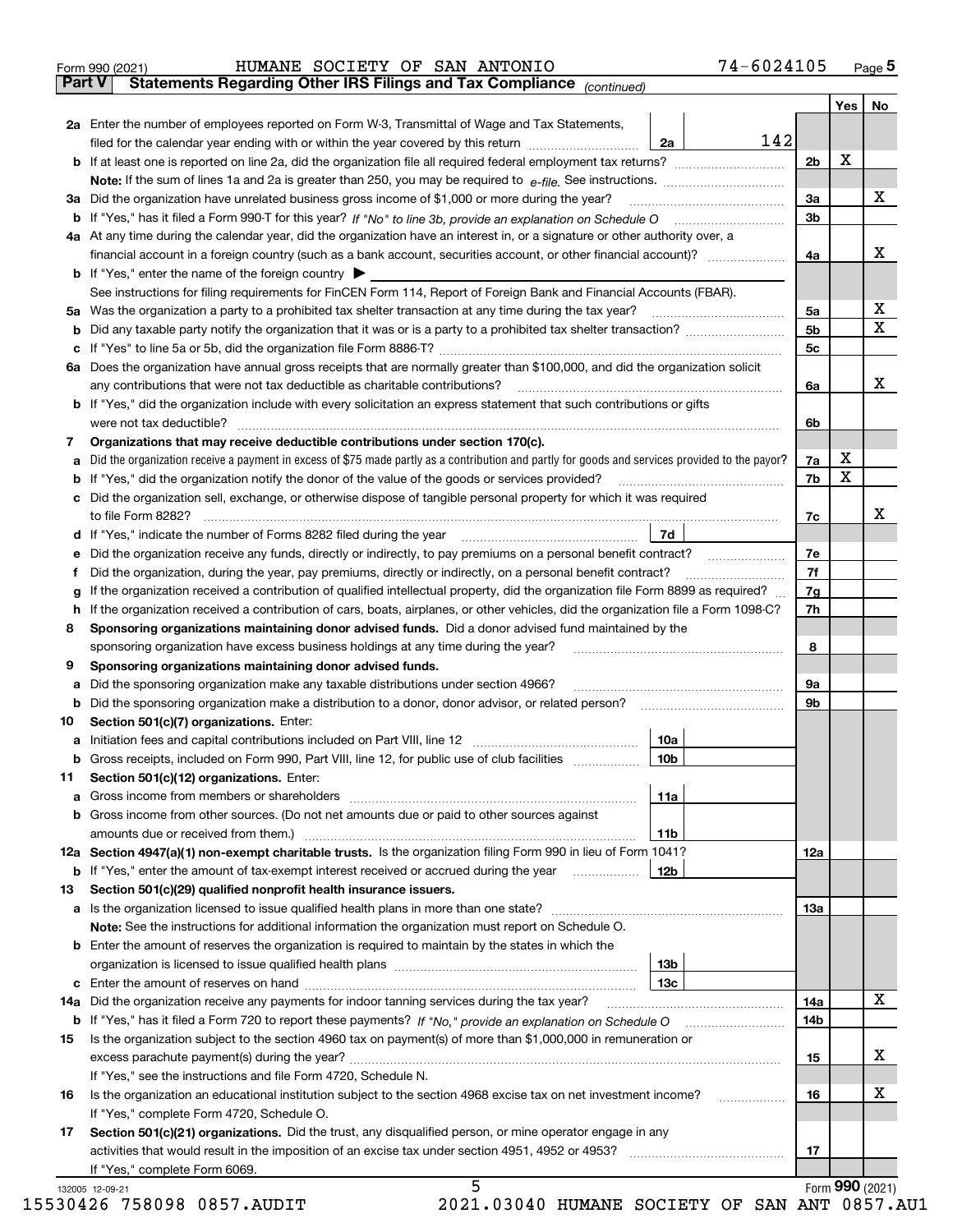|    |                                                                                                                                                                            |    |    |       |                 | Yes   No        |                         |
|----|----------------------------------------------------------------------------------------------------------------------------------------------------------------------------|----|----|-------|-----------------|-----------------|-------------------------|
|    | <b>1a</b> Enter the number of voting members of the governing body at the end of the tax year                                                                              | 1a |    | 22    |                 |                 |                         |
|    | If there are material differences in voting rights among members of the governing body, or if the governing                                                                |    |    |       |                 |                 |                         |
|    | body delegated broad authority to an executive committee or similar committee, explain on Schedule O.                                                                      |    |    |       |                 |                 |                         |
| b  | Enter the number of voting members included on line 1a, above, who are independent                                                                                         | 1b |    | 22    |                 |                 |                         |
| 2  | Did any officer, director, trustee, or key employee have a family relationship or a business relationship with any other                                                   |    |    |       |                 |                 |                         |
|    | officer, director, trustee, or key employee?                                                                                                                               |    |    |       | 2               |                 | х                       |
| З  | Did the organization delegate control over management duties customarily performed by or under the direct supervision                                                      |    |    |       |                 |                 |                         |
|    | of officers, directors, trustees, or key employees to a management company or other person?                                                                                |    |    |       | 3               |                 | $\mathbf{X}$            |
| 4  | Did the organization make any significant changes to its governing documents since the prior Form 990 was filed?                                                           |    |    |       | 4               |                 | $\overline{\mathtt{x}}$ |
| 5  | Did the organization become aware during the year of a significant diversion of the organization's assets?                                                                 |    |    |       | 5               |                 | $\overline{\mathbf{x}}$ |
| 6  | Did the organization have members or stockholders?                                                                                                                         |    |    |       | 6               |                 | X                       |
| 7a | Did the organization have members, stockholders, or other persons who had the power to elect or appoint one or                                                             |    |    |       |                 |                 |                         |
|    |                                                                                                                                                                            |    |    |       | 7a              |                 | X                       |
|    | <b>b</b> Are any governance decisions of the organization reserved to (or subject to approval by) members, stockholders, or                                                |    |    |       |                 |                 |                         |
|    | persons other than the governing body?                                                                                                                                     |    |    |       | 7b              |                 | х                       |
| 8  | Did the organization contemporaneously document the meetings held or written actions undertaken during the year by the following:                                          |    |    |       |                 |                 |                         |
| a  |                                                                                                                                                                            |    |    |       | 8а              | x               |                         |
| b  |                                                                                                                                                                            |    |    |       | 8b              | X               |                         |
| 9  | Is there any officer, director, trustee, or key employee listed in Part VII, Section A, who cannot be reached at the                                                       |    |    |       |                 |                 |                         |
|    |                                                                                                                                                                            |    |    |       | 9               |                 | x                       |
|    | Section B. Policies (This Section B requests information about policies not required by the Internal Revenue Code.)                                                        |    |    |       |                 |                 |                         |
|    |                                                                                                                                                                            |    |    |       |                 | Yes             | No                      |
|    |                                                                                                                                                                            |    |    |       | 10a             |                 | X                       |
|    | <b>b</b> If "Yes," did the organization have written policies and procedures governing the activities of such chapters, affiliates,                                        |    |    |       |                 |                 |                         |
|    |                                                                                                                                                                            |    |    |       | 10 <sub>b</sub> |                 |                         |
|    | 11a Has the organization provided a complete copy of this Form 990 to all members of its governing body before filing the form?                                            |    |    |       | 11a             | x               |                         |
|    | <b>b</b> Describe on Schedule O the process, if any, used by the organization to review this Form 990.                                                                     |    |    |       |                 |                 |                         |
|    |                                                                                                                                                                            |    |    |       | 12a             | X               |                         |
| b  |                                                                                                                                                                            |    |    |       | 12 <sub>b</sub> | X               |                         |
|    | c Did the organization regularly and consistently monitor and enforce compliance with the policy? If "Yes." describe                                                       |    |    |       |                 |                 |                         |
|    |                                                                                                                                                                            |    |    |       | 12c             | X               |                         |
| 13 |                                                                                                                                                                            |    |    |       | 13              | X               |                         |
| 14 | Did the organization have a written document retention and destruction policy? manufactured and the organization have a written document retention and destruction policy? |    |    |       | 14              | X               |                         |
| 15 | Did the process for determining compensation of the following persons include a review and approval by independent                                                         |    |    |       |                 |                 |                         |
|    | persons, comparability data, and contemporaneous substantiation of the deliberation and decision?                                                                          |    |    |       |                 |                 |                         |
|    |                                                                                                                                                                            |    |    |       | 15a             | X               |                         |
|    |                                                                                                                                                                            |    |    |       | 15 <sub>b</sub> | $\mathbf X$     |                         |
|    | If "Yes" to line 15a or 15b, describe the process on Schedule O. See instructions.                                                                                         |    |    |       |                 |                 |                         |
|    | 16a Did the organization invest in, contribute assets to, or participate in a joint venture or similar arrangement with a                                                  |    |    |       |                 |                 |                         |
|    | taxable entity during the year?                                                                                                                                            |    |    |       | 16a             |                 | X                       |
|    | b If "Yes," did the organization follow a written policy or procedure requiring the organization to evaluate its participation                                             |    |    |       |                 |                 |                         |
|    | in joint venture arrangements under applicable federal tax law, and take steps to safequard the organization's                                                             |    |    |       |                 |                 |                         |
|    | exempt status with respect to such arrangements?                                                                                                                           |    |    |       | 16b             |                 |                         |
|    | <b>Section C. Disclosure</b>                                                                                                                                               |    |    |       |                 |                 |                         |
| 17 | <b>NONE</b><br>List the states with which a copy of this Form 990 is required to be filed $\blacktriangleright$                                                            |    |    |       |                 |                 |                         |
| 18 | Section 6104 requires an organization to make its Forms 1023 (1024 or 1024-A, if applicable), 990, and 990-T (section 501(c)(3)s only) available                           |    |    |       |                 |                 |                         |
|    | for public inspection. Indicate how you made these available. Check all that apply.                                                                                        |    |    |       |                 |                 |                         |
|    | $X$ Upon request<br>$\lfloor x \rfloor$ Own website<br>$X$ Another's website<br>Other (explain on Schedule O)                                                              |    |    |       |                 |                 |                         |
| 19 | Describe on Schedule O whether (and if so, how) the organization made its governing documents, conflict of interest policy, and financial                                  |    |    |       |                 |                 |                         |
|    | statements available to the public during the tax year.                                                                                                                    |    |    |       |                 |                 |                         |
| 20 | State the name, address, and telephone number of the person who possesses the organization's books and records                                                             |    |    |       |                 |                 |                         |
|    | THE ORGANIZATION - 210-226-7461                                                                                                                                            |    |    |       |                 |                 |                         |
|    | 4804 FREDERICKSBURG RD. SAN ANTONIO, TEXAS, SAN ANTONIO,                                                                                                                   |    | TХ | 78229 |                 |                 |                         |
|    | 132006 12-09-21                                                                                                                                                            |    |    |       |                 | Form 990 (2021) |                         |
|    |                                                                                                                                                                            |    |    |       |                 |                 |                         |

*For each "Yes" response to lines 2 through 7b below, and for a "No" response to line 8a, 8b, or 10b below, describe the circumstances, processes, or changes on Schedule O. See instructions.* Form 990 (2021) **1990 (2021)** HUMANE SOCIETY OF SAN ANTONIO **1998 1-6024105** Page 6<br>**Part VI Governance, Management, and Disclosure.** For each "Yes" response to lines 2 through 7b below, and for a "No" response

**Section A. Governing Body and Management**

Check if Schedule O contains a response or note to any line in this Part VI

HUMANE SOCIETY OF SAN ANTONIO 74-6024105

 $\boxed{\text{X}}$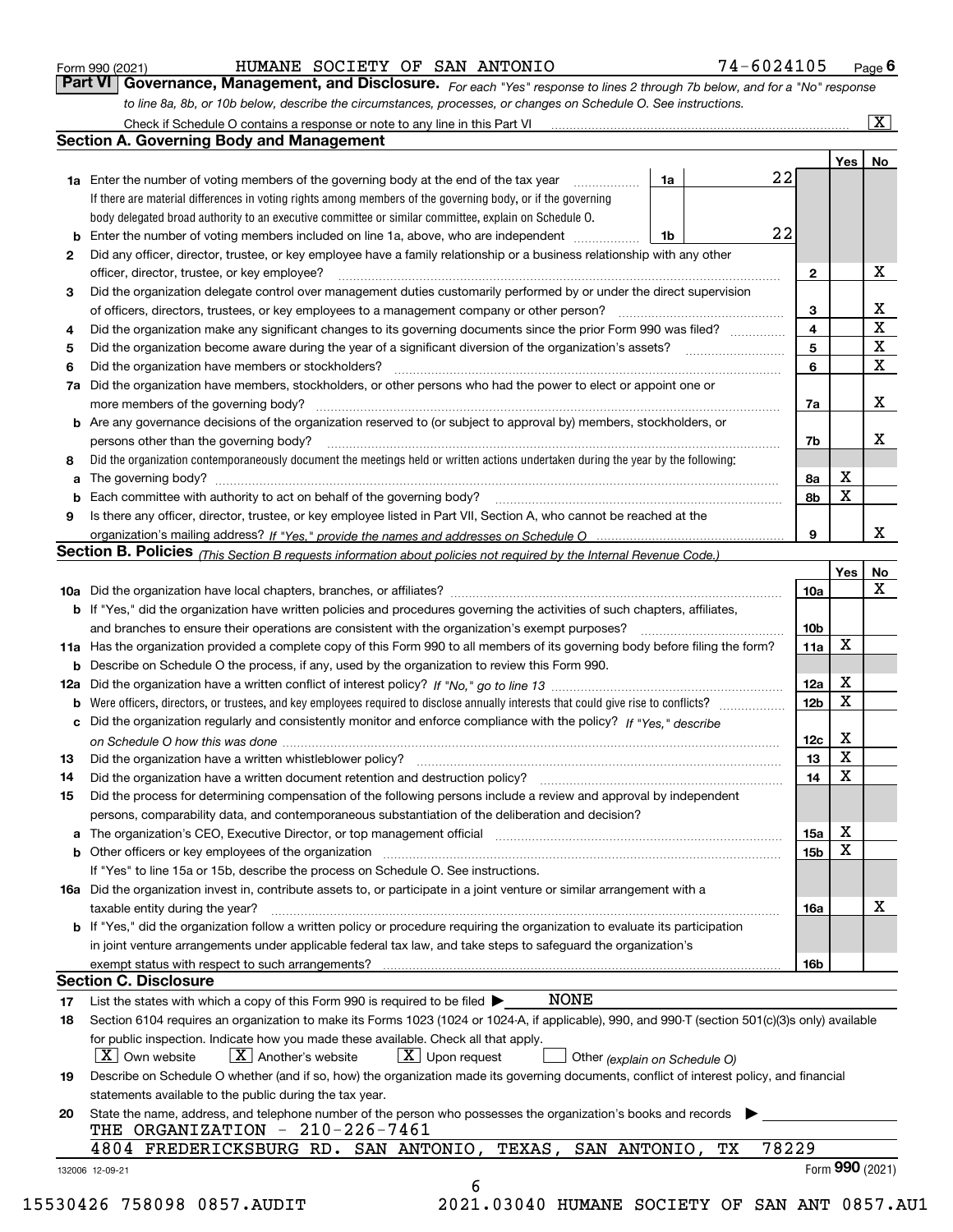$_{\rm Form}$   $_{990}$  (2021) <code>HUMANE SOCIETY OF SAN ANTONIO</code>  $74\text{--}6024105$   $_{\rm Page}$ 

 $\mathcal{L}^{\text{max}}$ 

## **7Part VII Compensation of Officers, Directors, Trustees, Key Employees, Highest Compensated Employees, and Independent Contractors**

Check if Schedule O contains a response or note to any line in this Part VII

**Section A. Officers, Directors, Trustees, Key Employees, and Highest Compensated Employees**

**1a**  Complete this table for all persons required to be listed. Report compensation for the calendar year ending with or within the organization's tax year. **•** List all of the organization's current officers, directors, trustees (whether individuals or organizations), regardless of amount of compensation.

Enter -0- in columns (D), (E), and (F) if no compensation was paid.

 $\bullet$  List all of the organization's  $\sf current$  key employees, if any. See the instructions for definition of "key employee."

**•** List the organization's five current highest compensated employees (other than an officer, director, trustee, or key employee) who received reportable compensation (box 5 of Form W-2, Form 1099-MISC, and/or box 1 of Form 1099-NEC) of more than \$100,000 from the organization and any related organizations.

**•** List all of the organization's former officers, key employees, and highest compensated employees who received more than \$100,000 of reportable compensation from the organization and any related organizations.

**former directors or trustees**  ¥ List all of the organization's that received, in the capacity as a former director or trustee of the organization, more than \$10,000 of reportable compensation from the organization and any related organizations.

See the instructions for the order in which to list the persons above.

Check this box if neither the organization nor any related organization compensated any current officer, director, or trustee.  $\mathcal{L}^{\text{max}}$ 

| (A)                       | (B)<br>(C)               |                                         |                                 |             |              |                                  | (D)    | (E)                          | (F)             |                             |
|---------------------------|--------------------------|-----------------------------------------|---------------------------------|-------------|--------------|----------------------------------|--------|------------------------------|-----------------|-----------------------------|
| Name and title            | Average                  | Position<br>(do not check more than one |                                 |             |              |                                  |        | Reportable                   | Reportable      | Estimated                   |
|                           | hours per                | box, unless person is both an           |                                 |             |              |                                  |        | compensation                 | compensation    | amount of                   |
|                           | week                     |                                         | officer and a director/trustee) |             |              |                                  |        | from                         | from related    | other                       |
|                           | (list any                |                                         |                                 |             |              |                                  |        | the                          | organizations   | compensation                |
|                           | hours for                |                                         |                                 |             |              |                                  |        | organization                 | (W-2/1099-MISC/ | from the                    |
|                           | related<br>organizations |                                         |                                 |             |              |                                  |        | (W-2/1099-MISC/<br>1099-NEC) | 1099-NEC)       | organization<br>and related |
|                           | below                    |                                         |                                 |             |              |                                  |        |                              |                 | organizations               |
|                           | line)                    | ndividual trustee or director           | Institutional trustee           | Officer     | Key employee | Highest compensated<br> employee | Former |                              |                 |                             |
| NANCY F. MAY<br>(1)       | 40.00                    |                                         |                                 |             |              |                                  |        |                              |                 |                             |
| PRESIDENT/CEO             |                          |                                         |                                 | X           |              |                                  |        | 147,161.                     | $\mathbf 0$ .   | 3,574.                      |
| KRISTINE HAWKINS<br>(2)   | 40.00                    |                                         |                                 |             |              |                                  |        |                              |                 |                             |
| CHIEF VETERNARIAN         |                          |                                         |                                 |             |              | X                                |        | 104,374.                     | $\mathbf 0$ .   | 6,735.                      |
| ERIC MCCORMICK<br>(3)     | 2.00                     |                                         |                                 |             |              |                                  |        |                              |                 |                             |
| CHAIRMAN                  |                          | $\overline{\mathbf{X}}$                 |                                 | $\mathbf X$ |              |                                  |        | 0.                           | 0.              | 0.                          |
| <b>MARTHA LUPO</b><br>(4) | 2.00                     |                                         |                                 |             |              |                                  |        |                              |                 |                             |
| VICE CHAIRMAN             |                          | X                                       |                                 | $\mathbf X$ |              |                                  |        | 0.                           | 0.              | $0_{.}$                     |
| ROBERT OCHOA<br>(5)       | 2.00                     |                                         |                                 |             |              |                                  |        |                              |                 |                             |
| TREASURER (CURRENT)       |                          | X                                       |                                 | $\mathbf X$ |              |                                  |        | 0.                           | 0.              | 0.                          |
| KATHY ZELTMANN<br>(6)     | 2.00                     |                                         |                                 |             |              |                                  |        |                              |                 |                             |
| <b>SECRETARY</b>          |                          | X                                       |                                 | $\mathbf X$ |              |                                  |        | 0.                           | 0.              | $0_{.}$                     |
| SCOTT MATKIN<br>(7)       | 2.00                     |                                         |                                 |             |              |                                  |        |                              |                 |                             |
| TREASURER (FORMER)        |                          | X                                       |                                 |             |              |                                  |        | 0.                           | 0.              | $0_{.}$                     |
| RICH BRAUNE<br>(8)        | 2.00                     |                                         |                                 |             |              |                                  |        |                              |                 |                             |
| <b>BOARD MEMBER</b>       |                          | X                                       |                                 |             |              |                                  |        | 0.                           | 0.              | $0_{.}$                     |
| HUGO HERNANDEZ<br>(9)     | 2.00                     |                                         |                                 |             |              |                                  |        |                              |                 |                             |
| <b>BOARD MEMBER</b>       |                          | X                                       |                                 |             |              |                                  |        | 0.                           | 0.              | $\mathbf 0$ .               |
| (10) LYNNELL BURKETT      | 2.00                     |                                         |                                 |             |              |                                  |        |                              |                 |                             |
| <b>BOARD MEMBER</b>       |                          | X                                       |                                 |             |              |                                  |        | 0.                           | 0.              | $\mathbf 0$ .               |
| (11) DINA COLE            | 2.00                     |                                         |                                 |             |              |                                  |        |                              |                 |                             |
| <b>BOARD MEMBER</b>       |                          | X                                       |                                 |             |              |                                  |        | 0.                           | 0.              | $\mathbf 0$ .               |
| (12) SANDRA BANKS DANCE   | 2.00                     |                                         |                                 |             |              |                                  |        |                              |                 |                             |
| <b>BOARD MEMBER</b>       |                          | X                                       |                                 |             |              |                                  |        | 0.                           | 0.              | 0.                          |
| (13) MAX GOLMAN           | 2.00                     |                                         |                                 |             |              |                                  |        |                              |                 |                             |
| <b>BOARD MEMBER</b>       |                          | X                                       |                                 |             |              |                                  |        | 0.                           | $\mathbf 0$ .   | 0.                          |
| (14) CHRISTIAN LEDOUX     | 2.00                     |                                         |                                 |             |              |                                  |        |                              |                 |                             |
| BOARD MEMBER              |                          | $\mathbf X$                             |                                 |             |              |                                  |        | 0.                           | $\mathbf 0$ .   | 0.                          |
| (15) ART ORDOQUI          | 2.00                     |                                         |                                 |             |              |                                  |        |                              |                 |                             |
| BOARD MEMBER              |                          | $\mathbf X$                             |                                 |             |              |                                  |        | $\mathbf 0$ .                | $\mathbf 0$ .   | 0.                          |
| (16) ANN REEDER           | 2.00                     |                                         |                                 |             |              |                                  |        |                              |                 |                             |
| BOARD MEMBER              |                          | $\mathbf X$                             |                                 |             |              |                                  |        | 0.                           | $\mathbf 0$ .   | $0_{\cdot}$                 |
| (17) CATHY RITTER         | 2.00                     |                                         |                                 |             |              |                                  |        |                              |                 |                             |
| BOARD MEMBER              |                          | $\mathbf X$                             |                                 |             |              |                                  |        | 0.                           | $\mathbf 0$ .   | 0.                          |
| 132007 12-09-21           |                          |                                         |                                 |             |              |                                  |        |                              |                 | Form 990 (2021)             |

132007 12-09-21

7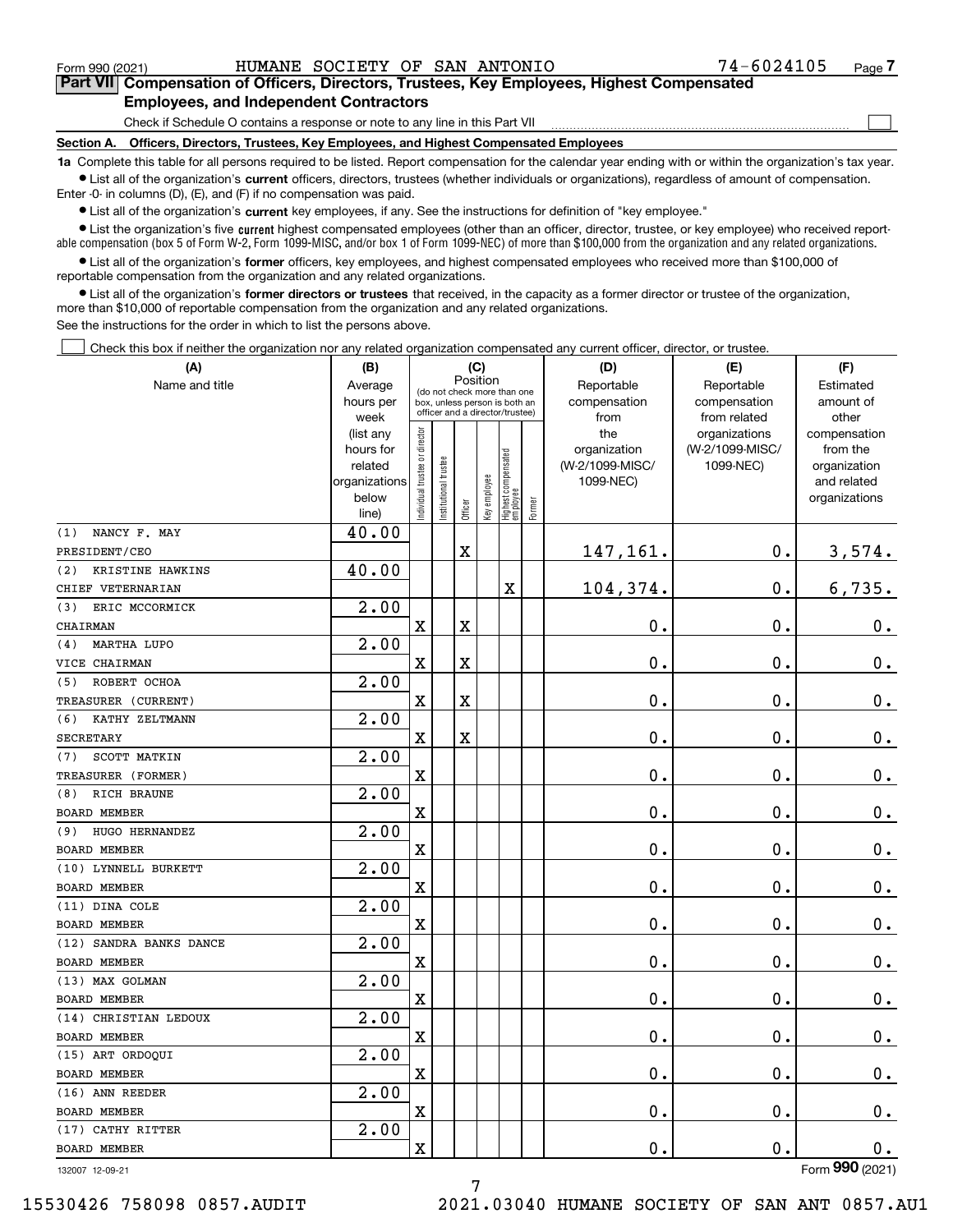| HUMANE SOCIETY OF SAN ANTONIO<br>Form 990 (2021)                                                                                                                                                 |                                                    |                                |                                 |         |     |                                                 |        |                         | 74-6024105      |                  |     |                              | Page 8 |
|--------------------------------------------------------------------------------------------------------------------------------------------------------------------------------------------------|----------------------------------------------------|--------------------------------|---------------------------------|---------|-----|-------------------------------------------------|--------|-------------------------|-----------------|------------------|-----|------------------------------|--------|
| <b>Part VII</b><br>Section A. Officers, Directors, Trustees, Key Employees, and Highest Compensated Employees (continued)                                                                        |                                                    |                                |                                 |         |     |                                                 |        |                         |                 |                  |     |                              |        |
| (A)                                                                                                                                                                                              | (B)                                                |                                |                                 |         | (C) |                                                 |        | (D)                     | (E)             |                  |     | (F)                          |        |
| Name and title                                                                                                                                                                                   | Position<br>Average<br>(do not check more than one |                                |                                 |         |     |                                                 |        | Reportable              | Reportable      |                  |     | Estimated                    |        |
|                                                                                                                                                                                                  | hours per                                          |                                | box, unless person is both an   |         |     |                                                 |        | compensation            | compensation    |                  |     | amount of                    |        |
|                                                                                                                                                                                                  | week                                               |                                | officer and a director/trustee) |         |     |                                                 |        | from                    | from related    |                  |     | other                        |        |
|                                                                                                                                                                                                  | (list any                                          |                                |                                 |         |     |                                                 |        | the                     | organizations   |                  |     | compensation                 |        |
|                                                                                                                                                                                                  | hours for<br>related                               |                                |                                 |         |     |                                                 |        | organization            | (W-2/1099-MISC/ |                  |     | from the                     |        |
|                                                                                                                                                                                                  | organizations                                      |                                |                                 |         |     |                                                 |        | (W-2/1099-MISC/         | 1099-NEC)       |                  |     | organization                 |        |
|                                                                                                                                                                                                  | below                                              |                                |                                 |         |     |                                                 |        | 1099-NEC)               |                 |                  |     | and related<br>organizations |        |
|                                                                                                                                                                                                  | line)                                              | Individual trustee or director | nstitutional trustee            | Officer |     | key employee<br>Highest compensated<br>employee | Former |                         |                 |                  |     |                              |        |
| (18) MARY STEFL                                                                                                                                                                                  | $\overline{2.00}$                                  |                                |                                 |         |     |                                                 |        |                         |                 |                  |     |                              |        |
| <b>BOARD MEMBER</b>                                                                                                                                                                              |                                                    | X                              |                                 |         |     |                                                 |        | 0.                      |                 | 0.               |     |                              | О.     |
| (19) JESSICA FLYNN SALDANA                                                                                                                                                                       | $\overline{2.00}$                                  |                                |                                 |         |     |                                                 |        |                         |                 |                  |     |                              |        |
| <b>BOARD MEMBER</b>                                                                                                                                                                              |                                                    | X                              |                                 |         |     |                                                 |        | 0.                      |                 | 0.               |     |                              | 0.     |
| (20) BETH MORGAN                                                                                                                                                                                 | $\overline{2.00}$                                  |                                |                                 |         |     |                                                 |        |                         |                 |                  |     |                              |        |
| <b>BOARD MEMBER</b>                                                                                                                                                                              |                                                    | X                              |                                 |         |     |                                                 |        | 0.                      |                 | 0.               |     |                              | 0.     |
| (21) RON BARTNETT                                                                                                                                                                                | $\overline{2.00}$                                  |                                |                                 |         |     |                                                 |        |                         |                 |                  |     |                              |        |
| <b>BOARD MEMBER</b>                                                                                                                                                                              |                                                    | X                              |                                 |         |     |                                                 |        | 0.                      |                 | 0.               |     |                              | 0.     |
| (22) TERRY BRECHTEL                                                                                                                                                                              | $\overline{2.00}$                                  |                                |                                 |         |     |                                                 |        |                         |                 |                  |     |                              |        |
| <b>BOARD MEMBER</b>                                                                                                                                                                              |                                                    | X                              |                                 |         |     |                                                 |        | 0.                      |                 | 0.               |     |                              | $0$ .  |
| (23) HILARY SAUNDERS                                                                                                                                                                             | $\overline{2.00}$                                  |                                |                                 |         |     |                                                 |        |                         |                 |                  |     |                              |        |
| <b>BOARD MEMBER</b><br>(24) SHAMILA BEHAL                                                                                                                                                        | $\overline{2.00}$                                  | X                              |                                 |         |     |                                                 |        | 0.                      |                 | 0.               |     |                              | $0$ .  |
| <b>BOARD MEMBER</b>                                                                                                                                                                              |                                                    | X                              |                                 |         |     |                                                 |        | 0.                      |                 | 0.               |     |                              | $0$ .  |
|                                                                                                                                                                                                  |                                                    |                                |                                 |         |     |                                                 |        |                         |                 |                  |     |                              |        |
|                                                                                                                                                                                                  |                                                    |                                |                                 |         |     |                                                 |        |                         |                 |                  |     |                              |        |
|                                                                                                                                                                                                  |                                                    |                                |                                 |         |     |                                                 |        |                         |                 |                  |     |                              |        |
|                                                                                                                                                                                                  |                                                    |                                |                                 |         |     |                                                 |        | 251,535.                |                 | $0$ .            |     | 10,309.                      |        |
| c Total from continuation sheets to Part VII, Section A                                                                                                                                          |                                                    |                                |                                 |         |     |                                                 |        | 0.                      |                 | $\overline{0}$ . |     |                              | О.     |
|                                                                                                                                                                                                  |                                                    |                                |                                 |         |     |                                                 |        | 251, 535.               |                 | $\overline{0}$ . |     | 10,309.                      |        |
| Total number of individuals (including but not limited to those listed above) who received more than \$100,000 of reportable<br>$\mathbf{2}$                                                     |                                                    |                                |                                 |         |     |                                                 |        |                         |                 |                  |     |                              |        |
| compensation from the organization $\blacktriangleright$                                                                                                                                         |                                                    |                                |                                 |         |     |                                                 |        |                         |                 |                  |     |                              | 2      |
|                                                                                                                                                                                                  |                                                    |                                |                                 |         |     |                                                 |        |                         |                 |                  |     | Yes                          | No     |
| 3<br>Did the organization list any former officer, director, trustee, key employee, or highest compensated employee on                                                                           |                                                    |                                |                                 |         |     |                                                 |        |                         |                 |                  |     |                              |        |
| line 1a? If "Yes," complete Schedule J for such individual material content content to the content of the complete Schedule J for such individual                                                |                                                    |                                |                                 |         |     |                                                 |        |                         |                 |                  | 3   |                              | X      |
| For any individual listed on line 1a, is the sum of reportable compensation and other compensation from the organization                                                                         |                                                    |                                |                                 |         |     |                                                 |        |                         |                 |                  |     |                              |        |
|                                                                                                                                                                                                  |                                                    |                                |                                 |         |     |                                                 |        |                         |                 |                  | 4   | X                            |        |
| Did any person listed on line 1a receive or accrue compensation from any unrelated organization or individual for services<br>5.                                                                 |                                                    |                                |                                 |         |     |                                                 |        |                         |                 |                  |     |                              |        |
|                                                                                                                                                                                                  |                                                    |                                |                                 |         |     |                                                 |        |                         |                 |                  | 5   |                              | X      |
| <b>Section B. Independent Contractors</b><br>Complete this table for your five highest compensated independent contractors that received more than \$100,000 of compensation from<br>$\mathbf 1$ |                                                    |                                |                                 |         |     |                                                 |        |                         |                 |                  |     |                              |        |
| the organization. Report compensation for the calendar year ending with or within the organization's tax year.                                                                                   |                                                    |                                |                                 |         |     |                                                 |        |                         |                 |                  |     |                              |        |
| (A)                                                                                                                                                                                              |                                                    |                                |                                 |         |     |                                                 |        | (B)                     |                 |                  | (C) |                              |        |
| Name and business address                                                                                                                                                                        |                                                    |                                |                                 |         |     |                                                 |        | Description of services |                 |                  |     | Compensation                 |        |
| METROPOLITAN CONTRACTING COMPANY, LLC                                                                                                                                                            |                                                    |                                |                                 |         |     |                                                 |        |                         |                 |                  |     |                              |        |
| 990 ISOM, SAN ANTONIO, TX 78216                                                                                                                                                                  |                                                    |                                |                                 |         |     |                                                 |        |                         |                 |                  |     | 1, 585, 679.                 |        |
| ONE & ALL                                                                                                                                                                                        |                                                    |                                |                                 |         |     |                                                 |        |                         |                 |                  |     |                              |        |
| PO BOX 936517, ATLANTA, GA 31193-6517                                                                                                                                                            |                                                    |                                |                                 |         |     |                                                 |        |                         |                 |                  |     | 342,427.                     |        |
| PATTERSON VETERINARY SUPPLY                                                                                                                                                                      |                                                    |                                |                                 |         |     |                                                 |        |                         |                 |                  |     |                              |        |
| 28905 NETWORK PLACE, CHICAGO, IL 60673<br>OFFICE SOURCE LTD.                                                                                                                                     |                                                    |                                |                                 |         |     |                                                 |        |                         |                 |                  |     | 231,251.                     |        |
| 1133 BROADWAY, SAN ANTONIO, TX 78215                                                                                                                                                             |                                                    |                                |                                 |         |     |                                                 |        |                         |                 |                  |     | 161,603.                     |        |
| AMERICAN ROOFING & METAL                                                                                                                                                                         |                                                    |                                |                                 |         |     |                                                 |        |                         |                 |                  |     |                              |        |
| 801 WYOMING ST., SAN ANTONIO, TX 78203                                                                                                                                                           |                                                    |                                |                                 |         |     |                                                 |        |                         |                 |                  |     | 123,476.                     |        |
| 2 Total number of independent contractors (including but not limited to those listed above) who received more than                                                                               |                                                    |                                |                                 |         |     |                                                 |        |                         |                 |                  |     |                              |        |
| \$100,000 of compensation from the organization $\blacktriangleright$                                                                                                                            |                                                    |                                |                                 |         | 5   |                                                 |        |                         |                 |                  |     |                              |        |

8

\$100,000 of compensation from the organization

Form (2021) **990**

132008 12-09-21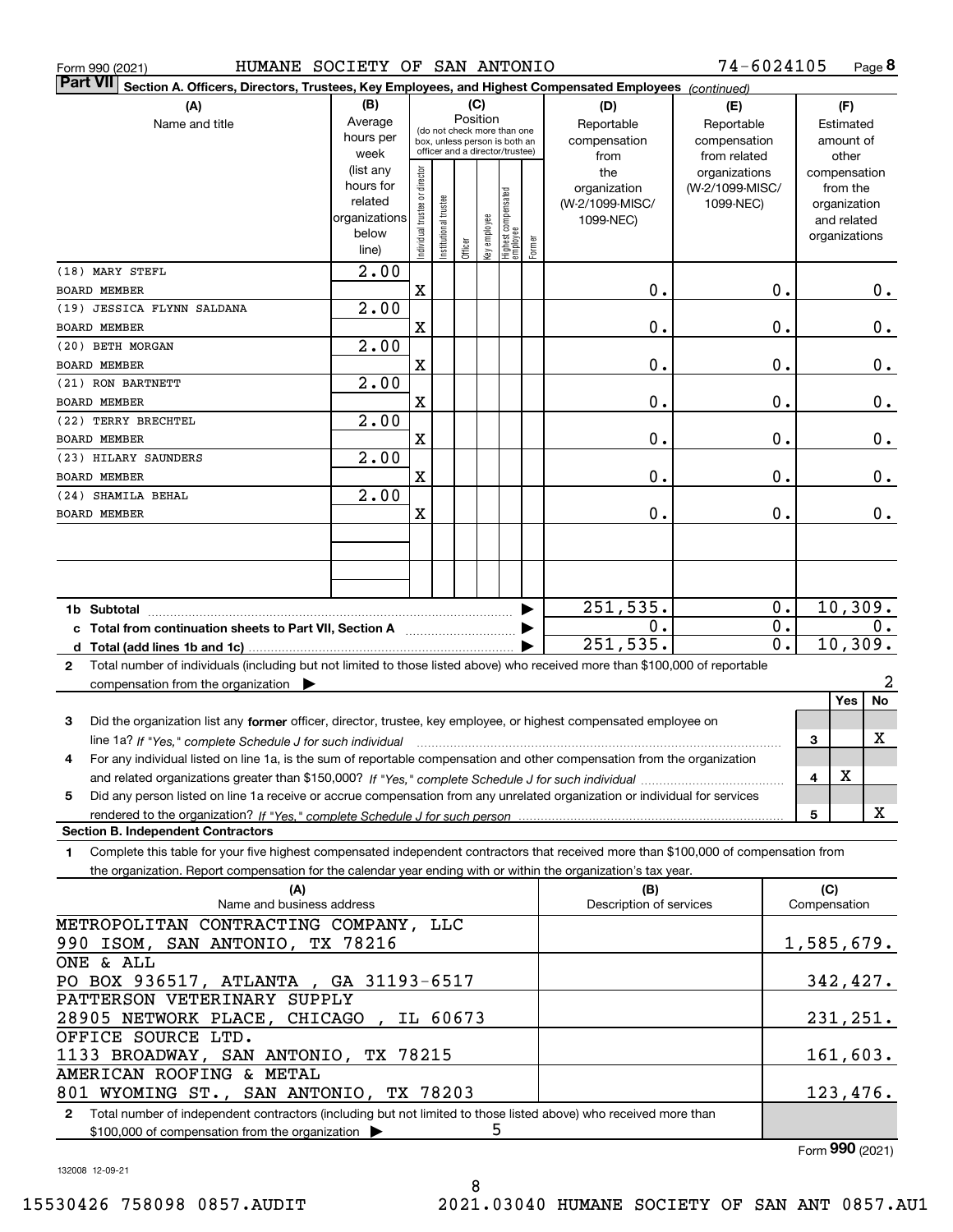|                                                           |                  | Form 990 (2021)                                                                                   |                                                        | HUMANE SOCIETY OF SAN ANTONIO |                      |                                              | 74-6024105                                      | Page 9                                                          |
|-----------------------------------------------------------|------------------|---------------------------------------------------------------------------------------------------|--------------------------------------------------------|-------------------------------|----------------------|----------------------------------------------|-------------------------------------------------|-----------------------------------------------------------------|
|                                                           | <b>Part VIII</b> | <b>Statement of Revenue</b>                                                                       |                                                        |                               |                      |                                              |                                                 |                                                                 |
|                                                           |                  | Check if Schedule O contains a response or note to any line in this Part VIII                     |                                                        |                               |                      |                                              |                                                 |                                                                 |
|                                                           |                  |                                                                                                   |                                                        |                               | (A)<br>Total revenue | (B)<br>Related or exempt<br>function revenue | $\overline{C}$<br>Unrelated<br>business revenue | (D)<br>Revenue excluded<br>from tax under<br>sections 512 - 514 |
|                                                           |                  | 1 a Federated campaigns                                                                           | 1a                                                     |                               |                      |                                              |                                                 |                                                                 |
| Contributions, Gifts, Grants<br>and Other Similar Amounts |                  | <b>b</b> Membership dues                                                                          | 1 <sub>b</sub><br>$\ldots \ldots \ldots \ldots \ldots$ |                               |                      |                                              |                                                 |                                                                 |
|                                                           |                  | c Fundraising events                                                                              | 1 <sub>c</sub>                                         |                               |                      |                                              |                                                 |                                                                 |
|                                                           |                  | d Related organizations                                                                           | 1 <sub>d</sub>                                         |                               |                      |                                              |                                                 |                                                                 |
|                                                           | е                | Government grants (contributions)                                                                 | 1e                                                     |                               |                      |                                              |                                                 |                                                                 |
|                                                           |                  | f All other contributions, gifts, grants, and                                                     |                                                        |                               |                      |                                              |                                                 |                                                                 |
|                                                           |                  | similar amounts not included above                                                                | 1f                                                     | 3,723,775.                    |                      |                                              |                                                 |                                                                 |
|                                                           | g                | Noncash contributions included in lines 1a-1f                                                     | $1g$ \$                                                | 116,410.                      |                      |                                              |                                                 |                                                                 |
|                                                           |                  |                                                                                                   |                                                        |                               | 3,723,775.           |                                              |                                                 |                                                                 |
|                                                           |                  |                                                                                                   |                                                        | <b>Business Code</b>          |                      |                                              |                                                 |                                                                 |
|                                                           | 2а               | PROGRAM SERVICE FEES                                                                              |                                                        | 900099                        | 1,471,751.           | 1,471,751.                                   |                                                 |                                                                 |
| Program Service<br>Revenue                                | b                | OTHER REVENUES                                                                                    |                                                        | 900099                        | 5,192.               | 5,192.                                       |                                                 |                                                                 |
|                                                           | с                | <u> 1989 - Johann Barbara, martxa alemaniar amerikan ba</u>                                       |                                                        |                               |                      |                                              |                                                 |                                                                 |
|                                                           | d                | the control of the control of the control of the control of the control of                        |                                                        |                               |                      |                                              |                                                 |                                                                 |
|                                                           | е                |                                                                                                   |                                                        |                               |                      |                                              |                                                 |                                                                 |
|                                                           | f                | All other program service revenue <i>mimimini</i>                                                 |                                                        | 900099                        |                      |                                              |                                                 |                                                                 |
|                                                           |                  |                                                                                                   |                                                        | ▶                             | 1,476,943.           |                                              |                                                 |                                                                 |
|                                                           | 3                | Investment income (including dividends, interest, and                                             |                                                        |                               |                      |                                              |                                                 |                                                                 |
|                                                           |                  |                                                                                                   |                                                        |                               | 106,895.             |                                              |                                                 | 106,895.                                                        |
|                                                           | 4                | Income from investment of tax-exempt bond proceeds                                                |                                                        |                               |                      |                                              |                                                 |                                                                 |
|                                                           | 5                |                                                                                                   |                                                        |                               |                      |                                              |                                                 |                                                                 |
|                                                           |                  |                                                                                                   | (i) Real                                               | (ii) Personal                 |                      |                                              |                                                 |                                                                 |
|                                                           |                  | 6 a Gross rents                                                                                   | 6a                                                     |                               |                      |                                              |                                                 |                                                                 |
|                                                           | b                | Less: rental expenses                                                                             | 6 <sub>b</sub>                                         |                               |                      |                                              |                                                 |                                                                 |
|                                                           | с                | Rental income or (loss)                                                                           | 6c                                                     |                               |                      |                                              |                                                 |                                                                 |
|                                                           |                  | d Net rental income or (loss)                                                                     |                                                        |                               |                      |                                              |                                                 |                                                                 |
|                                                           |                  | 7 a Gross amount from sales of                                                                    | (i) Securities                                         | (ii) Other                    |                      |                                              |                                                 |                                                                 |
|                                                           |                  | assets other than inventory                                                                       | 2,300,181.<br>7a                                       |                               |                      |                                              |                                                 |                                                                 |
|                                                           |                  | <b>b</b> Less: cost or other basis                                                                |                                                        |                               |                      |                                              |                                                 |                                                                 |
|                                                           |                  | and sales expenses                                                                                | 2,000,095.<br>7 <sub>b</sub>                           |                               |                      |                                              |                                                 |                                                                 |
| evenue                                                    |                  | c Gain or (loss)                                                                                  | <b>7c</b><br>300,086.                                  |                               |                      |                                              |                                                 |                                                                 |
|                                                           |                  |                                                                                                   |                                                        |                               | 300,086.             |                                              |                                                 | 300,086.                                                        |
| Other R                                                   |                  | 8 a Gross income from fundraising events (not                                                     |                                                        |                               |                      |                                              |                                                 |                                                                 |
|                                                           |                  |                                                                                                   |                                                        |                               |                      |                                              |                                                 |                                                                 |
|                                                           |                  | contributions reported on line 1c). See                                                           |                                                        |                               |                      |                                              |                                                 |                                                                 |
|                                                           |                  |                                                                                                   |                                                        | 98,919.<br> 8a                |                      |                                              |                                                 |                                                                 |
|                                                           |                  |                                                                                                   |                                                        | 26,748.<br>8b                 |                      |                                              |                                                 |                                                                 |
|                                                           |                  |                                                                                                   |                                                        |                               | 72,171.              |                                              |                                                 | 72,171.                                                         |
|                                                           |                  | 9 a Gross income from gaming activities. See                                                      |                                                        |                               |                      |                                              |                                                 |                                                                 |
|                                                           |                  |                                                                                                   |                                                        | 9a                            |                      |                                              |                                                 |                                                                 |
|                                                           |                  | <b>b</b> Less: direct expenses <b>manually</b>                                                    |                                                        | 9 <sub>b</sub>                |                      |                                              |                                                 |                                                                 |
|                                                           |                  | c Net income or (loss) from gaming activities _______________                                     |                                                        |                               |                      |                                              |                                                 |                                                                 |
|                                                           |                  | 10 a Gross sales of inventory, less returns                                                       |                                                        |                               |                      |                                              |                                                 |                                                                 |
|                                                           |                  |                                                                                                   |                                                        | 10a                           |                      |                                              |                                                 |                                                                 |
|                                                           |                  |                                                                                                   |                                                        | 10b                           |                      |                                              |                                                 |                                                                 |
|                                                           |                  | c Net income or (loss) from sales of inventory                                                    |                                                        |                               |                      |                                              |                                                 |                                                                 |
|                                                           |                  |                                                                                                   |                                                        | <b>Business Code</b>          |                      |                                              |                                                 |                                                                 |
| Miscellaneous                                             | 11 a             | <u> 1989 - Johann Stein, mars an deus an deus Amerikaanse komme en de Fryske komme en oantale</u> |                                                        |                               |                      |                                              |                                                 |                                                                 |
| evenue                                                    | b                | the contract of the contract of the contract of the contract of the contract of                   |                                                        |                               |                      |                                              |                                                 |                                                                 |
|                                                           | c                | the contract of the contract of the contract of the contract of the contract of                   |                                                        |                               |                      |                                              |                                                 |                                                                 |
|                                                           |                  |                                                                                                   |                                                        |                               |                      |                                              |                                                 |                                                                 |
|                                                           |                  |                                                                                                   |                                                        |                               |                      |                                              |                                                 |                                                                 |
|                                                           | 12               |                                                                                                   |                                                        | ▶                             | 5,679,870.           | 1,476,943.                                   | 0.                                              | 479,152.                                                        |
|                                                           | 132009 12-09-21  |                                                                                                   |                                                        |                               |                      |                                              |                                                 | Form 990 (2021)                                                 |
|                                                           |                  |                                                                                                   |                                                        |                               |                      |                                              |                                                 |                                                                 |

9

132009 12-09-21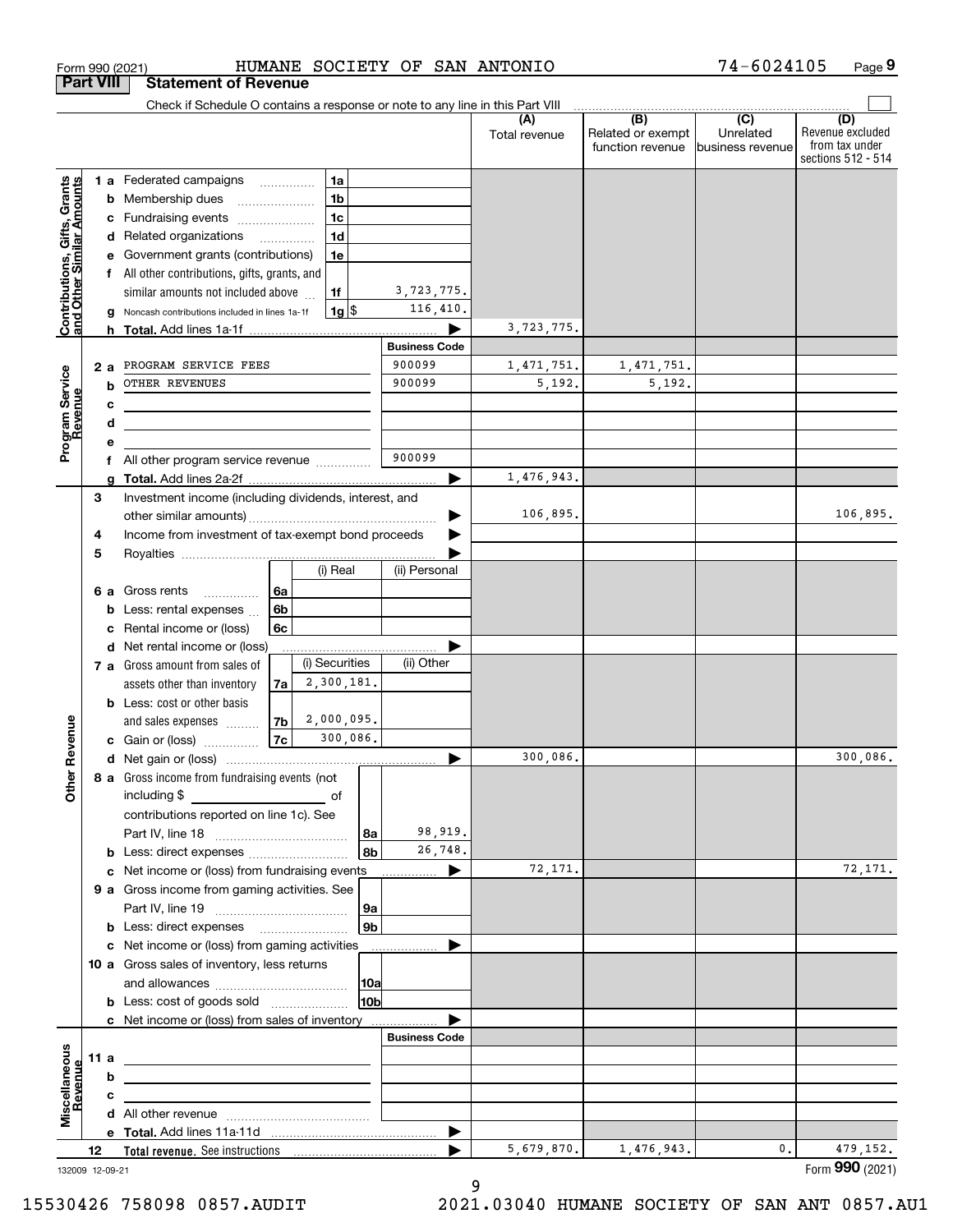$_{\rm Form}$   $_{990}$  (2021) <code>HUMANE SOCIETY OF SAN ANTONIO</code>  $74\text{--}6024105$   $_{\rm Page}$ **Part IX Statement of Functional Expenses**

|              | Section 501(c)(3) and 501(c)(4) organizations must complete all columns. All other organizations must complete column (A).                                   |                        |                                    |                                           |                                |
|--------------|--------------------------------------------------------------------------------------------------------------------------------------------------------------|------------------------|------------------------------------|-------------------------------------------|--------------------------------|
|              | Check if Schedule O contains a response or note to any line in this Part IX                                                                                  |                        |                                    |                                           |                                |
|              | Do not include amounts reported on lines 6b,<br>7b, 8b, 9b, and 10b of Part VIII.                                                                            | (A)<br>Total expenses  | (B)<br>Program service<br>expenses | (C)<br>Management and<br>general expenses | (D)<br>Fundraising<br>expenses |
| 1.           | Grants and other assistance to domestic organizations                                                                                                        |                        |                                    |                                           |                                |
|              | and domestic governments. See Part IV, line 21                                                                                                               |                        |                                    |                                           |                                |
| $\mathbf{2}$ | Grants and other assistance to domestic                                                                                                                      |                        |                                    |                                           |                                |
|              | individuals. See Part IV, line 22                                                                                                                            |                        |                                    |                                           |                                |
| 3            | Grants and other assistance to foreign                                                                                                                       |                        |                                    |                                           |                                |
|              | organizations, foreign governments, and foreign                                                                                                              |                        |                                    |                                           |                                |
|              | individuals. See Part IV, lines 15 and 16                                                                                                                    |                        |                                    |                                           |                                |
| 4            | Benefits paid to or for members                                                                                                                              |                        |                                    |                                           |                                |
| 5            | Compensation of current officers, directors,                                                                                                                 |                        |                                    |                                           |                                |
|              |                                                                                                                                                              | 251,535.               | 228,545.                           | 16,670.                                   | 6,320.                         |
| 6            | Compensation not included above to disqualified                                                                                                              |                        |                                    |                                           |                                |
|              | persons (as defined under section 4958(f)(1)) and                                                                                                            |                        |                                    |                                           |                                |
|              | persons described in section 4958(c)(3)(B)                                                                                                                   | 2,853,332.             | 2,391,275.                         | 335,034.                                  | 127,023.                       |
| 7            |                                                                                                                                                              |                        |                                    |                                           |                                |
| 8            | Pension plan accruals and contributions (include                                                                                                             |                        |                                    |                                           |                                |
|              | section 401(k) and 403(b) employer contributions)                                                                                                            |                        |                                    |                                           |                                |
| 9            |                                                                                                                                                              |                        |                                    |                                           |                                |
| 10           |                                                                                                                                                              |                        |                                    |                                           |                                |
| 11           | Fees for services (nonemployees):                                                                                                                            |                        |                                    |                                           |                                |
| a            |                                                                                                                                                              |                        |                                    |                                           |                                |
| b            |                                                                                                                                                              |                        |                                    |                                           |                                |
| c            |                                                                                                                                                              |                        |                                    |                                           |                                |
| d            |                                                                                                                                                              |                        |                                    |                                           |                                |
| е            | Professional fundraising services. See Part IV, line 17                                                                                                      |                        |                                    |                                           |                                |
| f            | Investment management fees                                                                                                                                   |                        |                                    |                                           |                                |
| g            | Other. (If line 11g amount exceeds 10% of line 25,                                                                                                           | 56,376.                | 29,042.                            | 24,589.                                   | 2,745.                         |
|              | column (A), amount, list line 11g expenses on Sch O.)                                                                                                        |                        |                                    |                                           |                                |
| 12           |                                                                                                                                                              | 339,815.               | 170,608.                           | 654.                                      | 168,553.                       |
| 13           |                                                                                                                                                              |                        |                                    |                                           |                                |
| 14           |                                                                                                                                                              |                        |                                    |                                           |                                |
| 15           |                                                                                                                                                              | 506,793.               | 496,698.                           | 7,228.                                    | 2,867.                         |
| 16           |                                                                                                                                                              | 4,324.                 | 3,665.                             | 171.                                      | 488.                           |
| 17           |                                                                                                                                                              |                        |                                    |                                           |                                |
| 18           | Payments of travel or entertainment expenses                                                                                                                 |                        |                                    |                                           |                                |
|              | for any federal, state, or local public officials                                                                                                            |                        |                                    |                                           |                                |
| 19           | Conferences, conventions, and meetings                                                                                                                       |                        |                                    |                                           |                                |
| 20           | Interest                                                                                                                                                     |                        |                                    |                                           |                                |
| 21           |                                                                                                                                                              | 696,265.               | 610, 258.                          | 54,431.                                   | 31,576.                        |
| 22           | Depreciation, depletion, and amortization                                                                                                                    |                        |                                    |                                           |                                |
| 23           | Insurance<br>Other expenses. Itemize expenses not covered                                                                                                    |                        |                                    |                                           |                                |
| 24           | above. (List miscellaneous expenses on line 24e. If<br>line 24e amount exceeds 10% of line 25, column (A),<br>amount, list line 24e expenses on Schedule O.) |                        |                                    |                                           |                                |
|              | a OTHER EXPENSES                                                                                                                                             | 466,998.               | 389,662.                           | 25,916.                                   | 51,420.                        |
| b            | ANIMAL CARE, DIRECT COS                                                                                                                                      | 413,080.               | 413,058.                           | 22.                                       | $0$ .                          |
| C.           | <b>BAD DEBTS</b>                                                                                                                                             | $\overline{102,050}$ . | 100,000.                           | 0.                                        | 2,050.                         |
| d            | <b>EDUCATION</b>                                                                                                                                             | 17,503.                | 17,349.                            | 0.                                        | 154.                           |
|              | e All other expenses                                                                                                                                         |                        |                                    |                                           |                                |
| 25           | Total functional expenses. Add lines 1 through 24e                                                                                                           | 5,708,071.             | 4,850,160.                         | 464,715.                                  | 393, 196.                      |
| 26           | Joint costs. Complete this line only if the organization                                                                                                     |                        |                                    |                                           |                                |
|              | reported in column (B) joint costs from a combined                                                                                                           |                        |                                    |                                           |                                |
|              | educational campaign and fundraising solicitation.                                                                                                           |                        |                                    |                                           |                                |
|              | Check here $\blacktriangleright$<br>if following SOP 98-2 (ASC 958-720)                                                                                      |                        |                                    |                                           |                                |

10

132010 12-09-21

Form (2021) **990**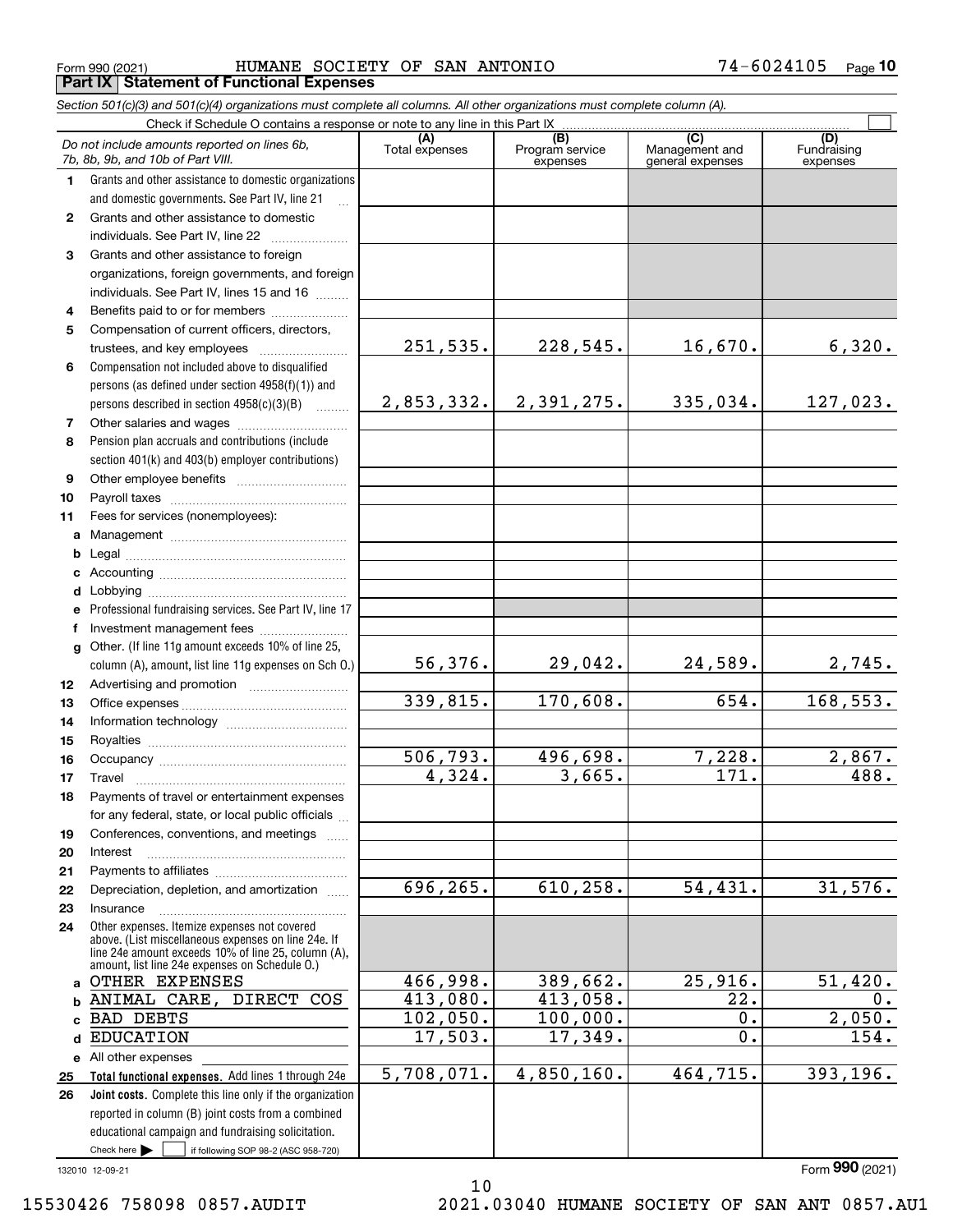**2728**

 $22, 194, 806$ . |  $27$  |  $23, 171, 334$ .  $2,527,043. |28 | 1,945,961.$ 

24,721,849. 25,117,295.  $25,836,260.$   $33$   $25,622,794.$ 

| Form 990 (2021) | SOCIETY<br><b>HUMANE</b> | ОF | SAN ANTONIO | 105<br>. .<br>77.<br>6024 | Page |
|-----------------|--------------------------|----|-------------|---------------------------|------|
|                 |                          |    |             |                           |      |

**(A) (B) 123** Pledges and grants receivable, net  $\ldots$  **multimes contained and grants receivable**, net **multimes contained and grants receivable**, net **multimes contained and grants receivable 456910a**Land, buildings, and equipment: cost or other **12345678910c11121314151617181920212223242526b** Less: accumulated depreciation  $\ldots$  **10b** basis. Complete Part VI of Schedule D will aller **Total assets.**  Add lines 1 through 15 (must equal line 33) **Total liabilities.**  Add lines 17 through 25 **Organizations that follow FASB ASC 958, check here** | X Beginning of year | | End of year Cash - non-interest-bearing ~~~~~~~~~~~~~~~~~~~~~~~~~ Savings and temporary cash investments ~~~~~~~~~~~~~~~~~~Accounts receivable, net ~~~~~~~~~~~~~~~~~~~~~~~~~~ Loans and other receivables from any current or former officer, director, trustee, key employee, creator or founder, substantial contributor, or 35% controlled entity or family member of any of these persons ............................ Loans and other receivables from other disqualified persons (as defined under section  $4958(f)(1)$ , and persons described in section  $4958(c)(3)(B)$ Notes and loans receivable, net ~~~~~~~~~~~~~~~~~~~~~~~Inventories for sale or use ~~~~~~~~~~~~~~~~~~~~~~~~~~ Prepaid expenses and deferred charges ~~~~~~~~~~~~~~~~~~ Investments - publicly traded securities ~~~~~~~~~~~~~~~~~~~ Investments - other securities. See Part IV, line 11 ~~~~~~~~~~~~~~ Investments - program-related. See Part IV, line 11 [2010] [2010] [2010] [2010] [2010] [2010] [2010] [2010] [2 Intangible assets ~~~~~~~~~~~~~~~~~~~~~~~~~~~~~~ Other assets. See Part IV, line 11 ~~~~~~~~~~~~~~~~~~~~~~ Accounts payable and accrued expenses ~~~~~~~~~~~~~~~~~~ Grants payable ~~~~~~~~~~~~~~~~~~~~~~~~~~~~~~~ Deferred revenue ~~~~~~~~~~~~~~~~~~~~~~~~~~~~~~Tax-exempt bond liabilities …………………………………………………………… Escrow or custodial account liability. Complete Part IV of Schedule D Loans and other payables to any current or former officer, director, trustee, key employee, creator or founder, substantial contributor, or 35% controlled entity or family member of any of these persons ~~~~~~~~~Secured mortgages and notes payable to unrelated third parties Unsecured notes and loans payable to unrelated third parties ~~~~~~~~ Other liabilities (including federal income tax, payables to related third parties, and other liabilities not included on lines 17-24). Complete Part X of Schedule D ~~~~~~~~~~~~~~~~~~~~~~~~~~~~~~~  $2,695,267.$  1 2,753,585. 58,111. 39,961.  $1,315,902.$   $3 \mid 584,247.$  $105,632. | 8 | 114,017.$ 68,815. 70,456.  $9,023,564.$  11 8,466,892. 17,384,666.  $3,942,573.$  12,378,474. 10c 13,442,093. 190,495. 15 151,543. 25,836,260. 25,622,794.  $941, 218.$   $17$   $469, 057.$ 135,000. 407.  $38,193.$   $25$  36,035.  $1,114,411. |26 | 505,499.$ 

Check if Schedule O contains a response or note to any line in this Part X **Part X** Balance Sheet

**78**

**Assets**

**232425**

**Liabilities**

iabilities

**26**

**2728** **and complete lines 27, 28, 32, and 33.**

**and complete lines 29 through 33.**

Total liabilities and net assets/fund balances

**Organizations that do not follow FASB ASC 958, check here** |

Net assets without donor restrictions <sub>…………………………………………………</sub>…… Net assets with donor restrictions ~~~~~~~~~~~~~~~~~~~~~~

Capital stock or trust principal, or current funds ~~~~~~~~~~~~~~~ Paid-in or capital surplus, or land, building, or equipment fund www.commun.com Retained earnings, endowment, accumulated income, or other funds Total net assets or fund balances ~~~~~~~~~~~~~~~~~~~~~~

**Net Assets or Fund Balances**

 $\frac{1}{2}$ 

Assets or Fund Balances

 $\mathcal{L}^{\text{max}}$ 

Form (2021) **990**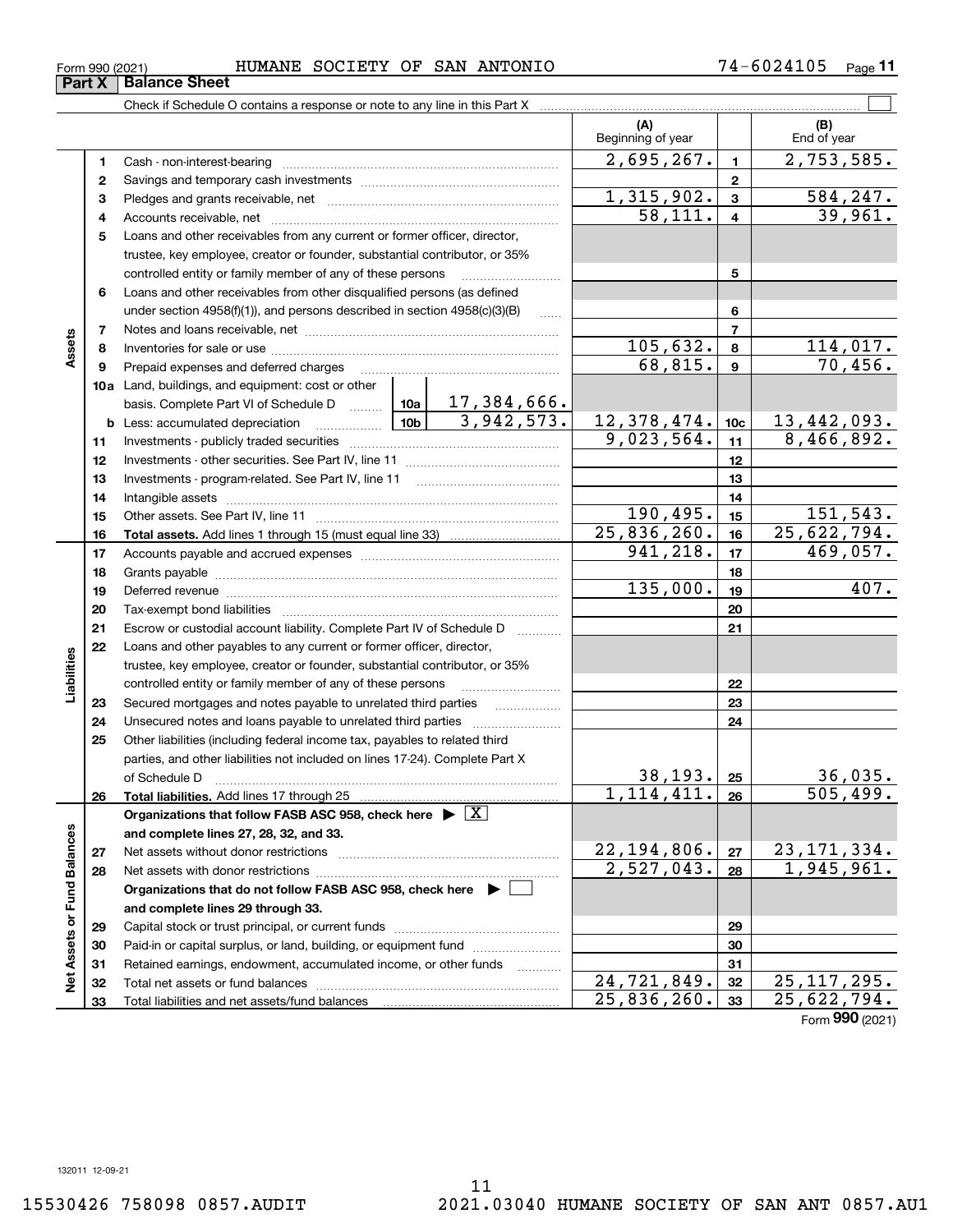|    | HUMANE SOCIETY OF SAN ANTONIO<br>Form 990 (2021)                                                                                                                                                                               |                         | 74-6024105                |             | Page 12           |
|----|--------------------------------------------------------------------------------------------------------------------------------------------------------------------------------------------------------------------------------|-------------------------|---------------------------|-------------|-------------------|
|    | Part XI<br><b>Reconciliation of Net Assets</b>                                                                                                                                                                                 |                         |                           |             |                   |
|    |                                                                                                                                                                                                                                |                         |                           |             |                   |
|    |                                                                                                                                                                                                                                |                         |                           |             |                   |
| 1  |                                                                                                                                                                                                                                | 1.                      | 5,679,870.                |             |                   |
| 2  |                                                                                                                                                                                                                                | $\mathbf{2}$            | 5,708,071.                |             |                   |
| 3  | Revenue less expenses. Subtract line 2 from line 1                                                                                                                                                                             | 3                       |                           |             | $-28, 201.$       |
| 4  |                                                                                                                                                                                                                                | $\overline{\mathbf{4}}$ | $\overline{24,721,849}$ . |             |                   |
| 5  |                                                                                                                                                                                                                                | 5                       |                           |             | 423,647.          |
| 6  |                                                                                                                                                                                                                                | 6                       |                           |             |                   |
| 7  |                                                                                                                                                                                                                                | $\overline{7}$          |                           |             |                   |
| 8  | Prior period adjustments manufactured content and all the content of the content of the content of the content of the content of the content of the content of the content of the content of the content of the content of the | 8                       |                           |             |                   |
| 9  | Other changes in net assets or fund balances (explain on Schedule O)                                                                                                                                                           | $\mathbf{9}$            |                           |             | $\overline{0}$ .  |
| 10 | Net assets or fund balances at end of year. Combine lines 3 through 9 (must equal Part X, line 32,                                                                                                                             |                         |                           |             |                   |
|    |                                                                                                                                                                                                                                | 10                      | 25, 117, 295.             |             |                   |
|    | Part XII Financial Statements and Reporting                                                                                                                                                                                    |                         |                           |             |                   |
|    |                                                                                                                                                                                                                                |                         |                           |             | $\vert$ X $\vert$ |
|    |                                                                                                                                                                                                                                |                         |                           | Yes         | <b>No</b>         |
| 1  | $\boxed{\text{X}}$ Accrual<br>Accounting method used to prepare the Form 990: <u>[</u> Cash<br>Other                                                                                                                           |                         |                           |             |                   |
|    | If the organization changed its method of accounting from a prior year or checked "Other," explain on Schedule O.                                                                                                              |                         |                           |             |                   |
|    | 2a Were the organization's financial statements compiled or reviewed by an independent accountant?                                                                                                                             |                         | 2a                        |             | х                 |
|    | If "Yes," check a box below to indicate whether the financial statements for the year were compiled or reviewed on a                                                                                                           |                         |                           |             |                   |
|    | separate basis, consolidated basis, or both:                                                                                                                                                                                   |                         |                           |             |                   |
|    | Separate basis<br>Consolidated basis<br>Both consolidated and separate basis                                                                                                                                                   |                         |                           |             |                   |
|    | <b>b</b> Were the organization's financial statements audited by an independent accountant?                                                                                                                                    |                         | 2b                        | х           |                   |
|    | If "Yes," check a box below to indicate whether the financial statements for the year were audited on a separate basis,                                                                                                        |                         |                           |             |                   |
|    | consolidated basis, or both:                                                                                                                                                                                                   |                         |                           |             |                   |
|    | $ \mathbf{X} $ Separate basis<br>Consolidated basis<br>Both consolidated and separate basis                                                                                                                                    |                         |                           |             |                   |
|    | c If "Yes" to line 2a or 2b, does the organization have a committee that assumes responsibility for oversight of the audit,                                                                                                    |                         |                           |             |                   |
|    |                                                                                                                                                                                                                                |                         | 2c                        | $\mathbf X$ |                   |
|    | If the organization changed either its oversight process or selection process during the tax year, explain on Schedule O.                                                                                                      |                         |                           |             |                   |
|    | 3a As a result of a federal award, was the organization required to undergo an audit or audits as set forth in the Single Audit                                                                                                |                         |                           |             |                   |
|    |                                                                                                                                                                                                                                |                         | За                        |             | x                 |
|    | b If "Yes," did the organization undergo the required audit or audits? If the organization did not undergo the required audit                                                                                                  |                         |                           |             |                   |
|    |                                                                                                                                                                                                                                |                         | 3b                        | <b>nnn</b>  |                   |

Form (2021) **990**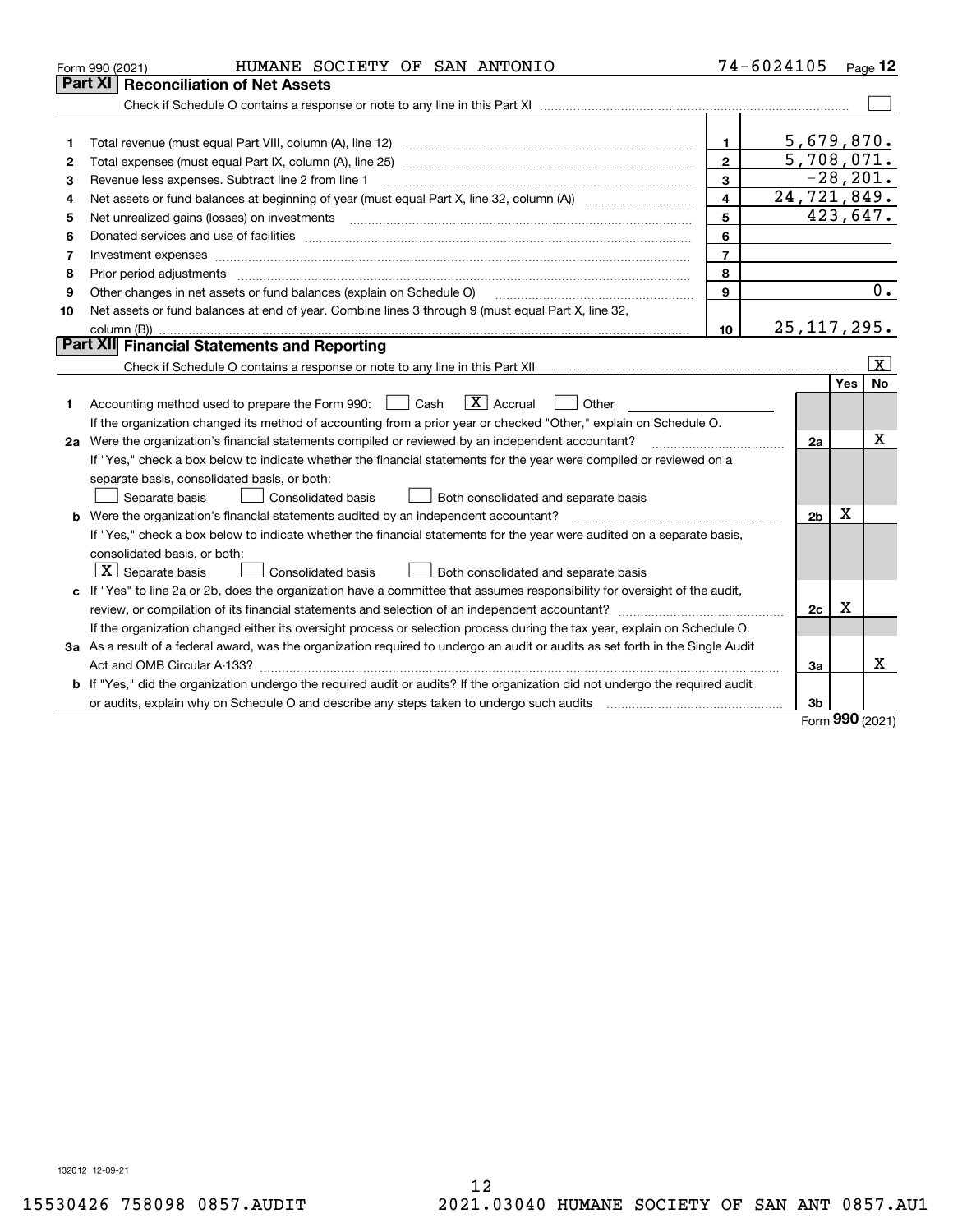Department of the Treasury Internal Revenue Service

**(Form 990)**

## **Public Charity Status and Public Support**

**Complete if the organization is a section 501(c)(3) organization or a section 4947(a)(1) nonexempt charitable trust.**

**| Attach to Form 990 or Form 990-EZ.** 

**| Go to www.irs.gov/Form990 for instructions and the latest information.**

| OMB No 1545-0047                    |
|-------------------------------------|
| 02                                  |
| <b>Open to Public</b><br>Inspection |

| Name of the organization |  |  |  |  |
|--------------------------|--|--|--|--|
|--------------------------|--|--|--|--|

| Name of the organization |            |                                                                                                                                              |                                                                                                   |                                                        |                                                                |    |                                                      | <b>Employer identification number</b> |                            |  |  |  |
|--------------------------|------------|----------------------------------------------------------------------------------------------------------------------------------------------|---------------------------------------------------------------------------------------------------|--------------------------------------------------------|----------------------------------------------------------------|----|------------------------------------------------------|---------------------------------------|----------------------------|--|--|--|
|                          |            |                                                                                                                                              |                                                                                                   | HUMANE SOCIETY OF SAN ANTONIO                          |                                                                |    |                                                      |                                       | 74-6024105                 |  |  |  |
| Part I                   |            | Reason for Public Charity Status. (All organizations must complete this part.) See instructions.                                             |                                                                                                   |                                                        |                                                                |    |                                                      |                                       |                            |  |  |  |
|                          |            | The organization is not a private foundation because it is: (For lines 1 through 12, check only one box.)                                    |                                                                                                   |                                                        |                                                                |    |                                                      |                                       |                            |  |  |  |
| 1                        |            | A church, convention of churches, or association of churches described in section 170(b)(1)(A)(i).                                           |                                                                                                   |                                                        |                                                                |    |                                                      |                                       |                            |  |  |  |
| 2                        |            |                                                                                                                                              | A school described in section 170(b)(1)(A)(ii). (Attach Schedule E (Form 990).)                   |                                                        |                                                                |    |                                                      |                                       |                            |  |  |  |
| з                        |            |                                                                                                                                              | A hospital or a cooperative hospital service organization described in section 170(b)(1)(A)(iii). |                                                        |                                                                |    |                                                      |                                       |                            |  |  |  |
| 4                        |            | A medical research organization operated in conjunction with a hospital described in section 170(b)(1)(A)(iii). Enter the hospital's name,   |                                                                                                   |                                                        |                                                                |    |                                                      |                                       |                            |  |  |  |
|                          |            | city, and state:                                                                                                                             |                                                                                                   |                                                        |                                                                |    |                                                      |                                       |                            |  |  |  |
| 5                        |            | An organization operated for the benefit of a college or university owned or operated by a governmental unit described in                    |                                                                                                   |                                                        |                                                                |    |                                                      |                                       |                            |  |  |  |
|                          |            | section 170(b)(1)(A)(iv). (Complete Part II.)                                                                                                |                                                                                                   |                                                        |                                                                |    |                                                      |                                       |                            |  |  |  |
| 6                        |            | A federal, state, or local government or governmental unit described in section 170(b)(1)(A)(v).                                             |                                                                                                   |                                                        |                                                                |    |                                                      |                                       |                            |  |  |  |
|                          | $7 \times$ | An organization that normally receives a substantial part of its support from a governmental unit or from the general public described in    |                                                                                                   |                                                        |                                                                |    |                                                      |                                       |                            |  |  |  |
|                          |            | section 170(b)(1)(A)(vi). (Complete Part II.)                                                                                                |                                                                                                   |                                                        |                                                                |    |                                                      |                                       |                            |  |  |  |
| 8                        |            | A community trust described in section 170(b)(1)(A)(vi). (Complete Part II.)                                                                 |                                                                                                   |                                                        |                                                                |    |                                                      |                                       |                            |  |  |  |
| 9                        |            | An agricultural research organization described in section 170(b)(1)(A)(ix) operated in conjunction with a land-grant college                |                                                                                                   |                                                        |                                                                |    |                                                      |                                       |                            |  |  |  |
|                          |            | or university or a non-land-grant college of agriculture (see instructions). Enter the name, city, and state of the college or               |                                                                                                   |                                                        |                                                                |    |                                                      |                                       |                            |  |  |  |
|                          |            | university:                                                                                                                                  |                                                                                                   |                                                        |                                                                |    |                                                      |                                       |                            |  |  |  |
| 10                       |            | An organization that normally receives (1) more than 33 1/3% of its support from contributions, membership fees, and gross receipts from     |                                                                                                   |                                                        |                                                                |    |                                                      |                                       |                            |  |  |  |
|                          |            | activities related to its exempt functions, subject to certain exceptions; and (2) no more than 33 1/3% of its support from gross investment |                                                                                                   |                                                        |                                                                |    |                                                      |                                       |                            |  |  |  |
|                          |            | income and unrelated business taxable income (less section 511 tax) from businesses acquired by the organization after June 30, 1975.        |                                                                                                   |                                                        |                                                                |    |                                                      |                                       |                            |  |  |  |
|                          |            | See section 509(a)(2). (Complete Part III.)                                                                                                  |                                                                                                   |                                                        |                                                                |    |                                                      |                                       |                            |  |  |  |
| 11                       |            | An organization organized and operated exclusively to test for public safety. See section 509(a)(4).                                         |                                                                                                   |                                                        |                                                                |    |                                                      |                                       |                            |  |  |  |
| 12                       |            | An organization organized and operated exclusively for the benefit of, to perform the functions of, or to carry out the purposes of one or   |                                                                                                   |                                                        |                                                                |    |                                                      |                                       |                            |  |  |  |
|                          |            | more publicly supported organizations described in section 509(a)(1) or section 509(a)(2). See section 509(a)(3). Check the box on           |                                                                                                   |                                                        |                                                                |    |                                                      |                                       |                            |  |  |  |
|                          |            | lines 12a through 12d that describes the type of supporting organization and complete lines 12e, 12f, and 12g.                               |                                                                                                   |                                                        |                                                                |    |                                                      |                                       |                            |  |  |  |
| а                        |            | Type I. A supporting organization operated, supervised, or controlled by its supported organization(s), typically by giving                  |                                                                                                   |                                                        |                                                                |    |                                                      |                                       |                            |  |  |  |
|                          |            | the supported organization(s) the power to regularly appoint or elect a majority of the directors or trustees of the supporting              |                                                                                                   |                                                        |                                                                |    |                                                      |                                       |                            |  |  |  |
|                          |            | organization. You must complete Part IV, Sections A and B.                                                                                   |                                                                                                   |                                                        |                                                                |    |                                                      |                                       |                            |  |  |  |
| b                        |            | Type II. A supporting organization supervised or controlled in connection with its supported organization(s), by having                      |                                                                                                   |                                                        |                                                                |    |                                                      |                                       |                            |  |  |  |
|                          |            | control or management of the supporting organization vested in the same persons that control or manage the supported                         |                                                                                                   |                                                        |                                                                |    |                                                      |                                       |                            |  |  |  |
|                          |            | organization(s). You must complete Part IV, Sections A and C.                                                                                |                                                                                                   |                                                        |                                                                |    |                                                      |                                       |                            |  |  |  |
| с                        |            | Type III functionally integrated. A supporting organization operated in connection with, and functionally integrated with,                   |                                                                                                   |                                                        |                                                                |    |                                                      |                                       |                            |  |  |  |
|                          |            | its supported organization(s) (see instructions). You must complete Part IV, Sections A, D, and E.                                           |                                                                                                   |                                                        |                                                                |    |                                                      |                                       |                            |  |  |  |
| d                        |            | Type III non-functionally integrated. A supporting organization operated in connection with its supported organization(s)                    |                                                                                                   |                                                        |                                                                |    |                                                      |                                       |                            |  |  |  |
|                          |            | that is not functionally integrated. The organization generally must satisfy a distribution requirement and an attentiveness                 |                                                                                                   |                                                        |                                                                |    |                                                      |                                       |                            |  |  |  |
|                          |            | requirement (see instructions). You must complete Part IV, Sections A and D, and Part V.                                                     |                                                                                                   |                                                        |                                                                |    |                                                      |                                       |                            |  |  |  |
| е                        |            | Check this box if the organization received a written determination from the IRS that it is a Type I, Type II, Type III                      |                                                                                                   |                                                        |                                                                |    |                                                      |                                       |                            |  |  |  |
|                          |            | functionally integrated, or Type III non-functionally integrated supporting organization.                                                    |                                                                                                   |                                                        |                                                                |    |                                                      |                                       |                            |  |  |  |
|                          |            | f Enter the number of supported organizations                                                                                                |                                                                                                   |                                                        |                                                                |    |                                                      |                                       |                            |  |  |  |
|                          |            | g Provide the following information about the supported organization(s).                                                                     |                                                                                                   |                                                        |                                                                |    |                                                      |                                       |                            |  |  |  |
|                          |            | (i) Name of supported<br>organization                                                                                                        | (ii) EIN                                                                                          | (iii) Type of organization<br>(described on lines 1-10 | (iv) Is the organization listed<br>in your governing document? |    | (v) Amount of monetary<br>support (see instructions) |                                       | (vi) Amount of other       |  |  |  |
|                          |            |                                                                                                                                              |                                                                                                   | above (see instructions))                              | Yes                                                            | No |                                                      |                                       | support (see instructions) |  |  |  |
|                          |            |                                                                                                                                              |                                                                                                   |                                                        |                                                                |    |                                                      |                                       |                            |  |  |  |
|                          |            |                                                                                                                                              |                                                                                                   |                                                        |                                                                |    |                                                      |                                       |                            |  |  |  |
|                          |            |                                                                                                                                              |                                                                                                   |                                                        |                                                                |    |                                                      |                                       |                            |  |  |  |
|                          |            |                                                                                                                                              |                                                                                                   |                                                        |                                                                |    |                                                      |                                       |                            |  |  |  |
|                          |            |                                                                                                                                              |                                                                                                   |                                                        |                                                                |    |                                                      |                                       |                            |  |  |  |
|                          |            |                                                                                                                                              |                                                                                                   |                                                        |                                                                |    |                                                      |                                       |                            |  |  |  |
|                          |            |                                                                                                                                              |                                                                                                   |                                                        |                                                                |    |                                                      |                                       |                            |  |  |  |
|                          |            |                                                                                                                                              |                                                                                                   |                                                        |                                                                |    |                                                      |                                       |                            |  |  |  |
|                          |            |                                                                                                                                              |                                                                                                   |                                                        |                                                                |    |                                                      |                                       |                            |  |  |  |
| Total                    |            |                                                                                                                                              |                                                                                                   |                                                        |                                                                |    |                                                      |                                       |                            |  |  |  |
|                          |            |                                                                                                                                              |                                                                                                   |                                                        |                                                                |    |                                                      |                                       |                            |  |  |  |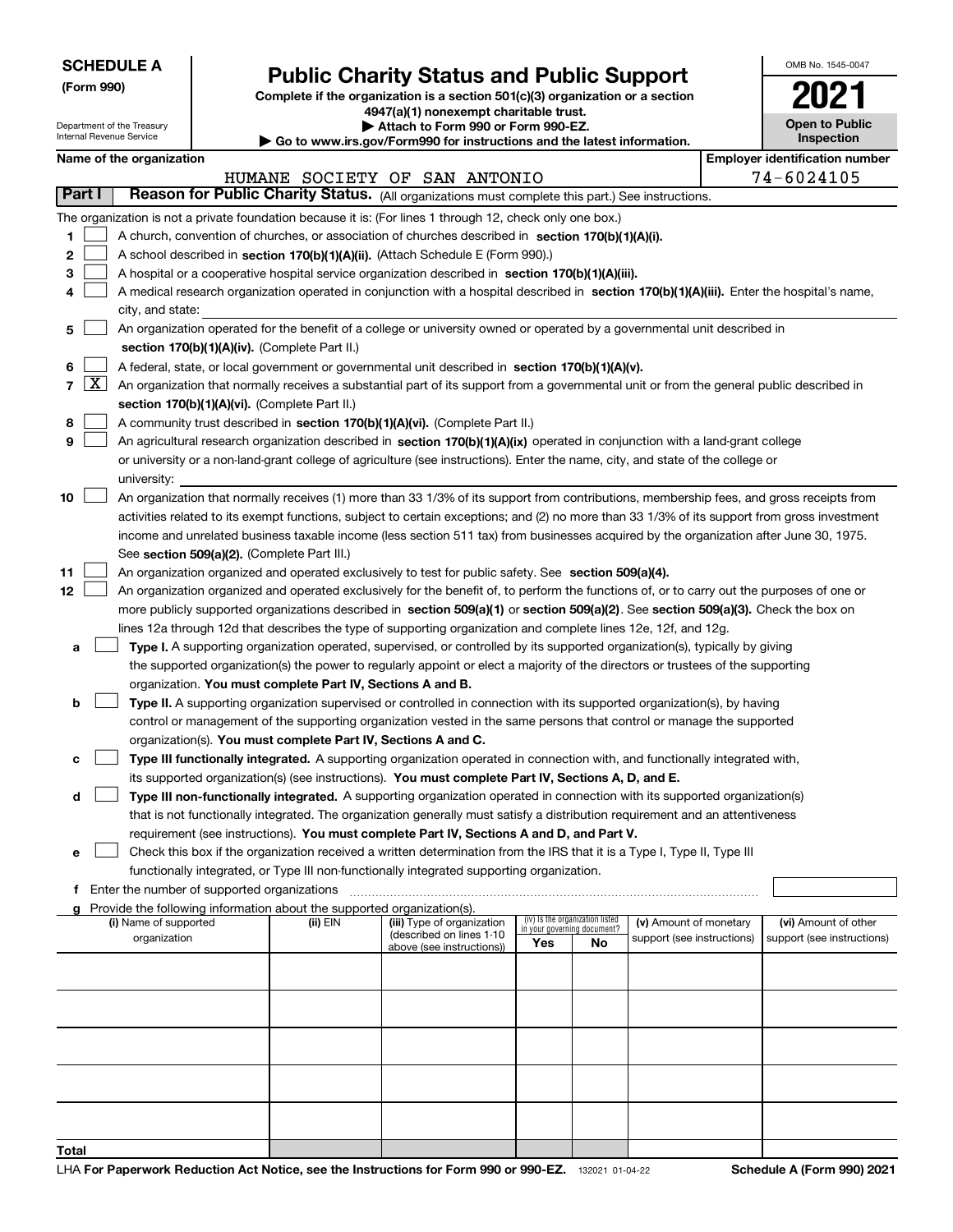Schedule A (Form 990) 2021 Page HUMANE SOCIETY OF SAN ANTONIO 74-6024105

(Complete only if you checked the box on line 5, 7, or 8 of Part I or if the organization failed to qualify under Part III. If the organization fails to qualify under the tests listed below, please complete Part III.) **Part II Support Schedule for Organizations Described in Sections 170(b)(1)(A)(iv) and 170(b)(1)(A)(vi)**

|     | <b>Section A. Public Support</b>                                                                                                               |          |                       |            |                     |          |                                          |
|-----|------------------------------------------------------------------------------------------------------------------------------------------------|----------|-----------------------|------------|---------------------|----------|------------------------------------------|
|     | Calendar year (or fiscal year beginning in)                                                                                                    | (a) 2017 | (b) 2018              | $(c)$ 2019 | $(d)$ 2020          | (e) 2021 | (f) Total                                |
|     | 1 Gifts, grants, contributions, and                                                                                                            |          |                       |            |                     |          |                                          |
|     | membership fees received. (Do not                                                                                                              |          |                       |            |                     |          |                                          |
|     | include any "unusual grants.")                                                                                                                 | 3889750. | 5354391.              | 7245450.   | 4400600.            |          | 3723775.24613966.                        |
|     | 2 Tax revenues levied for the organ-                                                                                                           |          |                       |            |                     |          |                                          |
|     | ization's benefit and either paid to                                                                                                           |          |                       |            |                     |          |                                          |
|     | or expended on its behalf                                                                                                                      |          |                       |            |                     |          |                                          |
|     | 3 The value of services or facilities                                                                                                          |          |                       |            |                     |          |                                          |
|     | furnished by a governmental unit to                                                                                                            |          |                       |            |                     |          |                                          |
|     | the organization without charge                                                                                                                |          |                       |            |                     |          |                                          |
|     | Total. Add lines 1 through 3                                                                                                                   | 3889750. | 5354391.              | 7245450.   | 4400600.            |          | 3723775.24613966.                        |
|     | The portion of total contributions                                                                                                             |          |                       |            |                     |          |                                          |
|     | by each person (other than a                                                                                                                   |          |                       |            |                     |          |                                          |
|     | governmental unit or publicly                                                                                                                  |          |                       |            |                     |          |                                          |
|     | supported organization) included                                                                                                               |          |                       |            |                     |          |                                          |
|     | on line 1 that exceeds 2% of the                                                                                                               |          |                       |            |                     |          |                                          |
|     | amount shown on line 11,                                                                                                                       |          |                       |            |                     |          |                                          |
|     | column (f)                                                                                                                                     |          |                       |            |                     |          |                                          |
|     | 6 Public support. Subtract line 5 from line 4.                                                                                                 |          |                       |            |                     |          | 24613966.                                |
|     | <b>Section B. Total Support</b>                                                                                                                |          |                       |            |                     |          |                                          |
|     | Calendar year (or fiscal year beginning in)                                                                                                    | (a) 2017 | (b) 2018              | $(c)$ 2019 | $(d)$ 2020          | (e) 2021 | (f) Total                                |
|     | <b>7</b> Amounts from line 4                                                                                                                   | 3889750. | 5354391.              | 7245450.   | 4400600.            |          | 3723775.24613966.                        |
|     | Gross income from interest,                                                                                                                    |          |                       |            |                     |          |                                          |
|     | dividends, payments received on                                                                                                                |          |                       |            |                     |          |                                          |
|     |                                                                                                                                                |          |                       |            |                     |          |                                          |
|     | securities loans, rents, royalties,<br>and income from similar sources                                                                         | 296,022. | 275,841.              | 244, 359.  | 139,840.            | 406,981. | 1363043.                                 |
|     | Net income from unrelated business                                                                                                             |          |                       |            |                     |          |                                          |
| 9   |                                                                                                                                                |          |                       |            |                     |          |                                          |
|     | activities, whether or not the                                                                                                                 |          |                       |            |                     |          |                                          |
|     | business is regularly carried on                                                                                                               |          |                       |            |                     |          |                                          |
|     | 10 Other income. Do not include gain                                                                                                           |          |                       |            |                     |          |                                          |
|     | or loss from the sale of capital                                                                                                               |          | $170, 280.$ 130, 868. |            | $228,595.$ 132,390. |          | $72, 171.$ 734, 304.                     |
|     | assets (Explain in Part VI.)                                                                                                                   |          |                       |            |                     |          | 26711313.                                |
|     | 11 Total support. Add lines 7 through 10                                                                                                       |          |                       |            |                     |          | 6,822,957.                               |
|     | 12 Gross receipts from related activities, etc. (see instructions)                                                                             |          |                       |            |                     | 12       |                                          |
|     | 13 First 5 years. If the Form 990 is for the organization's first, second, third, fourth, or fifth tax year as a section 501(c)(3)             |          |                       |            |                     |          |                                          |
|     | organization, check this box and stop here<br><b>Section C. Computation of Public Support Percentage</b>                                       |          |                       |            |                     |          |                                          |
|     |                                                                                                                                                |          |                       |            |                     |          | 92.15                                    |
|     |                                                                                                                                                |          |                       |            |                     | 14       | $\frac{9}{6}$<br>91.38                   |
|     |                                                                                                                                                |          |                       |            |                     | 15       | $\frac{9}{6}$                            |
|     | 16a 33 1/3% support test - 2021. If the organization did not check the box on line 13, and line 14 is 33 1/3% or more, check this box and      |          |                       |            |                     |          | $\blacktriangleright$ $\boxed{\text{X}}$ |
|     | stop here. The organization qualifies as a publicly supported organization                                                                     |          |                       |            |                     |          |                                          |
|     | b 33 1/3% support test - 2020. If the organization did not check a box on line 13 or 16a, and line 15 is 33 1/3% or more, check this box       |          |                       |            |                     |          |                                          |
|     | and stop here. The organization qualifies as a publicly supported organization                                                                 |          |                       |            |                     |          |                                          |
|     | 17a 10% -facts-and-circumstances test - 2021. If the organization did not check a box on line 13, 16a, or 16b, and line 14 is 10% or more,     |          |                       |            |                     |          |                                          |
|     | and if the organization meets the facts-and-circumstances test, check this box and stop here. Explain in Part VI how the organization          |          |                       |            |                     |          |                                          |
|     | meets the facts-and-circumstances test. The organization qualifies as a publicly supported organization                                        |          |                       |            |                     |          |                                          |
|     | <b>b 10% -facts-and-circumstances test - 2020.</b> If the organization did not check a box on line 13, 16a, 16b, or 17a, and line 15 is 10% or |          |                       |            |                     |          |                                          |
|     | more, and if the organization meets the facts-and-circumstances test, check this box and stop here. Explain in Part VI how the                 |          |                       |            |                     |          |                                          |
|     | organization meets the facts-and-circumstances test. The organization qualifies as a publicly supported organization                           |          |                       |            |                     |          |                                          |
| 18. | Private foundation. If the organization did not check a box on line 13, 16a, 16b, 17a, or 17b, check this box and see instructions             |          |                       |            |                     |          |                                          |
|     |                                                                                                                                                |          |                       |            |                     |          | Schedule A (Form 990) 2021               |

**Schedule A (Form 990) 2021**

132022 01-04-22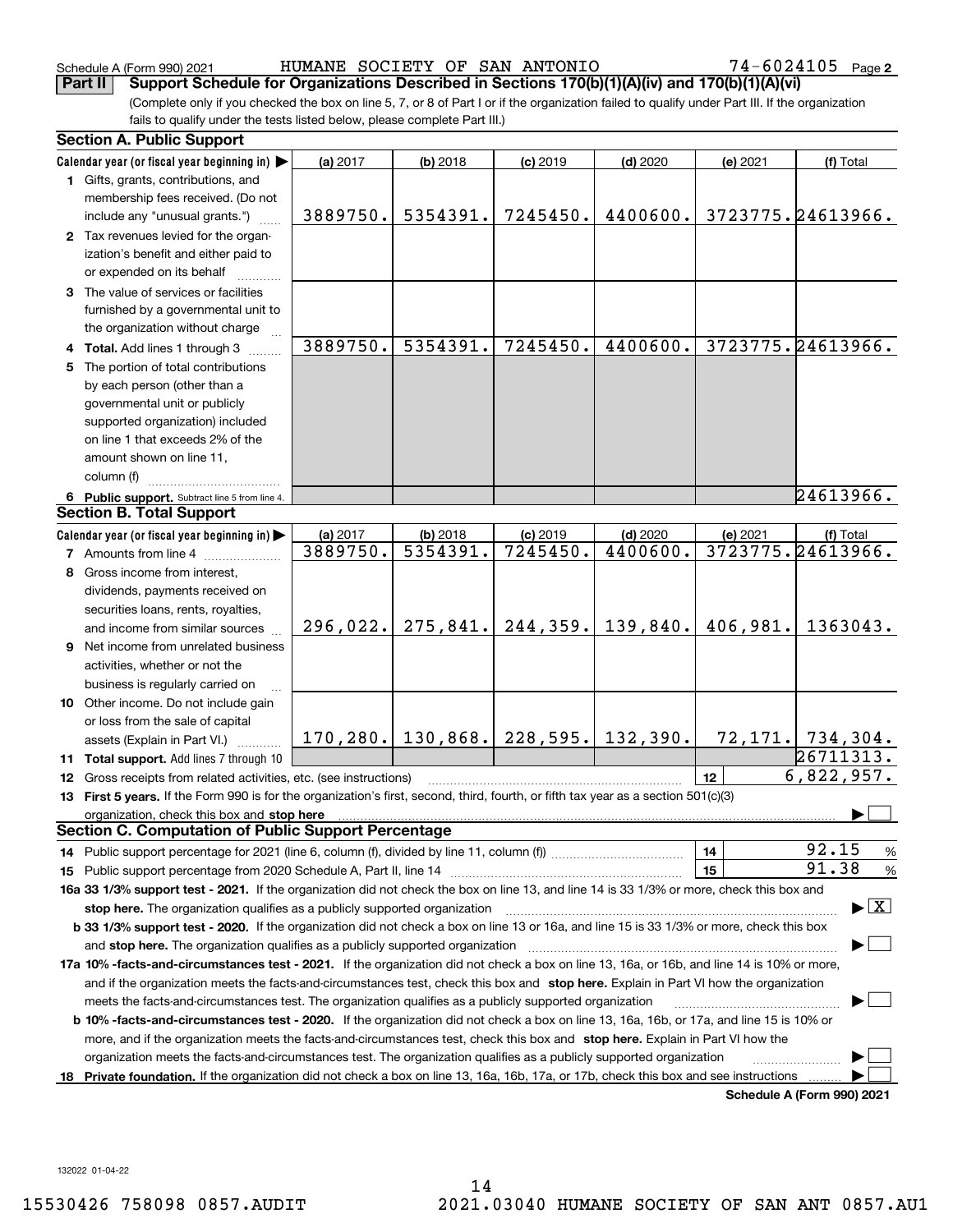### Schedule A (Form 990) 2021 Page HUMANE SOCIETY OF SAN ANTONIO 74-6024105 **Part III | Support Schedule for Organizations Described in Section 509(a)(2)**

(Complete only if you checked the box on line 10 of Part I or if the organization failed to qualify under Part II. If the organization fails to qualify under the tests listed below, please complete Part II.)

| <b>Section A. Public Support</b>                                                                                                                                                         |            |          |            |            |          |                            |
|------------------------------------------------------------------------------------------------------------------------------------------------------------------------------------------|------------|----------|------------|------------|----------|----------------------------|
| Calendar year (or fiscal year beginning in) $\blacktriangleright$                                                                                                                        | (a) 2017   | (b) 2018 | $(c)$ 2019 | $(d)$ 2020 | (e) 2021 | (f) Total                  |
| 1 Gifts, grants, contributions, and                                                                                                                                                      |            |          |            |            |          |                            |
| membership fees received. (Do not                                                                                                                                                        |            |          |            |            |          |                            |
| include any "unusual grants.")                                                                                                                                                           |            |          |            |            |          |                            |
| 2 Gross receipts from admissions,<br>merchandise sold or services per-<br>formed, or facilities furnished in<br>any activity that is related to the<br>organization's tax-exempt purpose |            |          |            |            |          |                            |
| 3 Gross receipts from activities that<br>are not an unrelated trade or bus-                                                                                                              |            |          |            |            |          |                            |
| iness under section 513                                                                                                                                                                  |            |          |            |            |          |                            |
| 4 Tax revenues levied for the organ-<br>ization's benefit and either paid to<br>or expended on its behalf<br>.                                                                           |            |          |            |            |          |                            |
| 5 The value of services or facilities<br>furnished by a governmental unit to<br>the organization without charge                                                                          |            |          |            |            |          |                            |
| <b>6 Total.</b> Add lines 1 through 5                                                                                                                                                    |            |          |            |            |          |                            |
| 7a Amounts included on lines 1, 2, and<br>3 received from disqualified persons                                                                                                           |            |          |            |            |          |                            |
| <b>b</b> Amounts included on lines 2 and 3 received<br>from other than disqualified persons that<br>exceed the greater of \$5,000 or 1% of the<br>amount on line 13 for the year         |            |          |            |            |          |                            |
| c Add lines 7a and 7b                                                                                                                                                                    |            |          |            |            |          |                            |
| 8 Public support. (Subtract line 7c from line 6.)<br><b>Section B. Total Support</b>                                                                                                     |            |          |            |            |          |                            |
| Calendar year (or fiscal year beginning in) $\blacktriangleright$                                                                                                                        | (a) $2017$ | (b) 2018 | $(c)$ 2019 | $(d)$ 2020 | (e) 2021 | (f) Total                  |
| 9 Amounts from line 6                                                                                                                                                                    |            |          |            |            |          |                            |
| 10a Gross income from interest,<br>dividends, payments received on<br>securities loans, rents, royalties,<br>and income from similar sources                                             |            |          |            |            |          |                            |
| <b>b</b> Unrelated business taxable income<br>(less section 511 taxes) from businesses<br>acquired after June 30, 1975<br>1.1.1.1.1.1.1.1.1.1                                            |            |          |            |            |          |                            |
| c Add lines 10a and 10b                                                                                                                                                                  |            |          |            |            |          |                            |
| <b>11</b> Net income from unrelated business<br>activities not included on line 10b.<br>whether or not the business is<br>regularly carried on                                           |            |          |            |            |          |                            |
| <b>12</b> Other income. Do not include gain<br>or loss from the sale of capital<br>assets (Explain in Part VI.)                                                                          |            |          |            |            |          |                            |
| <b>13</b> Total support. (Add lines 9, 10c, 11, and 12.)                                                                                                                                 |            |          |            |            |          |                            |
| 14 First 5 years. If the Form 990 is for the organization's first, second, third, fourth, or fifth tax year as a section 501(c)(3) organization,                                         |            |          |            |            |          |                            |
|                                                                                                                                                                                          |            |          |            |            |          |                            |
| <b>Section C. Computation of Public Support Percentage</b>                                                                                                                               |            |          |            |            |          |                            |
|                                                                                                                                                                                          |            |          |            |            | 15       | %                          |
| 16 Public support percentage from 2020 Schedule A, Part III, line 15                                                                                                                     |            |          |            |            | 16       | %                          |
| <b>Section D. Computation of Investment Income Percentage</b>                                                                                                                            |            |          |            |            |          |                            |
| 17 Investment income percentage for 2021 (line 10c, column (f), divided by line 13, column (f))                                                                                          |            |          |            |            | 17<br>18 | %                          |
| 18 Investment income percentage from 2020 Schedule A, Part III, line 17                                                                                                                  |            |          |            |            |          | %                          |
| 19a 33 1/3% support tests - 2021. If the organization did not check the box on line 14, and line 15 is more than 33 1/3%, and line 17 is not                                             |            |          |            |            |          |                            |
| more than 33 1/3%, check this box and stop here. The organization qualifies as a publicly supported organization                                                                         |            |          |            |            |          |                            |
| b 33 1/3% support tests - 2020. If the organization did not check a box on line 14 or line 19a, and line 16 is more than 33 1/3%, and                                                    |            |          |            |            |          |                            |
| line 18 is not more than 33 1/3%, check this box and stop here. The organization qualifies as a publicly supported organization                                                          |            |          |            |            |          |                            |
| 20 Private foundation. If the organization did not check a box on line 14, 19a, or 19b, check this box and see instructions                                                              |            |          |            |            |          | Schedule A (Form 990) 2021 |
| 132023 01-04-22                                                                                                                                                                          |            | 15       |            |            |          |                            |

15530426 758098 0857.AUDIT 2021.03040 HUMANE SOCIETY OF SAN ANT 0857.AU1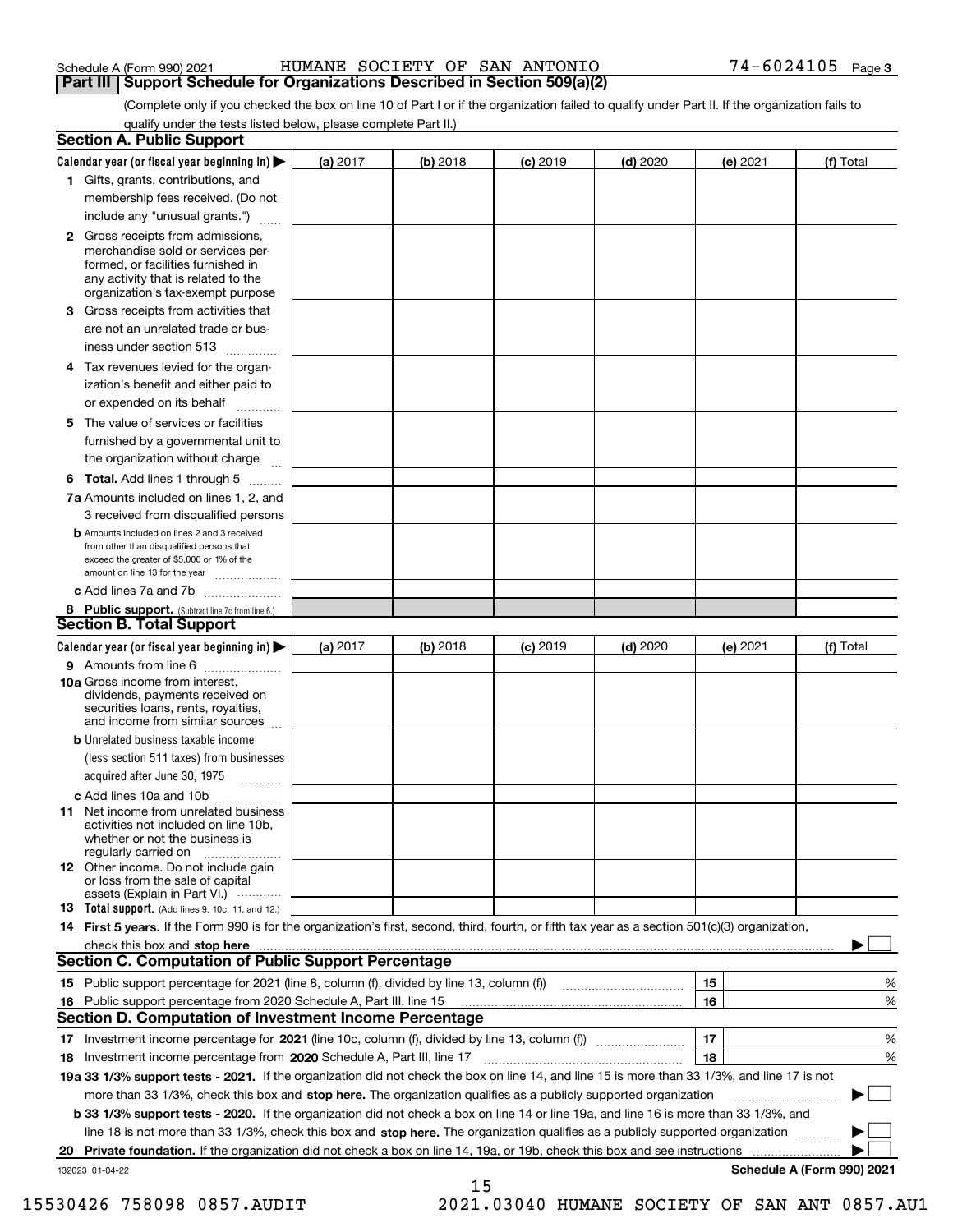### Schedule A (Form 990) 2021 Page HUMANE SOCIETY OF SAN ANTONIO 74-6024105

**1**

**2**

**3a**

**3b**

**3c**

**4a**

**4b**

**4c**

**5a**

**5b5c**

**6**

**7**

**8**

**9a**

**9b**

**9c**

**10a**

**YesNo**

## **Part IV Supporting Organizations**

(Complete only if you checked a box in line 12 on Part I. If you checked box 12a, Part I, complete Sections A and B. If you checked box 12b, Part I, complete Sections A and C. If you checked box 12c, Part I, complete Sections A, D, and E. If you checked box 12d, Part I, complete Sections A and D, and complete Part V.)

### **Section A. All Supporting Organizations**

- **1** Are all of the organization's supported organizations listed by name in the organization's governing documents? If "No," describe in **Part VI** how the supported organizations are designated. If designated by *class or purpose, describe the designation. If historic and continuing relationship, explain.*
- **2** Did the organization have any supported organization that does not have an IRS determination of status under section 509(a)(1) or (2)? If "Yes," explain in Part VI how the organization determined that the supported *organization was described in section 509(a)(1) or (2).*
- **3a** Did the organization have a supported organization described in section 501(c)(4), (5), or (6)? If "Yes," answer *lines 3b and 3c below.*
- **b** Did the organization confirm that each supported organization qualified under section 501(c)(4), (5), or (6) and satisfied the public support tests under section 509(a)(2)? If "Yes," describe in **Part VI** when and how the *organization made the determination.*
- **c**Did the organization ensure that all support to such organizations was used exclusively for section 170(c)(2)(B) purposes? If "Yes," explain in **Part VI** what controls the organization put in place to ensure such use.
- **4a***If* Was any supported organization not organized in the United States ("foreign supported organization")? *"Yes," and if you checked box 12a or 12b in Part I, answer lines 4b and 4c below.*
- **b** Did the organization have ultimate control and discretion in deciding whether to make grants to the foreign supported organization? If "Yes," describe in **Part VI** how the organization had such control and discretion *despite being controlled or supervised by or in connection with its supported organizations.*
- **c** Did the organization support any foreign supported organization that does not have an IRS determination under sections 501(c)(3) and 509(a)(1) or (2)? If "Yes," explain in **Part VI** what controls the organization used *to ensure that all support to the foreign supported organization was used exclusively for section 170(c)(2)(B) purposes.*
- **5a** Did the organization add, substitute, or remove any supported organizations during the tax year? If "Yes," answer lines 5b and 5c below (if applicable). Also, provide detail in **Part VI,** including (i) the names and EIN *numbers of the supported organizations added, substituted, or removed; (ii) the reasons for each such action; (iii) the authority under the organization's organizing document authorizing such action; and (iv) how the action was accomplished (such as by amendment to the organizing document).*
- **b** Type I or Type II only. Was any added or substituted supported organization part of a class already designated in the organization's organizing document?
- **cSubstitutions only.**  Was the substitution the result of an event beyond the organization's control?
- **6** Did the organization provide support (whether in the form of grants or the provision of services or facilities) to **Part VI.** *If "Yes," provide detail in* support or benefit one or more of the filing organization's supported organizations? anyone other than (i) its supported organizations, (ii) individuals that are part of the charitable class benefited by one or more of its supported organizations, or (iii) other supporting organizations that also
- **7**Did the organization provide a grant, loan, compensation, or other similar payment to a substantial contributor *If "Yes," complete Part I of Schedule L (Form 990).* regard to a substantial contributor? (as defined in section 4958(c)(3)(C)), a family member of a substantial contributor, or a 35% controlled entity with
- **8** Did the organization make a loan to a disqualified person (as defined in section 4958) not described on line 7? *If "Yes," complete Part I of Schedule L (Form 990).*
- **9a** Was the organization controlled directly or indirectly at any time during the tax year by one or more in section 509(a)(1) or (2))? If "Yes," *provide detail in* <code>Part VI.</code> disqualified persons, as defined in section 4946 (other than foundation managers and organizations described
- **b** Did one or more disqualified persons (as defined on line 9a) hold a controlling interest in any entity in which the supporting organization had an interest? If "Yes," provide detail in P**art VI**.
- **c**Did a disqualified person (as defined on line 9a) have an ownership interest in, or derive any personal benefit from, assets in which the supporting organization also had an interest? If "Yes," provide detail in P**art VI.**
- **10a** Was the organization subject to the excess business holdings rules of section 4943 because of section supporting organizations)? If "Yes," answer line 10b below. 4943(f) (regarding certain Type II supporting organizations, and all Type III non-functionally integrated
- **b** Did the organization have any excess business holdings in the tax year? (Use Schedule C, Form 4720, to *determine whether the organization had excess business holdings.)*

16

132024 01-04-21

**10bSchedule A (Form 990) 2021**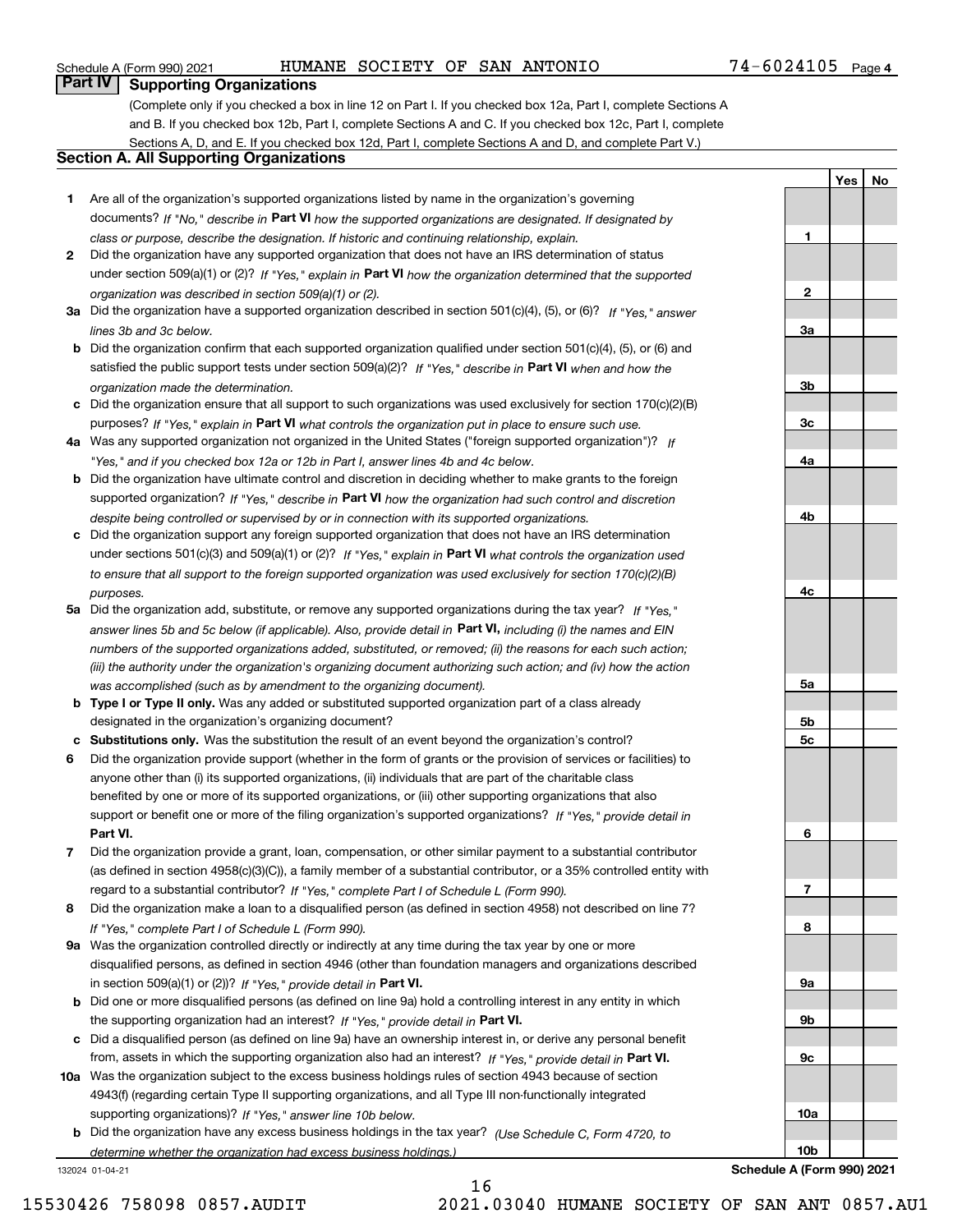|    |                                                                                                                  | Schedule A (Form 990) 2021                        | HUMANE | SOCIETY | OF |  | SAN ANTONIO                                                                                                          | 74-6024105 |     |     | Page 5 |
|----|------------------------------------------------------------------------------------------------------------------|---------------------------------------------------|--------|---------|----|--|----------------------------------------------------------------------------------------------------------------------|------------|-----|-----|--------|
|    | Part IV                                                                                                          | <b>Supporting Organizations (continued)</b>       |        |         |    |  |                                                                                                                      |            |     |     |        |
|    |                                                                                                                  |                                                   |        |         |    |  |                                                                                                                      |            |     | Yes | No     |
| 11 | Has the organization accepted a gift or contribution from any of the following persons?                          |                                                   |        |         |    |  |                                                                                                                      |            |     |     |        |
|    | a A person who directly or indirectly controls, either alone or together with persons described on lines 11b and |                                                   |        |         |    |  |                                                                                                                      |            |     |     |        |
|    | 11c below, the governing body of a supported organization?                                                       |                                                   |        |         |    |  | 11a                                                                                                                  |            |     |     |        |
|    | <b>b</b> A family member of a person described on line 11a above?                                                |                                                   |        |         |    |  |                                                                                                                      | 11b        |     |     |        |
|    |                                                                                                                  |                                                   |        |         |    |  | c A 35% controlled entity of a person described on line 11a or 11b above? If "Yes" to line 11a, 11b, or 11c, provide |            |     |     |        |
|    |                                                                                                                  | detail in Part VI.                                |        |         |    |  |                                                                                                                      |            | 11c |     |        |
|    |                                                                                                                  | <b>Section B. Type I Supporting Organizations</b> |        |         |    |  |                                                                                                                      |            |     |     |        |
|    |                                                                                                                  |                                                   |        |         |    |  |                                                                                                                      |            |     |     |        |

|              | Did the governing body, members of the governing body, officers acting in their official capacity, or membership of one or<br>more supported organizations have the power to regularly appoint or elect at least a majority of the organization's officers,<br>directors, or trustees at all times during the tax year? If "No," describe in Part VI how the supported organization(s)<br>effectively operated, supervised, or controlled the organization's activities. If the organization had more than one supported<br>organization, describe how the powers to appoint and/or remove officers, directors, or trustees were allocated among the |  |  |
|--------------|------------------------------------------------------------------------------------------------------------------------------------------------------------------------------------------------------------------------------------------------------------------------------------------------------------------------------------------------------------------------------------------------------------------------------------------------------------------------------------------------------------------------------------------------------------------------------------------------------------------------------------------------------|--|--|
|              | supported organizations and what conditions or restrictions, if any, applied to such powers during the tax year.                                                                                                                                                                                                                                                                                                                                                                                                                                                                                                                                     |  |  |
| $\mathbf{2}$ | Did the organization operate for the benefit of any supported organization other than the supported                                                                                                                                                                                                                                                                                                                                                                                                                                                                                                                                                  |  |  |
|              | organization(s) that operated, supervised, or controlled the supporting organization? If "Yes," explain in                                                                                                                                                                                                                                                                                                                                                                                                                                                                                                                                           |  |  |
|              | Part VI how providing such benefit carried out the purposes of the supported organization(s) that operated,                                                                                                                                                                                                                                                                                                                                                                                                                                                                                                                                          |  |  |
|              | supervised, or controlled the supporting organization.                                                                                                                                                                                                                                                                                                                                                                                                                                                                                                                                                                                               |  |  |
|              | <b>Section C. Type II Supporting Organizations</b>                                                                                                                                                                                                                                                                                                                                                                                                                                                                                                                                                                                                   |  |  |
|              |                                                                                                                                                                                                                                                                                                                                                                                                                                                                                                                                                                                                                                                      |  |  |

**1**or trustees of each of the organization's supported organization(s)? If "No," describe in **Part VI** how control **1***or management of the supporting organization was vested in the same persons that controlled or managed the supported organization(s).* Were a majority of the organization's directors or trustees during the tax year also a majority of the directors **Section D. All Type III Supporting Organizations**

|              | . .<br>. .                                                                                                             |   |       |    |
|--------------|------------------------------------------------------------------------------------------------------------------------|---|-------|----|
|              |                                                                                                                        |   | Yes l | No |
|              | Did the organization provide to each of its supported organizations, by the last day of the fifth month of the         |   |       |    |
|              | organization's tax year, (i) a written notice describing the type and amount of support provided during the prior tax  |   |       |    |
|              | year, (ii) a copy of the Form 990 that was most recently filed as of the date of notification, and (iii) copies of the |   |       |    |
|              | organization's governing documents in effect on the date of notification, to the extent not previously provided?       |   |       |    |
| $\mathbf{2}$ | Were any of the organization's officers, directors, or trustees either (i) appointed or elected by the supported       |   |       |    |
|              | organization(s) or (ii) serving on the governing body of a supported organization? If "No," explain in Part VI how     |   |       |    |
|              | the organization maintained a close and continuous working relationship with the supported organization(s).            | 2 |       |    |
| 3            | By reason of the relationship described on line 2, above, did the organization's supported organizations have a        |   |       |    |
|              | significant voice in the organization's investment policies and in directing the use of the organization's             |   |       |    |
|              | income or assets at all times during the tax year? If "Yes," describe in Part VI the role the organization's           |   |       |    |
|              | supported organizations played in this regard                                                                          | з |       |    |

## *supported organizations played in this regard.* **Section E. Type III Functionally Integrated Supporting Organizations**

- **1**Check the box next to the method that the organization used to satisfy the Integral Part Test during the year (see instructions).
- **alinupy** The organization satisfied the Activities Test. Complete line 2 below.
- **b**The organization is the parent of each of its supported organizations. *Complete* line 3 *below.*  $\mathcal{L}^{\text{max}}$

|  |  | c $\Box$ The organization supported a governmental entity. Describe in Part VI how you supported a governmental entity (see instructions). |  |  |  |  |  |  |  |
|--|--|--------------------------------------------------------------------------------------------------------------------------------------------|--|--|--|--|--|--|--|
|--|--|--------------------------------------------------------------------------------------------------------------------------------------------|--|--|--|--|--|--|--|

17

**2Answer lines 2a and 2b below. Yes No** Activities Test.

- **a** Did substantially all of the organization's activities during the tax year directly further the exempt purposes of the supported organization(s) to which the organization was responsive? If "Yes," then in **Part VI identify those supported organizations and explain**  *how these activities directly furthered their exempt purposes, how the organization was responsive to those supported organizations, and how the organization determined that these activities constituted substantially all of its activities.*
- **b** Did the activities described on line 2a, above, constitute activities that, but for the organization's involvement, **Part VI**  *the reasons for the organization's position that its supported organization(s) would have engaged in* one or more of the organization's supported organization(s) would have been engaged in? If "Yes," e*xplain in these activities but for the organization's involvement.*
- **3**Parent of Supported Organizations. Answer lines 3a and 3b below.

**a** Did the organization have the power to regularly appoint or elect a majority of the officers, directors, or trustees of each of the supported organizations? If "Yes" or "No" provide details in **Part VI.** 

132025 01-04-22 **b** Did the organization exercise a substantial degree of direction over the policies, programs, and activities of each of its supported organizations? If "Yes," describe in Part VI the role played by the organization in this regard.

**3bSchedule A (Form 990) 2021**

**2a**

**2b**

**3a**

**Yes No**

15530426 758098 0857.AUDIT 2021.03040 HUMANE SOCIETY OF SAN ANT 0857.AU1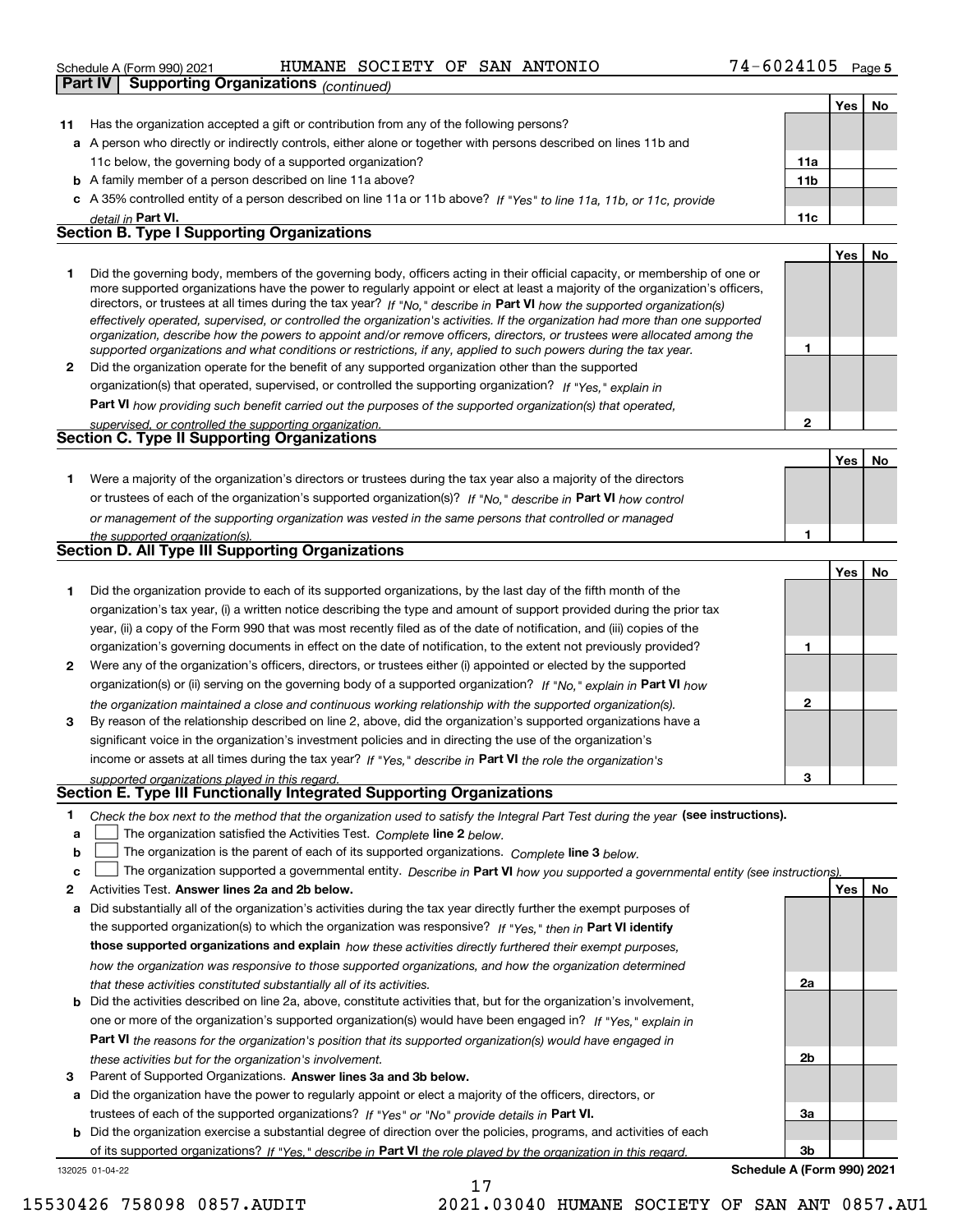| Schedule A (Form 990) 2021 |  | HUMANE SOCIETY OF SAN ANTONIO |  | 74-6024105 | Page 6 |
|----------------------------|--|-------------------------------|--|------------|--------|
|                            |  |                               |  |            |        |

|                | Part V<br>Type III Non-Functionally Integrated 509(a)(3) Supporting Organizations                                                              |                |                |                                |
|----------------|------------------------------------------------------------------------------------------------------------------------------------------------|----------------|----------------|--------------------------------|
| 1              | Check here if the organization satisfied the Integral Part Test as a qualifying trust on Nov. 20, 1970 (explain in Part VI). See instructions. |                |                |                                |
|                | All other Type III non-functionally integrated supporting organizations must complete Sections A through E.                                    |                |                |                                |
|                | Section A - Adjusted Net Income                                                                                                                |                | (A) Prior Year | (B) Current Year<br>(optional) |
| 1              | Net short-term capital gain                                                                                                                    | 1              |                |                                |
| 2              | Recoveries of prior-year distributions                                                                                                         | $\mathbf{2}$   |                |                                |
| 3              | Other gross income (see instructions)                                                                                                          | 3              |                |                                |
| 4              | Add lines 1 through 3.                                                                                                                         | 4              |                |                                |
| 5              | Depreciation and depletion                                                                                                                     | 5              |                |                                |
| 6              | Portion of operating expenses paid or incurred for production or                                                                               |                |                |                                |
|                | collection of gross income or for management, conservation, or                                                                                 |                |                |                                |
|                | maintenance of property held for production of income (see instructions)                                                                       | 6              |                |                                |
| $\overline{7}$ | Other expenses (see instructions)                                                                                                              | $\overline{7}$ |                |                                |
| 8              | <b>Adjusted Net Income</b> (subtract lines 5, 6, and 7 from line 4)                                                                            | 8              |                |                                |
|                | <b>Section B - Minimum Asset Amount</b>                                                                                                        |                | (A) Prior Year | (B) Current Year<br>(optional) |
| 1              | Aggregate fair market value of all non-exempt-use assets (see                                                                                  |                |                |                                |
|                | instructions for short tax year or assets held for part of year):                                                                              |                |                |                                |
|                | a Average monthly value of securities                                                                                                          | 1a             |                |                                |
|                | <b>b</b> Average monthly cash balances                                                                                                         | 1b             |                |                                |
|                | c Fair market value of other non-exempt-use assets                                                                                             | 1c             |                |                                |
|                | <b>d</b> Total (add lines 1a, 1b, and 1c)                                                                                                      | 1d             |                |                                |
|                | e Discount claimed for blockage or other factors                                                                                               |                |                |                                |
|                | (explain in detail in Part VI):                                                                                                                |                |                |                                |
| 2              | Acquisition indebtedness applicable to non-exempt-use assets                                                                                   | $\mathbf{2}$   |                |                                |
| 3              | Subtract line 2 from line 1d.                                                                                                                  | 3              |                |                                |
| 4              | Cash deemed held for exempt use. Enter 0.015 of line 3 (for greater amount,                                                                    |                |                |                                |
|                | see instructions).                                                                                                                             | 4              |                |                                |
| 5              | Net value of non-exempt-use assets (subtract line 4 from line 3)                                                                               | 5              |                |                                |
| 6              | Multiply line 5 by 0.035.                                                                                                                      | 6              |                |                                |
| 7              | Recoveries of prior-year distributions                                                                                                         | $\overline{7}$ |                |                                |
| 8              | Minimum Asset Amount (add line 7 to line 6)                                                                                                    | 8              |                |                                |
|                | <b>Section C - Distributable Amount</b>                                                                                                        |                |                | <b>Current Year</b>            |
| 1              | Adjusted net income for prior year (from Section A, line 8, column A)                                                                          | 1              |                |                                |
| $\mathbf{2}$   | Enter 0.85 of line 1.                                                                                                                          | $\overline{2}$ |                |                                |
| 3              | Minimum asset amount for prior year (from Section B, line 8, column A)                                                                         | 3              |                |                                |
| 4              | Enter greater of line 2 or line 3.                                                                                                             | 4              |                |                                |
| 5              | Income tax imposed in prior year                                                                                                               | 5              |                |                                |
| 6              | <b>Distributable Amount.</b> Subtract line 5 from line 4, unless subject to                                                                    |                |                |                                |
|                | emergency temporary reduction (see instructions).                                                                                              | 6              |                |                                |
| 7              | Check here if the current year is the organization's first as a non-functionally integrated Type III supporting organization (see              |                |                |                                |

instructions).

**Schedule A (Form 990) 2021**

132026 01-04-22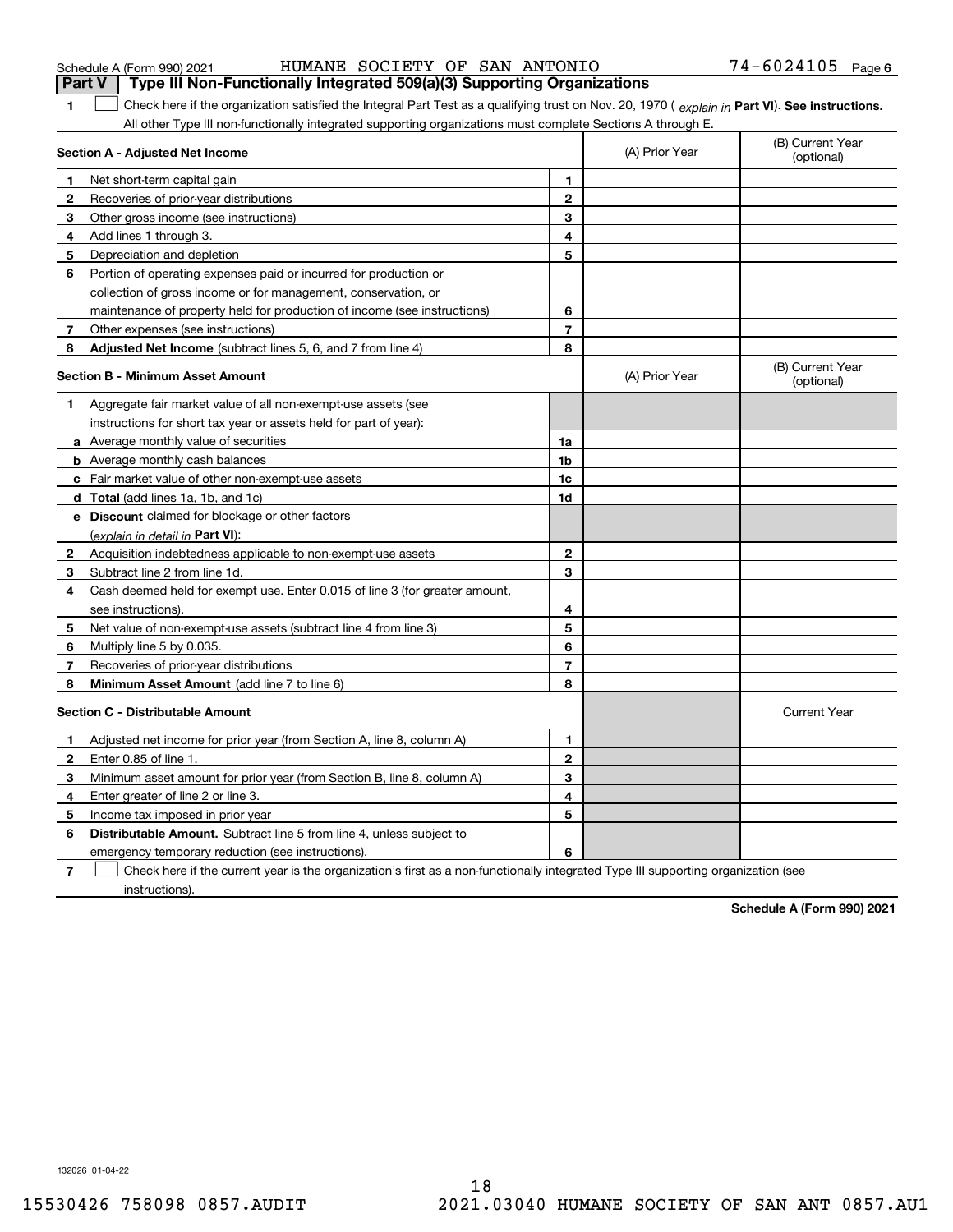**Schedule A (Form 990) 2021**

| 4  | Amounts paid to acquire exempt-use assets                                                  | 4                                  |                                               |                |                                                  |
|----|--------------------------------------------------------------------------------------------|------------------------------------|-----------------------------------------------|----------------|--------------------------------------------------|
| 5  | Qualified set-aside amounts (prior IRS approval required - provide details in Part VI)     |                                    | 5                                             |                |                                                  |
| 6  | Other distributions (describe in Part VI). See instructions.                               |                                    | 6                                             |                |                                                  |
| 7  | Total annual distributions. Add lines 1 through 6.                                         |                                    |                                               | $\overline{7}$ |                                                  |
| 8  | Distributions to attentive supported organizations to which the organization is responsive |                                    |                                               |                |                                                  |
|    | (provide details in Part VI). See instructions.                                            |                                    |                                               | 8              |                                                  |
| 9  | Distributable amount for 2021 from Section C, line 6                                       |                                    |                                               | 9              |                                                  |
| 10 | Line 8 amount divided by line 9 amount                                                     |                                    |                                               | 10             |                                                  |
|    | <b>Section E - Distribution Allocations</b> (see instructions)                             | (i)<br><b>Excess Distributions</b> | (ii)<br><b>Underdistributions</b><br>Pre-2021 |                | (iii)<br><b>Distributable</b><br>Amount for 2021 |
| 1  | Distributable amount for 2021 from Section C, line 6                                       |                                    |                                               |                |                                                  |
| 2  | Underdistributions, if any, for years prior to 2021 (reason-                               |                                    |                                               |                |                                                  |
|    | able cause required - explain in Part VI). See instructions.                               |                                    |                                               |                |                                                  |
| 3  | Excess distributions carryover, if any, to 2021                                            |                                    |                                               |                |                                                  |
|    | a From 2016                                                                                |                                    |                                               |                |                                                  |
|    | <b>b</b> From 2017                                                                         |                                    |                                               |                |                                                  |
|    | $c$ From 2018                                                                              |                                    |                                               |                |                                                  |
|    | d From 2019                                                                                |                                    |                                               |                |                                                  |
|    | e From 2020                                                                                |                                    |                                               |                |                                                  |
|    | Total of lines 3a through 3e                                                               |                                    |                                               |                |                                                  |
|    | <b>g</b> Applied to underdistributions of prior years                                      |                                    |                                               |                |                                                  |
|    | <b>h</b> Applied to 2021 distributable amount                                              |                                    |                                               |                |                                                  |
|    | Carryover from 2016 not applied (see instructions)                                         |                                    |                                               |                |                                                  |
|    | Remainder. Subtract lines 3g, 3h, and 3i from line 3f.                                     |                                    |                                               |                |                                                  |
| 4  | Distributions for 2021 from Section D,                                                     |                                    |                                               |                |                                                  |
|    | line $7:$                                                                                  |                                    |                                               |                |                                                  |
|    | a Applied to underdistributions of prior years                                             |                                    |                                               |                |                                                  |
|    | <b>b</b> Applied to 2021 distributable amount                                              |                                    |                                               |                |                                                  |
|    | c Remainder. Subtract lines 4a and 4b from line 4.                                         |                                    |                                               |                |                                                  |
| 5  | Remaining underdistributions for years prior to 2021, if                                   |                                    |                                               |                |                                                  |
|    | any. Subtract lines 3g and 4a from line 2. For result greater                              |                                    |                                               |                |                                                  |
|    | than zero, explain in Part VI. See instructions.                                           |                                    |                                               |                |                                                  |
| 6  | Remaining underdistributions for 2021. Subtract lines 3h                                   |                                    |                                               |                |                                                  |
|    | and 4b from line 1. For result greater than zero, explain in                               |                                    |                                               |                |                                                  |
|    | <b>Part VI.</b> See instructions.                                                          |                                    |                                               |                |                                                  |
| 7  | Excess distributions carryover to 2022. Add lines 3j                                       |                                    |                                               |                |                                                  |
|    | and 4c.                                                                                    |                                    |                                               |                |                                                  |
| 8  | Breakdown of line 7:                                                                       |                                    |                                               |                |                                                  |
|    | a Excess from 2017                                                                         |                                    |                                               |                |                                                  |
|    | <b>b</b> Excess from 2018                                                                  |                                    |                                               |                |                                                  |
|    | c Excess from 2019                                                                         |                                    |                                               |                |                                                  |
|    | d Excess from 2020                                                                         |                                    |                                               |                |                                                  |
|    | e Excess from 2021                                                                         |                                    |                                               |                |                                                  |

Schedule A (Form 990) 2021 Page HUMANE SOCIETY OF SAN ANTONIO 74-6024105

**Section D - Distributions Current Year**

74-6024105 Page 7

**1**

**23**

# **Part V** Type III Non-Functionally Integrated 509(a)(3) Supporting Organizations (continued)

**1** Amounts paid to supported organizations to accomplish exempt purposes

organizations, in excess of income from activity

Amounts paid to perform activity that directly furthers exempt purposes of supported

Administrative expenses paid to accomplish exempt purposes of supported organizations

| Schedule A (Form 990) 2021 |  |
|----------------------------|--|
|                            |  |

**2**

**3**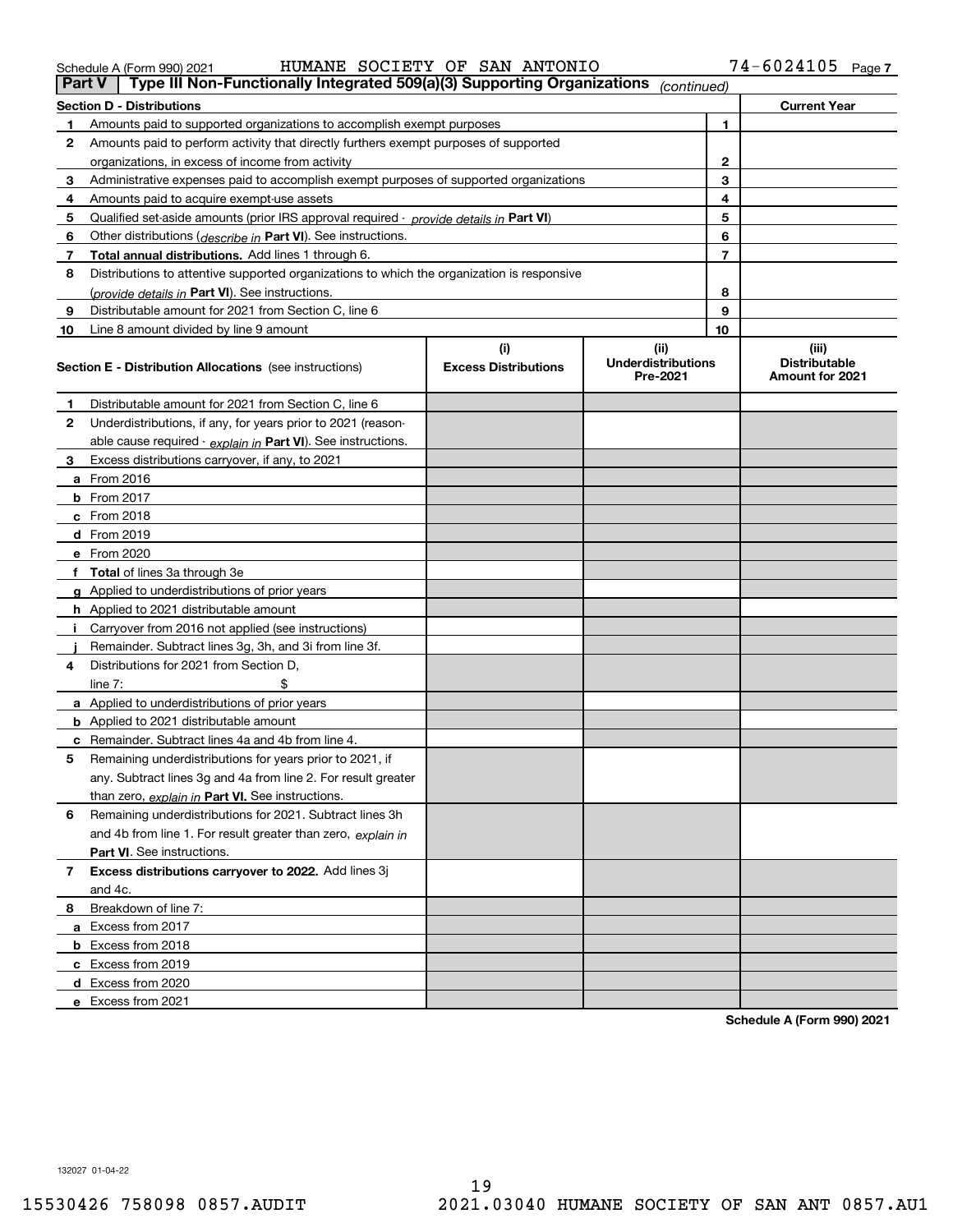|                 | Schedule A (Form 990) 2021                                                                                                                                                                                                                                                                                                                                                                                                                                                                                                  |  | HUMANE SOCIETY OF SAN ANTONIO | $74 - 6024105$ Page 8      |  |
|-----------------|-----------------------------------------------------------------------------------------------------------------------------------------------------------------------------------------------------------------------------------------------------------------------------------------------------------------------------------------------------------------------------------------------------------------------------------------------------------------------------------------------------------------------------|--|-------------------------------|----------------------------|--|
| <b>Part VI</b>  | Supplemental Information. Provide the explanations required by Part II, line 10; Part II, line 17a or 17b; Part III, line 12;<br>Part IV, Section A, lines 1, 2, 3b, 3c, 4b, 4c, 5a, 6, 9a, 9b, 9c, 11a, 11b, and 11c; Part IV, Section B, lines 1 and 2; Part IV, Section C,<br>line 1; Part IV, Section D, lines 2 and 3; Part IV, Section E, lines 1c, 2a, 2b,<br>Section D, lines 5, 6, and 8; and Part V, Section E, lines 2, 5, and 6. Also complete this part for any additional information.<br>(See instructions.) |  |                               |                            |  |
|                 |                                                                                                                                                                                                                                                                                                                                                                                                                                                                                                                             |  |                               |                            |  |
|                 |                                                                                                                                                                                                                                                                                                                                                                                                                                                                                                                             |  |                               |                            |  |
|                 |                                                                                                                                                                                                                                                                                                                                                                                                                                                                                                                             |  |                               |                            |  |
|                 |                                                                                                                                                                                                                                                                                                                                                                                                                                                                                                                             |  |                               |                            |  |
|                 |                                                                                                                                                                                                                                                                                                                                                                                                                                                                                                                             |  |                               |                            |  |
|                 |                                                                                                                                                                                                                                                                                                                                                                                                                                                                                                                             |  |                               |                            |  |
|                 |                                                                                                                                                                                                                                                                                                                                                                                                                                                                                                                             |  |                               |                            |  |
|                 |                                                                                                                                                                                                                                                                                                                                                                                                                                                                                                                             |  |                               |                            |  |
|                 |                                                                                                                                                                                                                                                                                                                                                                                                                                                                                                                             |  |                               |                            |  |
|                 |                                                                                                                                                                                                                                                                                                                                                                                                                                                                                                                             |  |                               |                            |  |
|                 |                                                                                                                                                                                                                                                                                                                                                                                                                                                                                                                             |  |                               |                            |  |
|                 |                                                                                                                                                                                                                                                                                                                                                                                                                                                                                                                             |  |                               |                            |  |
|                 |                                                                                                                                                                                                                                                                                                                                                                                                                                                                                                                             |  |                               |                            |  |
|                 |                                                                                                                                                                                                                                                                                                                                                                                                                                                                                                                             |  |                               |                            |  |
|                 |                                                                                                                                                                                                                                                                                                                                                                                                                                                                                                                             |  |                               |                            |  |
|                 |                                                                                                                                                                                                                                                                                                                                                                                                                                                                                                                             |  |                               |                            |  |
|                 |                                                                                                                                                                                                                                                                                                                                                                                                                                                                                                                             |  |                               |                            |  |
|                 |                                                                                                                                                                                                                                                                                                                                                                                                                                                                                                                             |  |                               |                            |  |
|                 |                                                                                                                                                                                                                                                                                                                                                                                                                                                                                                                             |  |                               |                            |  |
|                 |                                                                                                                                                                                                                                                                                                                                                                                                                                                                                                                             |  |                               |                            |  |
|                 |                                                                                                                                                                                                                                                                                                                                                                                                                                                                                                                             |  |                               |                            |  |
|                 |                                                                                                                                                                                                                                                                                                                                                                                                                                                                                                                             |  |                               |                            |  |
|                 |                                                                                                                                                                                                                                                                                                                                                                                                                                                                                                                             |  |                               |                            |  |
|                 |                                                                                                                                                                                                                                                                                                                                                                                                                                                                                                                             |  |                               |                            |  |
|                 |                                                                                                                                                                                                                                                                                                                                                                                                                                                                                                                             |  |                               |                            |  |
|                 |                                                                                                                                                                                                                                                                                                                                                                                                                                                                                                                             |  |                               |                            |  |
|                 |                                                                                                                                                                                                                                                                                                                                                                                                                                                                                                                             |  |                               |                            |  |
|                 |                                                                                                                                                                                                                                                                                                                                                                                                                                                                                                                             |  |                               |                            |  |
|                 |                                                                                                                                                                                                                                                                                                                                                                                                                                                                                                                             |  |                               |                            |  |
|                 |                                                                                                                                                                                                                                                                                                                                                                                                                                                                                                                             |  |                               |                            |  |
|                 |                                                                                                                                                                                                                                                                                                                                                                                                                                                                                                                             |  |                               |                            |  |
|                 |                                                                                                                                                                                                                                                                                                                                                                                                                                                                                                                             |  |                               |                            |  |
|                 |                                                                                                                                                                                                                                                                                                                                                                                                                                                                                                                             |  |                               |                            |  |
| 132028 01-04-22 |                                                                                                                                                                                                                                                                                                                                                                                                                                                                                                                             |  |                               | Schedule A (Form 990) 2021 |  |

15530426 758098 0857.AUDIT 2021.03040 HUMANE SOCIETY OF SAN ANT 0857.AU1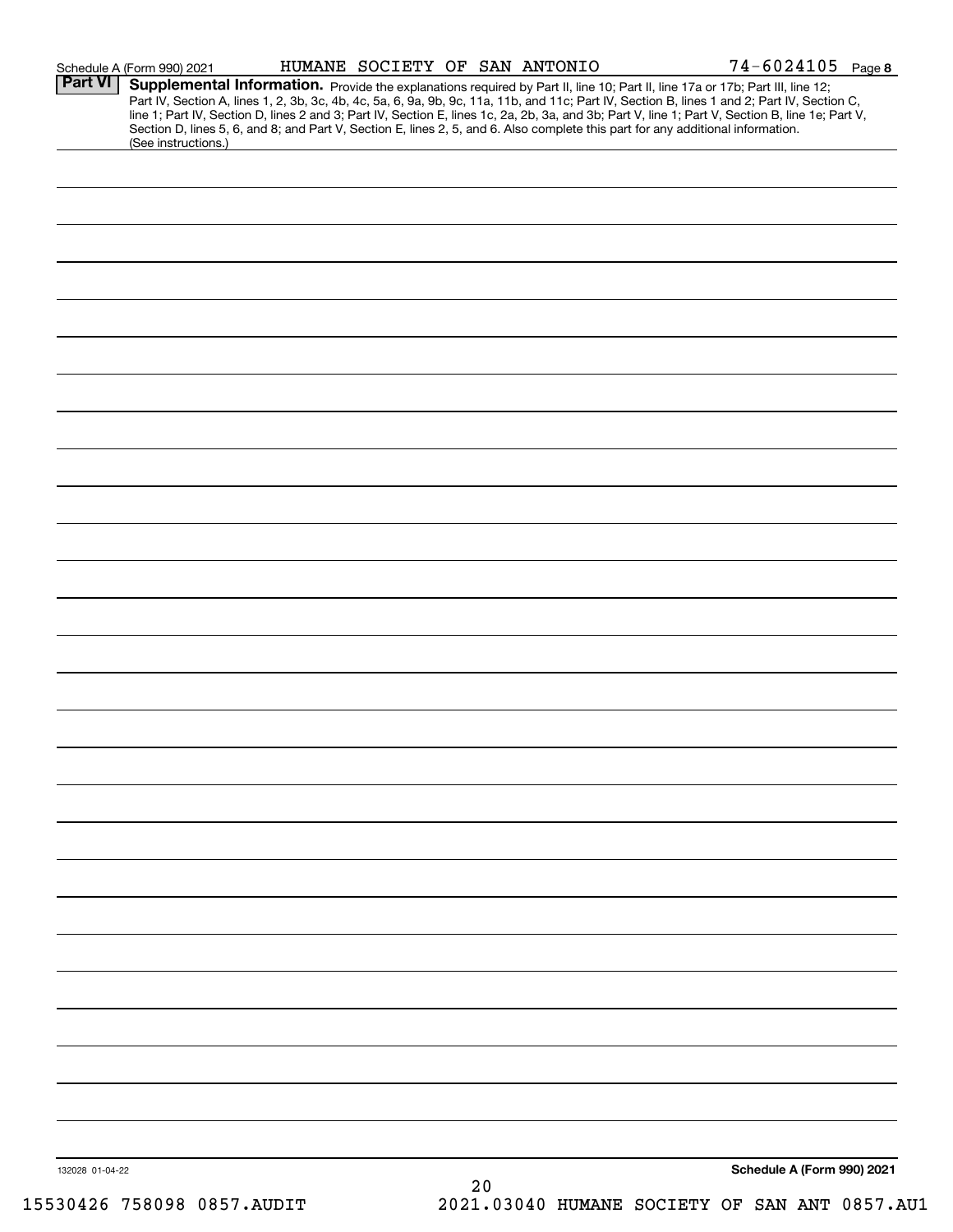Department of the Treasury Internal Revenue Service

Name of the organization

## **Schedule B Schedule of Contributors**

**(Form 990) | Attach to Form 990 or Form 990-PF. | Go to www.irs.gov/Form990 for the latest information.** OMB No. 1545-0047

**2021**

**Employer identification number**

|  | 74-6024105 |  |  |  |  |
|--|------------|--|--|--|--|
|  |            |  |  |  |  |

|                                | HUMANE SOCIETY OF SAN ANTONIO                                               | 74-6024105 |
|--------------------------------|-----------------------------------------------------------------------------|------------|
| Organization type (check one): |                                                                             |            |
| Filers of:                     | Section:                                                                    |            |
| Form 990 or 990-EZ             | $\boxed{\textbf{X}}$ 501(c)( 3) (enter number) organization                 |            |
|                                | $4947(a)(1)$ nonexempt charitable trust not treated as a private foundation |            |
|                                | 527 political organization                                                  |            |
| Form 990-PF                    | 501(c)(3) exempt private foundation                                         |            |
|                                | 4947(a)(1) nonexempt charitable trust treated as a private foundation       |            |
|                                | 501(c)(3) taxable private foundation                                        |            |
|                                |                                                                             |            |

Check if your organization is covered by the **General Rule** or a **Special Rule. Note:**  Only a section 501(c)(7), (8), or (10) organization can check boxes for both the General Rule and a Special Rule. See instructions.

#### **General Rule**

 $\mathcal{L}^{\text{max}}$ 

For an organization filing Form 990, 990-EZ, or 990-PF that received, during the year, contributions totaling \$5,000 or more (in money or property) from any one contributor. Complete Parts I and II. See instructions for determining a contributor's total contributions.

#### **Special Rules**

contributor, during the year, total contributions of the greater of (1**)** \$5,000; or (2) 2% of the amount on (i) Form 990, Part VIII, line 1h;  $\boxed{\textbf{X}}$  For an organization described in section 501(c)(3) filing Form 990 or 990-EZ that met the 33 1/3% support test of the regulations under sections 509(a)(1) and 170(b)(1)(A)(vi), that checked Schedule A (Form 990), Part II, line 13, 16a, or 16b, and that received from any one or (ii) Form 990-EZ, line 1. Complete Parts I and II.

For an organization described in section 501(c)(7), (8), or (10) filing Form 990 or 990-EZ that received from any one contributor, during the year, total contributions of more than \$1,000 exclusively for religious, charitable, scientific, literary, or educational purposes, or for the prevention of cruelty to children or animals. Complete Parts I (entering "N/A" in column (b) instead of the contributor name and address), II, and III.  $\mathcal{L}^{\text{max}}$ 

purpose. Don't complete any of the parts unless the **General Rule** applies to this organization because it received *nonexclusively* year, contributions <sub>exclusively</sub> for religious, charitable, etc., purposes, but no such contributions totaled more than \$1,000. If this box is checked, enter here the total contributions that were received during the year for an  $\;$ exclusively religious, charitable, etc., For an organization described in section 501(c)(7), (8), or (10) filing Form 990 or 990-EZ that received from any one contributor, during the religious, charitable, etc., contributions totaling \$5,000 or more during the year  $\Box$ — $\Box$   $\Box$  $\mathcal{L}^{\text{max}}$ 

Caution: An organization that isn't covered by the General Rule and/or the Special Rules doesn't file Schedule B (Form 990), but it **must** answer "No" on Part IV, line 2, of its Form 990; or check the box on line H of its Form 990-EZ or on its Form 990-PF, Part I, line 2, to certify that it doesn't meet the filing requirements of Schedule B (Form 990).

LHA For Paperwork Reduction Act Notice, see the instructions for Form 990, 990-EZ, or 990-PF. **In the act and Schedule B** (Form 990) (2021)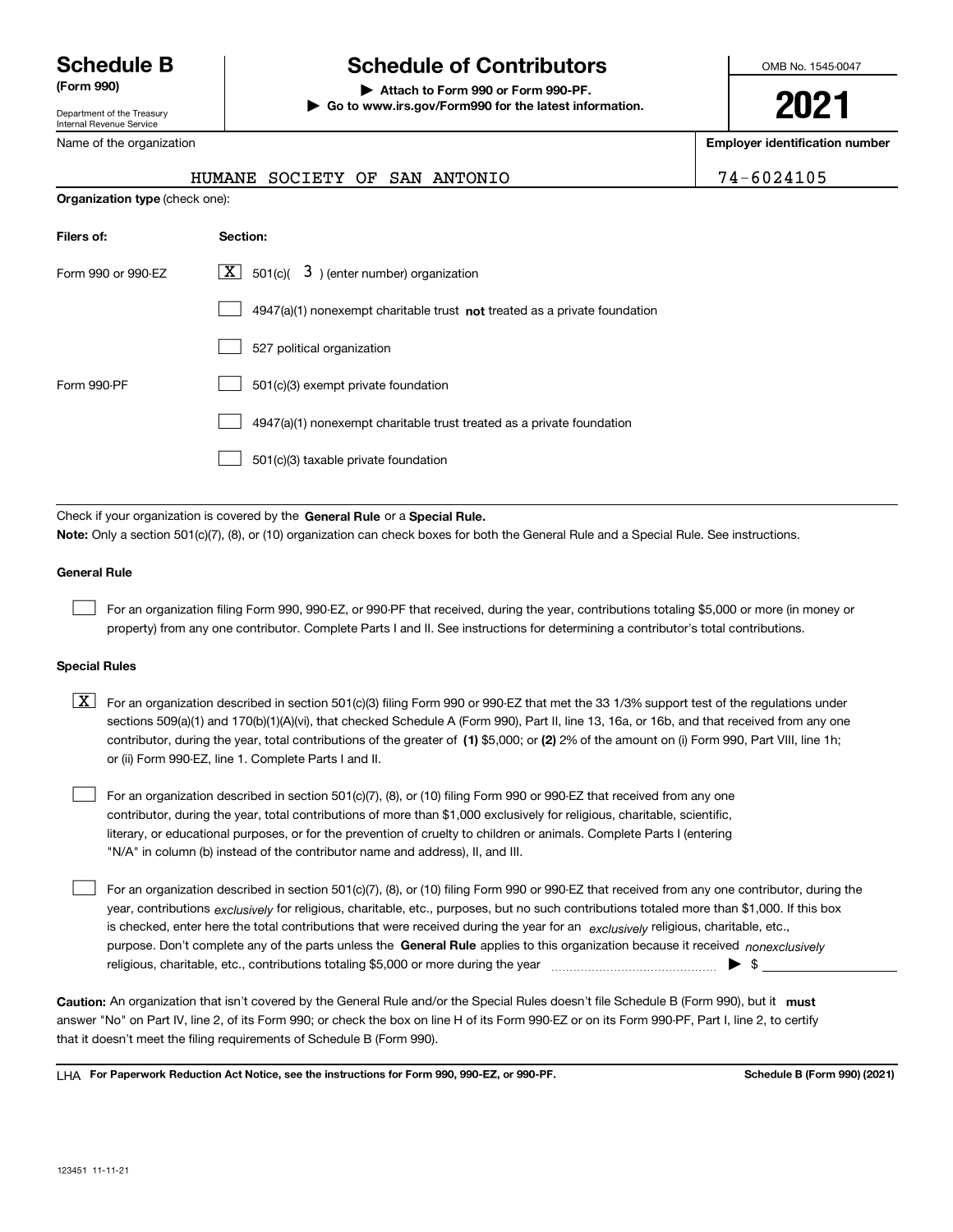| <b>SCHEDULE D</b> |  |
|-------------------|--|
|-------------------|--|

Department of the Treasury

| (Form 990) |
|------------|
|            |

## **Supplemental Financial Statements**

**| Complete if the organization answered "Yes" on Form 990, Part IV, line 6, 7, 8, 9, 10, 11a, 11b, 11c, 11d, 11e, 11f, 12a, or 12b. | Attach to Form 990.**

**|Go to www.irs.gov/Form990 for instructions and the latest information.**



Internal Revenue Service

#### **Name of the organization**<br>**Employer identification number**<br>74 – 6024105 HUMANE SOCIETY OF SAN ANTONIO

| Part I          | norrua bocinii ol pan anionic<br>Organizations Maintaining Donor Advised Funds or Other Similar Funds or Accounts. Complete if the                                                                                            |                         | 73 9943193                                         |
|-----------------|-------------------------------------------------------------------------------------------------------------------------------------------------------------------------------------------------------------------------------|-------------------------|----------------------------------------------------|
|                 | organization answered "Yes" on Form 990, Part IV, line 6.                                                                                                                                                                     |                         |                                                    |
|                 |                                                                                                                                                                                                                               | (a) Donor advised funds | (b) Funds and other accounts                       |
| 1               |                                                                                                                                                                                                                               |                         |                                                    |
| 2               | Aggregate value of contributions to (during year)                                                                                                                                                                             |                         |                                                    |
| 3               | Aggregate value of grants from (during year)                                                                                                                                                                                  |                         |                                                    |
| 4               |                                                                                                                                                                                                                               |                         |                                                    |
| 5               | Did the organization inform all donors and donor advisors in writing that the assets held in donor advised funds                                                                                                              |                         |                                                    |
|                 |                                                                                                                                                                                                                               |                         | Yes<br>No                                          |
| 6               | Did the organization inform all grantees, donors, and donor advisors in writing that grant funds can be used only                                                                                                             |                         |                                                    |
|                 | for charitable purposes and not for the benefit of the donor or donor advisor, or for any other purpose conferring                                                                                                            |                         |                                                    |
|                 | impermissible private benefit?                                                                                                                                                                                                |                         | Yes<br>No.                                         |
| Part II         | Conservation Easements. Complete if the organization answered "Yes" on Form 990, Part IV, line 7.                                                                                                                             |                         |                                                    |
| 1.              | Purpose(s) of conservation easements held by the organization (check all that apply).                                                                                                                                         |                         |                                                    |
|                 | Preservation of land for public use (for example, recreation or education)                                                                                                                                                    |                         | Preservation of a historically important land area |
|                 | Protection of natural habitat                                                                                                                                                                                                 |                         | Preservation of a certified historic structure     |
|                 | Preservation of open space                                                                                                                                                                                                    |                         |                                                    |
| 2               | Complete lines 2a through 2d if the organization held a qualified conservation contribution in the form of a conservation easement on the last                                                                                |                         |                                                    |
|                 | day of the tax year.                                                                                                                                                                                                          |                         | Held at the End of the Tax Year                    |
|                 | <b>a</b> Total number of conservation easements                                                                                                                                                                               |                         | 2a                                                 |
|                 | <b>b</b> Total acreage restricted by conservation easements                                                                                                                                                                   |                         | 2b                                                 |
|                 | c Number of conservation easements on a certified historic structure included in (a) manufacture of conservation                                                                                                              |                         | 2c                                                 |
|                 | d Number of conservation easements included in (c) acquired after 7/25/06, and not on a historic structure                                                                                                                    |                         |                                                    |
|                 | listed in the National Register [111] Marshall Register [11] Marshall Register [11] Marshall Register [11] Marshall Register [11] Marshall Register [11] Marshall Register [11] Marshall Register [11] Marshall Register [11] |                         | 2d                                                 |
| 3               | Number of conservation easements modified, transferred, released, extinguished, or terminated by the organization during the tax                                                                                              |                         |                                                    |
|                 | $year \blacktriangleright$                                                                                                                                                                                                    |                         |                                                    |
| 4               | Number of states where property subject to conservation easement is located                                                                                                                                                   |                         |                                                    |
| 5               | Does the organization have a written policy regarding the periodic monitoring, inspection, handling of                                                                                                                        |                         |                                                    |
|                 | violations, and enforcement of the conservation easements it holds?                                                                                                                                                           |                         | Yes<br>No                                          |
| 6               | Staff and volunteer hours devoted to monitoring, inspecting, handling of violations, and enforcing conservation easements during the year                                                                                     |                         |                                                    |
|                 | Amount of expenses incurred in monitoring, inspecting, handling of violations, and enforcing conservation easements during the year                                                                                           |                         |                                                    |
|                 | $\blacktriangleright$ \$                                                                                                                                                                                                      |                         |                                                    |
| 8               | Does each conservation easement reported on line 2(d) above satisfy the requirements of section 170(h)(4)(B)(i)                                                                                                               |                         |                                                    |
|                 |                                                                                                                                                                                                                               |                         | Yes<br>No                                          |
| 9               | In Part XIII, describe how the organization reports conservation easements in its revenue and expense statement and                                                                                                           |                         |                                                    |
|                 | balance sheet, and include, if applicable, the text of the footnote to the organization's financial statements that describes the                                                                                             |                         |                                                    |
|                 | organization's accounting for conservation easements.                                                                                                                                                                         |                         |                                                    |
| <b>Part III</b> | Organizations Maintaining Collections of Art, Historical Treasures, or Other Similar Assets.                                                                                                                                  |                         |                                                    |
|                 | Complete if the organization answered "Yes" on Form 990, Part IV, line 8.                                                                                                                                                     |                         |                                                    |
|                 | 1a If the organization elected, as permitted under FASB ASC 958, not to report in its revenue statement and balance sheet works                                                                                               |                         |                                                    |
|                 | of art, historical treasures, or other similar assets held for public exhibition, education, or research in furtherance of public                                                                                             |                         |                                                    |
|                 | service, provide in Part XIII the text of the footnote to its financial statements that describes these items.                                                                                                                |                         |                                                    |
|                 | <b>b</b> If the organization elected, as permitted under FASB ASC 958, to report in its revenue statement and balance sheet works of                                                                                          |                         |                                                    |
|                 | art, historical treasures, or other similar assets held for public exhibition, education, or research in furtherance of public service,                                                                                       |                         |                                                    |
|                 | provide the following amounts relating to these items:                                                                                                                                                                        |                         |                                                    |
|                 |                                                                                                                                                                                                                               |                         | $\blacktriangleright$ \$                           |
|                 | (ii) Assets included in Form 990, Part X [11] [2000] [2010] Assets included in Form 990, Part X [11] [11] [200                                                                                                                |                         | $\triangleright$ \$                                |
| 2               | If the organization received or held works of art, historical treasures, or other similar assets for financial gain, provide                                                                                                  |                         |                                                    |
|                 | the following amounts required to be reported under FASB ASC 958 relating to these items:                                                                                                                                     |                         |                                                    |
|                 |                                                                                                                                                                                                                               |                         | $\triangleright$ \$                                |
|                 |                                                                                                                                                                                                                               |                         | $\blacktriangleright$ s                            |
|                 | LHA For Paperwork Reduction Act Notice, see the Instructions for Form 990.                                                                                                                                                    |                         | Schedule D (Form 990) 2021                         |
|                 | 132051 10-28-21                                                                                                                                                                                                               |                         |                                                    |

|      | 25 |  |            |  |
|------|----|--|------------|--|
| ົດ 4 |    |  | . <i>.</i> |  |

15530426 758098 0857.AUDIT 2021.03040 HUMANE SOCIETY OF SAN ANT 0857.AU1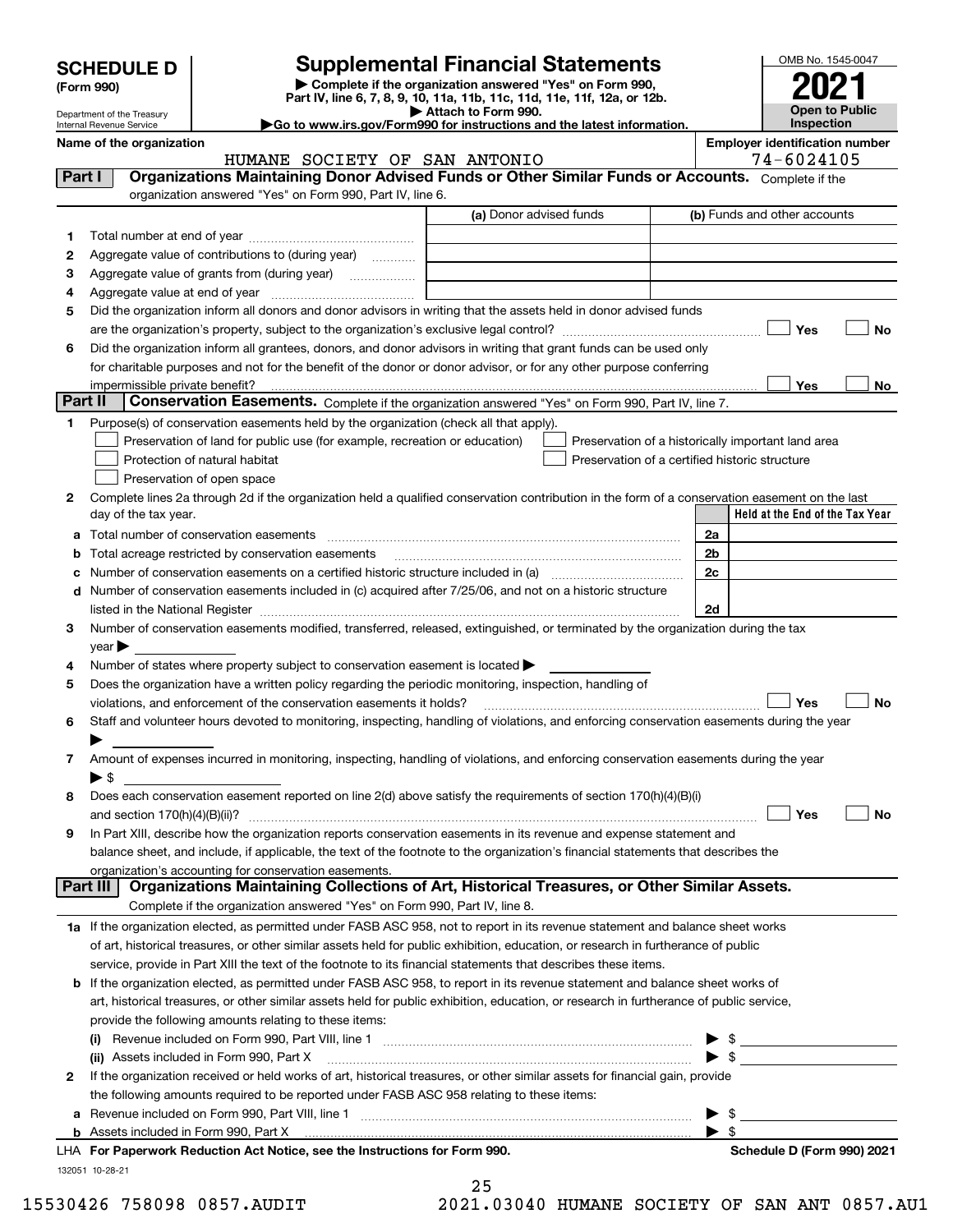|          | Schedule D (Form 990) 2021                                                                                                                                                                                                                                                                                                                           | HUMANE SOCIETY OF SAN ANTONIO |                   |                          |                      | $74 - 6024105$ Page 2 |                     |           |             |
|----------|------------------------------------------------------------------------------------------------------------------------------------------------------------------------------------------------------------------------------------------------------------------------------------------------------------------------------------------------------|-------------------------------|-------------------|--------------------------|----------------------|-----------------------|---------------------|-----------|-------------|
| Part III | Organizations Maintaining Collections of Art, Historical Treasures, or Other Similar Assets (continued)                                                                                                                                                                                                                                              |                               |                   |                          |                      |                       |                     |           |             |
| З        | Using the organization's acquisition, accession, and other records, check any of the following that make significant use of its                                                                                                                                                                                                                      |                               |                   |                          |                      |                       |                     |           |             |
|          | collection items (check all that apply):                                                                                                                                                                                                                                                                                                             |                               |                   |                          |                      |                       |                     |           |             |
| a        | Public exhibition                                                                                                                                                                                                                                                                                                                                    |                               |                   | Loan or exchange program |                      |                       |                     |           |             |
| b        | Scholarly research                                                                                                                                                                                                                                                                                                                                   | e                             |                   |                          |                      |                       |                     |           |             |
| c        | Preservation for future generations                                                                                                                                                                                                                                                                                                                  |                               |                   |                          |                      |                       |                     |           |             |
| 4        | Provide a description of the organization's collections and explain how they further the organization's exempt purpose in Part XIII.                                                                                                                                                                                                                 |                               |                   |                          |                      |                       |                     |           |             |
| 5        | During the year, did the organization solicit or receive donations of art, historical treasures, or other similar assets                                                                                                                                                                                                                             |                               |                   |                          |                      |                       |                     |           |             |
|          | to be sold to raise funds rather than to be maintained as part of the organization's collection?                                                                                                                                                                                                                                                     |                               |                   |                          |                      |                       | Yes                 |           | No          |
|          | <b>Part IV</b><br>Escrow and Custodial Arrangements. Complete if the organization answered "Yes" on Form 990, Part IV, line 9, or                                                                                                                                                                                                                    |                               |                   |                          |                      |                       |                     |           |             |
|          | reported an amount on Form 990, Part X, line 21.                                                                                                                                                                                                                                                                                                     |                               |                   |                          |                      |                       |                     |           |             |
|          | 1a Is the organization an agent, trustee, custodian or other intermediary for contributions or other assets not included                                                                                                                                                                                                                             |                               |                   |                          |                      |                       |                     |           |             |
|          |                                                                                                                                                                                                                                                                                                                                                      |                               |                   |                          |                      |                       | Yes                 |           | No          |
|          | b If "Yes," explain the arrangement in Part XIII and complete the following table:                                                                                                                                                                                                                                                                   |                               |                   |                          |                      |                       |                     |           |             |
|          |                                                                                                                                                                                                                                                                                                                                                      |                               |                   |                          |                      |                       | Amount              |           |             |
|          | Beginning balance                                                                                                                                                                                                                                                                                                                                    |                               |                   |                          | 1c                   |                       |                     |           |             |
|          | Additions during the year manufactured and an annual contract of the year manufactured and all the year manufactured and all the year manufactured and all the year manufactured and all the year manufactured and all the yea                                                                                                                       |                               |                   |                          | 1d                   |                       |                     |           |             |
|          | Distributions during the year manufactured and an account of the state of the state of the state of the state o                                                                                                                                                                                                                                      |                               |                   |                          | 1e<br>1f             |                       |                     |           |             |
|          | Ending balance manufactured and contact the contract of the contract of the contract of the contract of the contract of the contract of the contract of the contract of the contract of the contract of the contract of the co<br>2a Did the organization include an amount on Form 990, Part X, line 21, for escrow or custodial account liability? |                               |                   |                          |                      |                       | Yes                 |           | No          |
|          | <b>b</b> If "Yes," explain the arrangement in Part XIII. Check here if the explanation has been provided on Part XIII                                                                                                                                                                                                                                |                               |                   |                          |                      |                       |                     |           |             |
| Part V   | <b>Endowment Funds.</b> Complete if the organization answered "Yes" on Form 990, Part IV, line 10.                                                                                                                                                                                                                                                   |                               |                   |                          |                      |                       |                     |           |             |
|          |                                                                                                                                                                                                                                                                                                                                                      | (a) Current year              | (b) Prior year    | (c) Two years back       | (d) Three years back |                       | (e) Four years back |           |             |
| 1a       | Beginning of year balance                                                                                                                                                                                                                                                                                                                            | 1,718,924.                    | 1,012,471.        | 886,529.                 |                      | 992,272.              |                     | 911, 916. |             |
| b        |                                                                                                                                                                                                                                                                                                                                                      | 80,033.                       | 667,933.          |                          |                      |                       |                     |           |             |
|          | Net investment earnings, gains, and losses                                                                                                                                                                                                                                                                                                           | 187,869.                      | 89,295.           | 174,182.                 |                      | $-62, 464.$           |                     | 121,358.  |             |
|          |                                                                                                                                                                                                                                                                                                                                                      | 47,935.                       | 45,880.           | 43, 345.                 |                      | 43,279.               |                     |           | 37, 217.    |
|          | e Other expenditures for facilities                                                                                                                                                                                                                                                                                                                  |                               |                   |                          |                      |                       |                     |           |             |
|          | and programs                                                                                                                                                                                                                                                                                                                                         |                               |                   |                          |                      |                       |                     |           |             |
|          | Administrative expenses                                                                                                                                                                                                                                                                                                                              | 6,955.                        | 4,895.            | 4,895.                   |                      | 4,582.                |                     |           | 3,785.      |
| g        | End of year balance                                                                                                                                                                                                                                                                                                                                  | 1,931,936.                    | 1,718,924.        | 1,012,471.               |                      | 886,529.              |                     | 992,272.  |             |
| 2        | Provide the estimated percentage of the current year end balance (line 1g, column (a)) held as:                                                                                                                                                                                                                                                      |                               |                   |                          |                      |                       |                     |           |             |
|          | Board designated or quasi-endowment >                                                                                                                                                                                                                                                                                                                | 37.0000                       | %                 |                          |                      |                       |                     |           |             |
|          | Permanent endowment > 63.0000                                                                                                                                                                                                                                                                                                                        | %                             |                   |                          |                      |                       |                     |           |             |
| c        | Term endowment $\blacktriangleright$                                                                                                                                                                                                                                                                                                                 | %                             |                   |                          |                      |                       |                     |           |             |
|          | The percentages on lines 2a, 2b, and 2c should equal 100%.                                                                                                                                                                                                                                                                                           |                               |                   |                          |                      |                       |                     |           |             |
|          | 3a Are there endowment funds not in the possession of the organization that are held and administered for the organization                                                                                                                                                                                                                           |                               |                   |                          |                      |                       |                     |           |             |
|          | by:                                                                                                                                                                                                                                                                                                                                                  |                               |                   |                          |                      |                       |                     | Yes       | No          |
|          | (i)                                                                                                                                                                                                                                                                                                                                                  |                               |                   |                          |                      |                       | 3a(i)               |           | X           |
|          |                                                                                                                                                                                                                                                                                                                                                      |                               |                   |                          |                      |                       | 3a(ii)              |           | $\mathbf X$ |
|          |                                                                                                                                                                                                                                                                                                                                                      |                               |                   |                          |                      |                       | 3b                  |           |             |
|          | Describe in Part XIII the intended uses of the organization's endowment funds.                                                                                                                                                                                                                                                                       |                               |                   |                          |                      |                       |                     |           |             |
|          | Land, Buildings, and Equipment.<br>Part VI                                                                                                                                                                                                                                                                                                           |                               |                   |                          |                      |                       |                     |           |             |
|          | Complete if the organization answered "Yes" on Form 990, Part IV, line 11a. See Form 990, Part X, line 10.                                                                                                                                                                                                                                           |                               |                   |                          |                      |                       |                     |           |             |
|          | Description of property                                                                                                                                                                                                                                                                                                                              | (a) Cost or other             | (b) Cost or other |                          | (c) Accumulated      |                       | (d) Book value      |           |             |
|          |                                                                                                                                                                                                                                                                                                                                                      | basis (investment)            | basis (other)     |                          | depreciation         |                       |                     |           |             |
|          |                                                                                                                                                                                                                                                                                                                                                      |                               |                   | 1,260,964.               |                      |                       | 1,260,964.          |           |             |
| b        |                                                                                                                                                                                                                                                                                                                                                      |                               |                   | 14,258,828.              | 3, 291, 516.         |                       | 10,967,312.         |           |             |
|          | Leasehold improvements                                                                                                                                                                                                                                                                                                                               |                               |                   |                          |                      |                       |                     |           |             |
| d        |                                                                                                                                                                                                                                                                                                                                                      |                               |                   | 1,754,732.<br>110,142.   | 548,040.             |                       | 1,206,692.          |           |             |
|          | e Other                                                                                                                                                                                                                                                                                                                                              |                               |                   |                          | 103,017.             |                       | 13,442,093.         | 7,125.    |             |
|          | Total. Add lines 1a through 1e. (Column (d) must equal Form 990. Part X, column (B), line 10c.)                                                                                                                                                                                                                                                      |                               |                   |                          |                      |                       |                     |           |             |

**Schedule D (Form 990) 2021**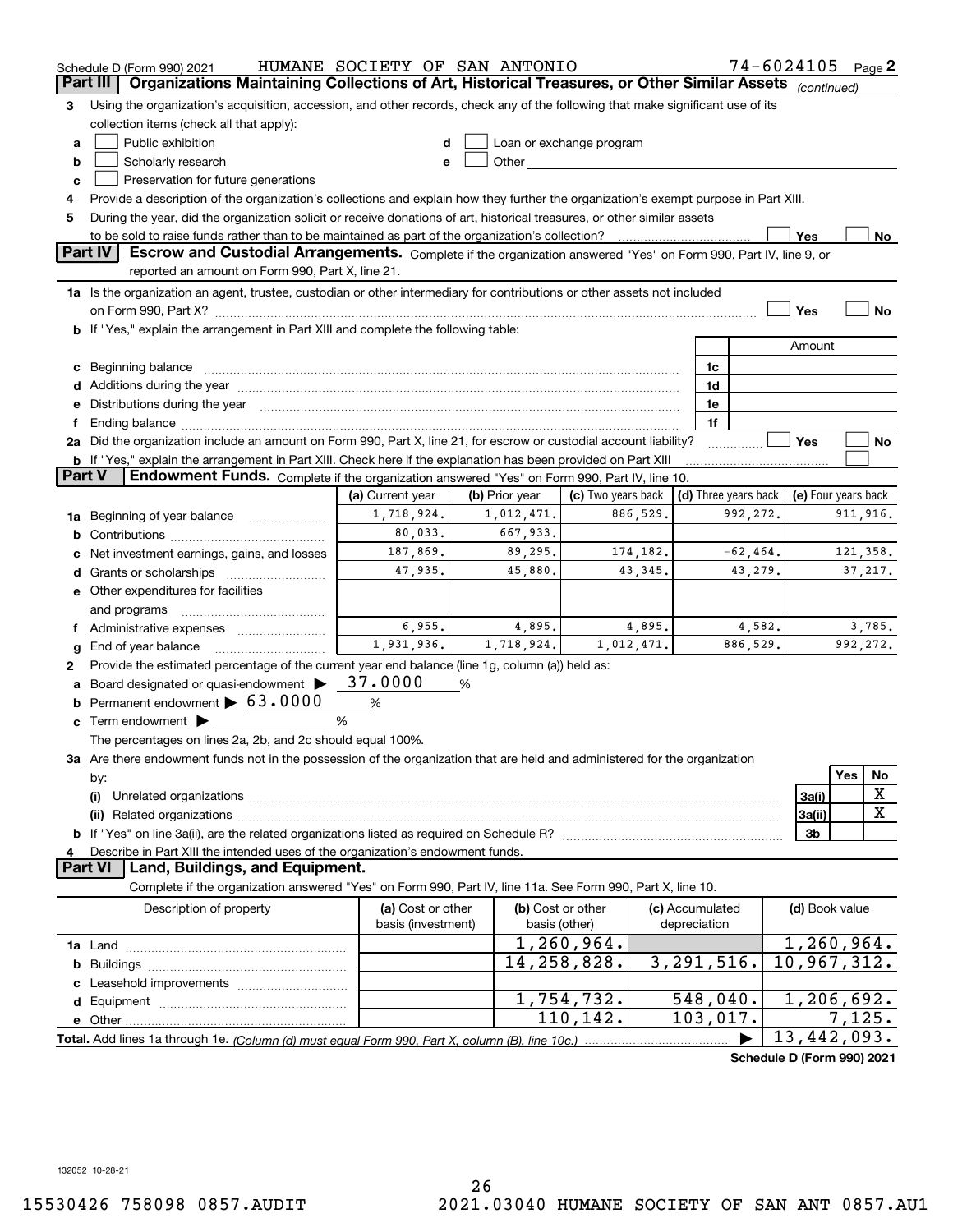| Schedule D (Form 990) 2021                                                                                                                           | HUMANE SOCIETY OF SAN ANTONIO |                                                           | 74-6024105<br>$_{\text{Page}}$ 3 |
|------------------------------------------------------------------------------------------------------------------------------------------------------|-------------------------------|-----------------------------------------------------------|----------------------------------|
| <b>Investments - Other Securities.</b><br>Part VII                                                                                                   |                               |                                                           |                                  |
| Complete if the organization answered "Yes" on Form 990, Part IV, line 11b. See Form 990, Part X, line 12.                                           |                               |                                                           |                                  |
| (a) Description of security or category (including name of security)                                                                                 | (b) Book value                | (c) Method of valuation: Cost or end-of-year market value |                                  |
| (1) Financial derivatives                                                                                                                            |                               |                                                           |                                  |
| (2) Closely held equity interests                                                                                                                    |                               |                                                           |                                  |
| $(3)$ Other                                                                                                                                          |                               |                                                           |                                  |
| (A)                                                                                                                                                  |                               |                                                           |                                  |
| (B)                                                                                                                                                  |                               |                                                           |                                  |
| (C)                                                                                                                                                  |                               |                                                           |                                  |
| (D)                                                                                                                                                  |                               |                                                           |                                  |
| (E)                                                                                                                                                  |                               |                                                           |                                  |
| (F)                                                                                                                                                  |                               |                                                           |                                  |
| (G)                                                                                                                                                  |                               |                                                           |                                  |
| (H)<br>Total. (Col. (b) must equal Form 990, Part X, col. (B) line 12.)                                                                              |                               |                                                           |                                  |
| Part VIII Investments - Program Related.                                                                                                             |                               |                                                           |                                  |
| Complete if the organization answered "Yes" on Form 990, Part IV, line 11c. See Form 990, Part X, line 13.                                           |                               |                                                           |                                  |
| (a) Description of investment                                                                                                                        | (b) Book value                | (c) Method of valuation: Cost or end-of-year market value |                                  |
| (1)                                                                                                                                                  |                               |                                                           |                                  |
| (2)                                                                                                                                                  |                               |                                                           |                                  |
| (3)                                                                                                                                                  |                               |                                                           |                                  |
| (4)<br>(5)                                                                                                                                           |                               |                                                           |                                  |
| (6)                                                                                                                                                  |                               |                                                           |                                  |
| (7)                                                                                                                                                  |                               |                                                           |                                  |
| (8)                                                                                                                                                  |                               |                                                           |                                  |
| (9)                                                                                                                                                  |                               |                                                           |                                  |
| <b>Total.</b> (Col. (b) must equal Form 990, Part X, col. (B) line 13.)                                                                              |                               |                                                           |                                  |
| Other Assets.<br>Part IX                                                                                                                             |                               |                                                           |                                  |
| Complete if the organization answered "Yes" on Form 990, Part IV, line 11d. See Form 990, Part X, line 15.                                           |                               |                                                           |                                  |
|                                                                                                                                                      | (a) Description               |                                                           | (b) Book value                   |
| (1)                                                                                                                                                  |                               |                                                           |                                  |
| (2)                                                                                                                                                  |                               |                                                           |                                  |
| (3)                                                                                                                                                  |                               |                                                           |                                  |
| (4)                                                                                                                                                  |                               |                                                           |                                  |
| (5)                                                                                                                                                  |                               |                                                           |                                  |
| (6)                                                                                                                                                  |                               |                                                           |                                  |
| (7)                                                                                                                                                  |                               |                                                           |                                  |
| (8)                                                                                                                                                  |                               |                                                           |                                  |
| (9)                                                                                                                                                  |                               |                                                           |                                  |
| <b>Other Liabilities.</b><br>Part X                                                                                                                  |                               |                                                           |                                  |
| Complete if the organization answered "Yes" on Form 990, Part IV, line 11e or 11f. See Form 990, Part X, line 25.                                    |                               |                                                           |                                  |
| (a) Description of liability<br>1.                                                                                                                   |                               |                                                           | (b) Book value                   |
| (1)<br>Federal income taxes                                                                                                                          |                               |                                                           |                                  |
| LIABILITIES UNDER CHARITABLE GIFT<br>(2)                                                                                                             |                               |                                                           |                                  |
| ANNUITIES<br>(3)                                                                                                                                     |                               |                                                           | 36,035.                          |
| (4)                                                                                                                                                  |                               |                                                           |                                  |
| (5)                                                                                                                                                  |                               |                                                           |                                  |
| (6)                                                                                                                                                  |                               |                                                           |                                  |
| (7)                                                                                                                                                  |                               |                                                           |                                  |
| (8)                                                                                                                                                  |                               |                                                           |                                  |
| (9)                                                                                                                                                  |                               |                                                           |                                  |
|                                                                                                                                                      |                               |                                                           | 36,035.                          |
| 2. Liability for uncertain tax positions. In Part XIII, provide the text of the footnote to the organization's financial statements that reports the |                               |                                                           |                                  |

organization's liability for uncertain tax positions under FASB ASC 740. Check here if the text of the footnote has been provided in Part XIII  $\boxed{\text{X}}$ 

 $74-6024105$  Page 3

132053 10-28-21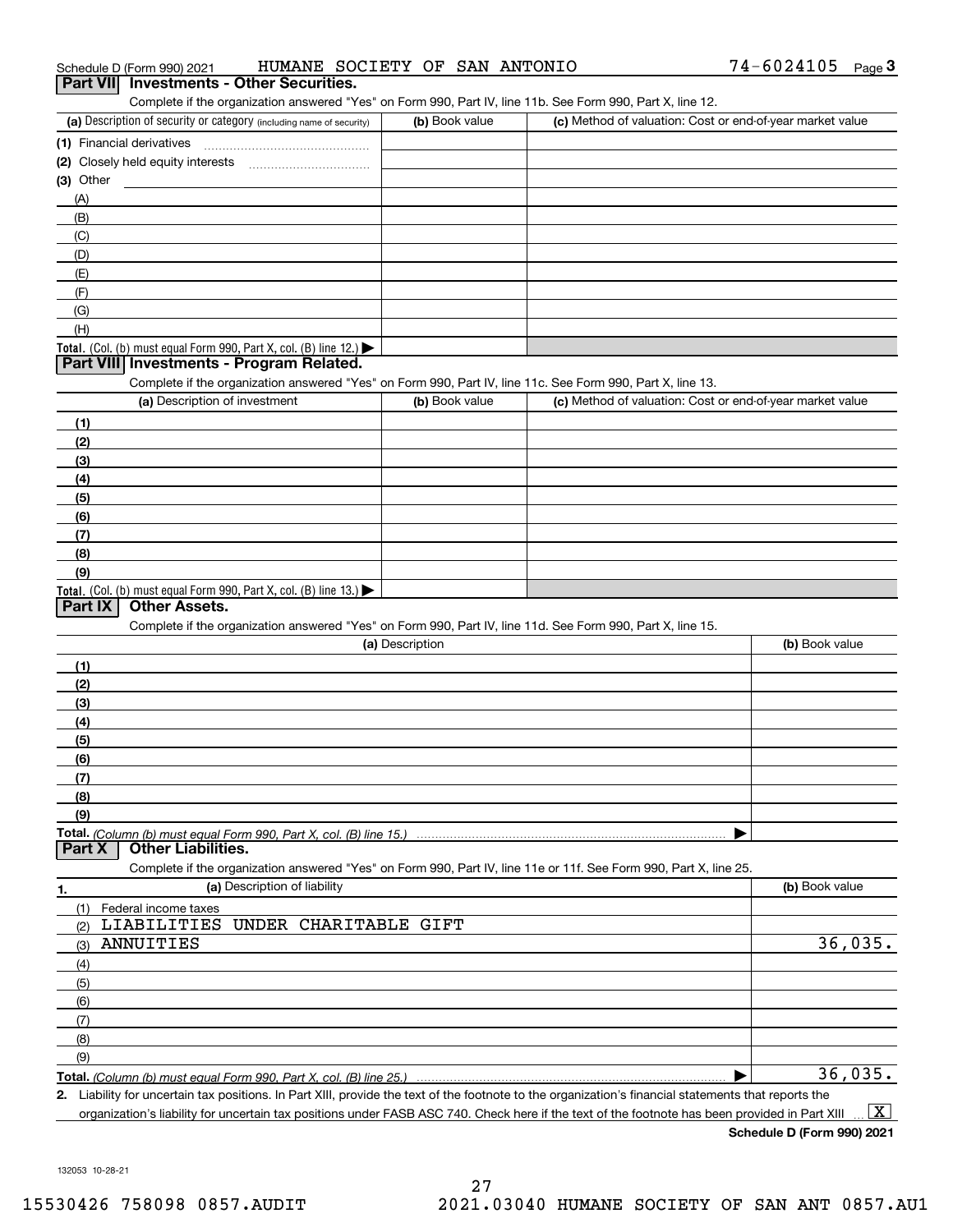|    | HUMANE SOCIETY OF SAN ANTONIO<br>Schedule D (Form 990) 2021                                                                                                                                                                          |                |          |                | 74-6024105              | Page 4           |
|----|--------------------------------------------------------------------------------------------------------------------------------------------------------------------------------------------------------------------------------------|----------------|----------|----------------|-------------------------|------------------|
|    | Reconciliation of Revenue per Audited Financial Statements With Revenue per Return.<br>Part XI                                                                                                                                       |                |          |                |                         |                  |
|    | Complete if the organization answered "Yes" on Form 990, Part IV, line 12a.                                                                                                                                                          |                |          |                |                         |                  |
| 1  | Total revenue, gains, and other support per audited financial statements                                                                                                                                                             |                |          | $\blacksquare$ | 6, 103, 517.            |                  |
| 2  | Amounts included on line 1 but not on Form 990, Part VIII, line 12:                                                                                                                                                                  |                |          |                |                         |                  |
| a  |                                                                                                                                                                                                                                      | 2a             | 423,647. |                |                         |                  |
|    |                                                                                                                                                                                                                                      | 2 <sub>b</sub> |          |                |                         |                  |
|    |                                                                                                                                                                                                                                      | 2c             |          |                |                         |                  |
| d  |                                                                                                                                                                                                                                      | 2d             |          |                |                         |                  |
| е  | Add lines 2a through 2d <b>manufacture and contract and contract and contract and contract and contract and contract and contract and contract and contract and contract and contract and contract and contract and contract and</b> |                |          | 2e             |                         | 423,647.         |
| 3  |                                                                                                                                                                                                                                      |                |          | 3              | 5,679,870.              |                  |
| 4  | Amounts included on Form 990. Part VIII, line 12, but not on line 1:                                                                                                                                                                 |                |          |                |                         |                  |
|    |                                                                                                                                                                                                                                      | 4a             |          |                |                         |                  |
| b  | Other (Describe in Part XIII.) <b>2006</b> 2006 2010 2010 2010 2010 2011 2012 2013 2014 2014 2015 2016 2017 2018 2019 2016 2017 2018 2019 2016 2017 2018 2019 2016 2017 2018 2019 2018 2019 2019 2016 2017 2018 2019 2018 2019 2019  | 4 <sub>b</sub> |          |                |                         |                  |
| c. | Add lines 4a and 4b                                                                                                                                                                                                                  |                |          | 4с             |                         | 0.               |
| 5. |                                                                                                                                                                                                                                      |                |          | $5^{\circ}$    | $\overline{5,679,870.}$ |                  |
|    | Part XII   Reconciliation of Expenses per Audited Financial Statements With Expenses per Return.                                                                                                                                     |                |          |                |                         |                  |
|    | Complete if the organization answered "Yes" on Form 990, Part IV, line 12a.                                                                                                                                                          |                |          |                |                         |                  |
| 1  | Total expenses and losses per audited financial statements                                                                                                                                                                           |                |          | $\blacksquare$ |                         | $0$ .            |
| 2  | Amounts included on line 1 but not on Form 990, Part IX, line 25:                                                                                                                                                                    |                |          |                |                         |                  |
| a  |                                                                                                                                                                                                                                      | 2a             |          |                |                         |                  |
| b  |                                                                                                                                                                                                                                      | 2 <sub>b</sub> |          |                |                         |                  |
| с  |                                                                                                                                                                                                                                      | 2 <sub>c</sub> |          |                |                         |                  |
| d  |                                                                                                                                                                                                                                      | 2d             |          |                |                         |                  |
| е  | Add lines 2a through 2d <b>must be a constructed as the constant of the constant of the constant of the construction</b>                                                                                                             |                |          | 2e             |                         | $0$ .            |
| 3  |                                                                                                                                                                                                                                      |                |          | 3              |                         | $\overline{0}$ . |
| 4  | Amounts included on Form 990, Part IX, line 25, but not on line 1:                                                                                                                                                                   |                |          |                |                         |                  |
| a  |                                                                                                                                                                                                                                      | 4a             |          |                |                         |                  |
|    |                                                                                                                                                                                                                                      |                |          |                |                         |                  |
| b  |                                                                                                                                                                                                                                      | 4h             |          |                |                         |                  |
|    | Add lines 4a and 4b                                                                                                                                                                                                                  |                |          | 4c             |                         | 0.               |
| 5  | Part XIII Supplemental Information.                                                                                                                                                                                                  |                |          | 5              |                         | $\overline{0}$ . |

Provide the descriptions required for Part II, lines 3, 5, and 9; Part III, lines 1a and 4; Part IV, lines 1b and 2b; Part V, line 4; Part X, line 2; Part XI, lines 2d and 4b; and Part XII, lines 2d and 4b. Also complete this part to provide any additional information.

PART V, LINE 4:

| THE ENDOWMENT CONTAINS TWO PARTS, WITH DONOR RESTRICTION AND BOARD         |
|----------------------------------------------------------------------------|
| DESGINATED. THE BOARD DESIGNATED PORTION WILL BE USED TO ASSIST IN THE     |
| EDUCATION OF THE COMMUNITY ABOUT THE SOCIETY AND ITS MISSION.<br>THE DONOR |
| RESTRICTED ENDOWMENT SHALL BE USED BY THE SOCIETY EXCLUSIVELY FOR          |
| CHARITABLE PURPOSES TO SUPPORT THE SOCIETY'S LICENSED VETERINARIAN(S) WHO  |
| PROVIDE SHELTER MEDICINE AND MEDICAL TREATMENT. EXPENDITURES FROM THE      |
| FUND SHALL BE USED PRIMARILY FOR THE REASONABLE SALARIES OF VETERINARIANS  |
| EMPLOYED BY THE SOCIETY AND THE REIMBURSEMENT OF REASONABLE MEDICAL        |
| EXPENSES INCURRED BY THE SOCIETY FOR THE BENEFIT OF ANIMALS RECEIVED AT    |
| THE SOCIETY.                                                               |
|                                                                            |

28

132054 10-28-21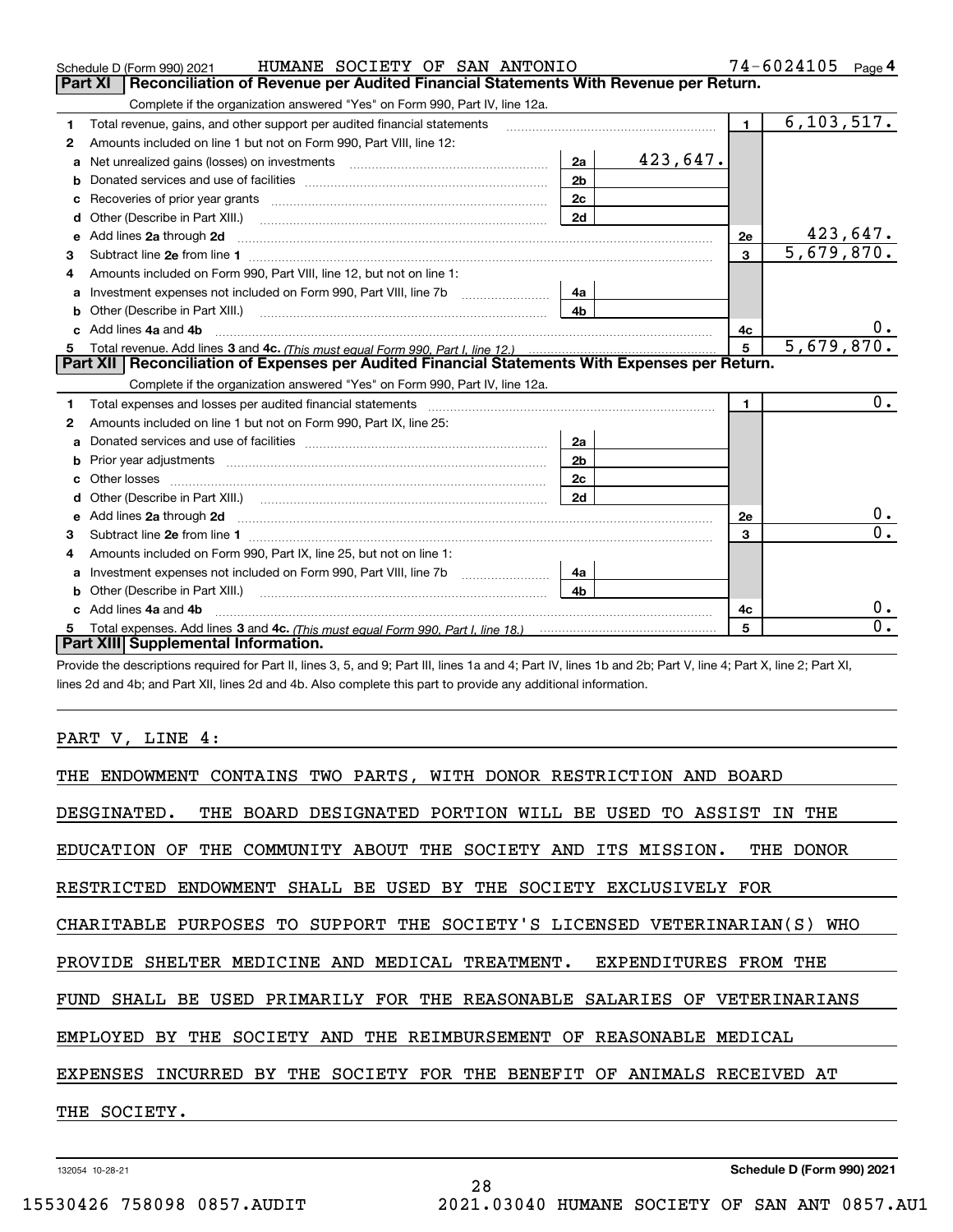| Schedule D (Form 990) 2021                            | HUMANE SOCIETY OF SAN ANTONIO | $74 - 6024105$ Page 5                                                      |
|-------------------------------------------------------|-------------------------------|----------------------------------------------------------------------------|
| <b>Part XIII Supplemental Information</b> (continued) |                               |                                                                            |
| PART X, LINE 2:                                       |                               |                                                                            |
|                                                       |                               | MANAGEMENT IS NOT AWARE OF ANY TAX POSITIONS THAT WOULD HAVE A SIGNIFICANT |
|                                                       |                               | IMPACT ON ITS FINANCIAL POSITION. ITS FEDERAL TAX RETURNS FOR THE LAST     |
| FOUR YEARS REMAIN SUBJECT TO EXAMINATION.             |                               |                                                                            |
|                                                       |                               |                                                                            |
|                                                       |                               |                                                                            |
|                                                       |                               |                                                                            |
|                                                       |                               |                                                                            |
|                                                       |                               |                                                                            |
|                                                       |                               |                                                                            |
|                                                       |                               |                                                                            |
|                                                       |                               |                                                                            |

**Schedule D (Form 990) 2021**

132055 10-28-21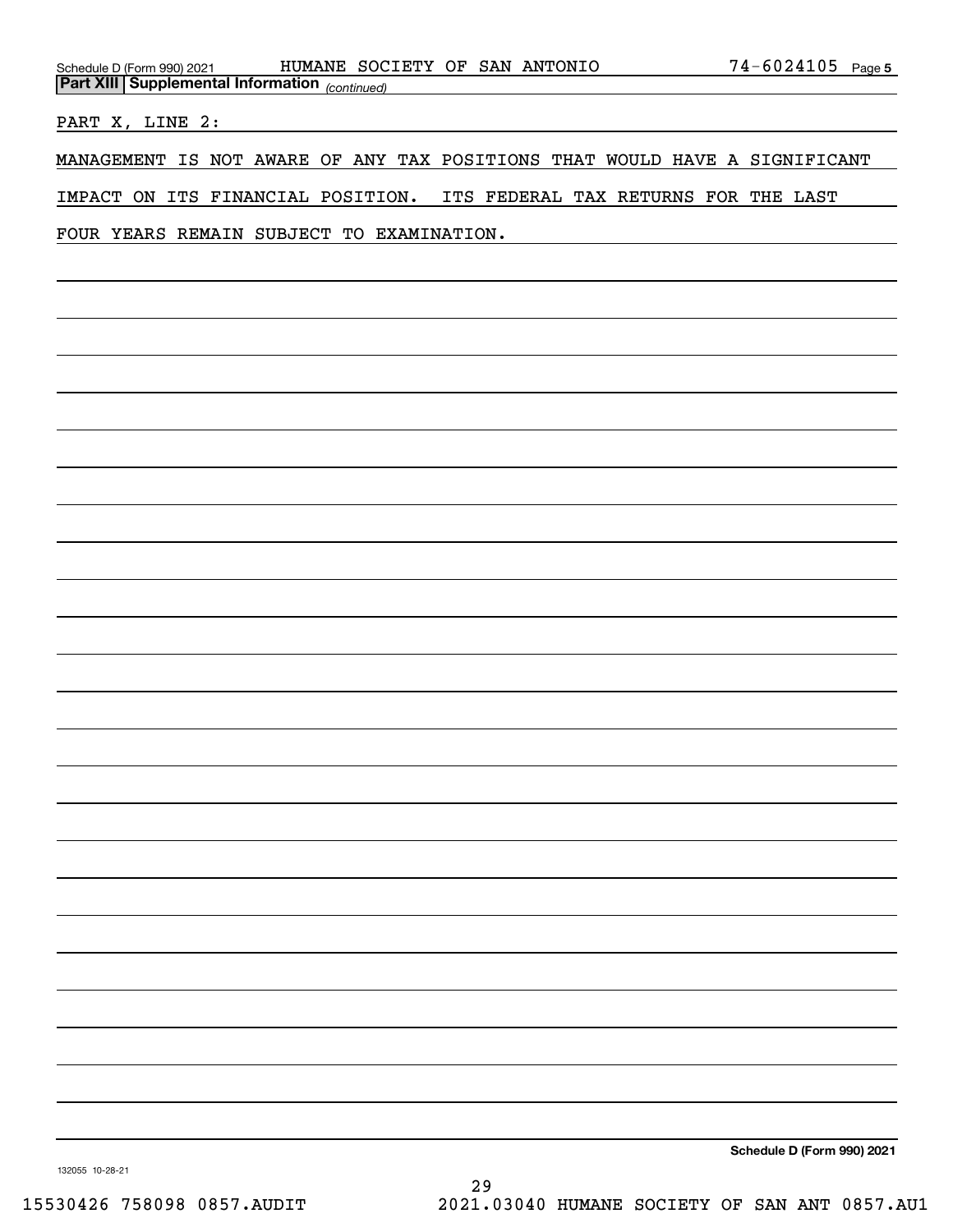| <b>Supplemental Information Regarding Fundraising or Gaming Activities</b><br><b>SCHEDULE G</b>                                                                                            |                                  |  |                               |                                                                            |    |                                                                                                                               | OMB No. 1545-0047 |                                                                            |                                                         |
|--------------------------------------------------------------------------------------------------------------------------------------------------------------------------------------------|----------------------------------|--|-------------------------------|----------------------------------------------------------------------------|----|-------------------------------------------------------------------------------------------------------------------------------|-------------------|----------------------------------------------------------------------------|---------------------------------------------------------|
| (Form 990)<br>Complete if the organization answered "Yes" on Form 990, Part IV, line 17, 18, or 19, or if the<br>organization entered more than \$15,000 on Form 990-EZ, line 6a.          |                                  |  |                               |                                                                            |    |                                                                                                                               |                   |                                                                            | 2021                                                    |
| Attach to Form 990 or Form 990-EZ.                                                                                                                                                         |                                  |  |                               |                                                                            |    |                                                                                                                               |                   | <b>Open to Public</b>                                                      |                                                         |
| Department of the Treasury<br>Internal Revenue Service                                                                                                                                     |                                  |  |                               |                                                                            |    | ▶ Go to www.irs.gov/Form990 for instructions and the latest information.                                                      |                   |                                                                            | Inspection                                              |
| Name of the organization                                                                                                                                                                   |                                  |  | HUMANE SOCIETY OF SAN ANTONIO |                                                                            |    |                                                                                                                               |                   | 74-6024105                                                                 | <b>Employer identification number</b>                   |
| Part I                                                                                                                                                                                     |                                  |  |                               |                                                                            |    | Fundraising Activities. Complete if the organization answered "Yes" on Form 990, Part IV, line 17. Form 990-EZ filers are not |                   |                                                                            |                                                         |
|                                                                                                                                                                                            | required to complete this part.  |  |                               |                                                                            |    |                                                                                                                               |                   |                                                                            |                                                         |
| 1 Indicate whether the organization raised funds through any of the following activities. Check all that apply.<br>Mail solicitations<br>a<br>b<br>Phone solicitations<br>c                | Internet and email solicitations |  | е<br>f<br>g                   | Special fundraising events                                                 |    | Solicitation of non-government grants<br>Solicitation of government grants                                                    |                   |                                                                            |                                                         |
| In-person solicitations<br>d                                                                                                                                                               |                                  |  |                               |                                                                            |    |                                                                                                                               |                   |                                                                            |                                                         |
| 2 a Did the organization have a written or oral agreement with any individual (including officers, directors, trustees, or                                                                 |                                  |  |                               |                                                                            |    | key employees listed in Form 990, Part VII) or entity in connection with professional fundraising services?                   |                   | Yes                                                                        | No                                                      |
| b If "Yes," list the 10 highest paid individuals or entities (fundraisers) pursuant to agreements under which the fundraiser is to be<br>compensated at least \$5,000 by the organization. |                                  |  |                               |                                                                            |    |                                                                                                                               |                   |                                                                            |                                                         |
| (i) Name and address of individual<br>or entity (fundraiser)                                                                                                                               |                                  |  | (ii) Activity                 | (iii) Did<br>fundraiser<br>have custody<br>or control of<br>contributions? |    | (iv) Gross receipts<br>from activity                                                                                          |                   | (v) Amount paid<br>to (or retained by)<br>fundraiser<br>listed in col. (i) | (vi) Amount paid<br>to (or retained by)<br>organization |
|                                                                                                                                                                                            |                                  |  |                               | Yes                                                                        | No |                                                                                                                               |                   |                                                                            |                                                         |
|                                                                                                                                                                                            |                                  |  |                               |                                                                            |    |                                                                                                                               |                   |                                                                            |                                                         |
|                                                                                                                                                                                            |                                  |  |                               |                                                                            |    |                                                                                                                               |                   |                                                                            |                                                         |
|                                                                                                                                                                                            |                                  |  |                               |                                                                            |    |                                                                                                                               |                   |                                                                            |                                                         |
|                                                                                                                                                                                            |                                  |  |                               |                                                                            |    |                                                                                                                               |                   |                                                                            |                                                         |
|                                                                                                                                                                                            |                                  |  |                               |                                                                            |    |                                                                                                                               |                   |                                                                            |                                                         |
|                                                                                                                                                                                            |                                  |  |                               |                                                                            |    |                                                                                                                               |                   |                                                                            |                                                         |
|                                                                                                                                                                                            |                                  |  |                               |                                                                            |    |                                                                                                                               |                   |                                                                            |                                                         |
|                                                                                                                                                                                            |                                  |  |                               |                                                                            |    |                                                                                                                               |                   |                                                                            |                                                         |
|                                                                                                                                                                                            |                                  |  |                               |                                                                            |    |                                                                                                                               |                   |                                                                            |                                                         |
|                                                                                                                                                                                            |                                  |  |                               |                                                                            |    |                                                                                                                               |                   |                                                                            |                                                         |
|                                                                                                                                                                                            |                                  |  |                               |                                                                            |    |                                                                                                                               |                   |                                                                            |                                                         |
| Total                                                                                                                                                                                      |                                  |  |                               |                                                                            |    |                                                                                                                               |                   |                                                                            |                                                         |
| 3 List all states in which the organization is registered or licensed to solicit contributions or has been notified it is exempt from registration<br>or licensing.                        |                                  |  |                               |                                                                            |    |                                                                                                                               |                   |                                                                            |                                                         |
|                                                                                                                                                                                            |                                  |  |                               |                                                                            |    |                                                                                                                               |                   |                                                                            |                                                         |
|                                                                                                                                                                                            |                                  |  |                               |                                                                            |    |                                                                                                                               |                   |                                                                            |                                                         |
|                                                                                                                                                                                            |                                  |  |                               |                                                                            |    |                                                                                                                               |                   |                                                                            |                                                         |
|                                                                                                                                                                                            |                                  |  |                               |                                                                            |    |                                                                                                                               |                   |                                                                            |                                                         |
|                                                                                                                                                                                            |                                  |  |                               |                                                                            |    |                                                                                                                               |                   |                                                                            |                                                         |
|                                                                                                                                                                                            |                                  |  |                               |                                                                            |    |                                                                                                                               |                   |                                                                            |                                                         |
|                                                                                                                                                                                            |                                  |  |                               |                                                                            |    |                                                                                                                               |                   |                                                                            |                                                         |
|                                                                                                                                                                                            |                                  |  |                               |                                                                            |    |                                                                                                                               |                   |                                                                            |                                                         |
| LHA For Paperwork Reduction Act Notice, see the Instructions for Form 990 or 990-EZ.                                                                                                       |                                  |  |                               |                                                                            |    |                                                                                                                               |                   |                                                                            | Schedule G (Form 990) 2021                              |

132081 10-21-21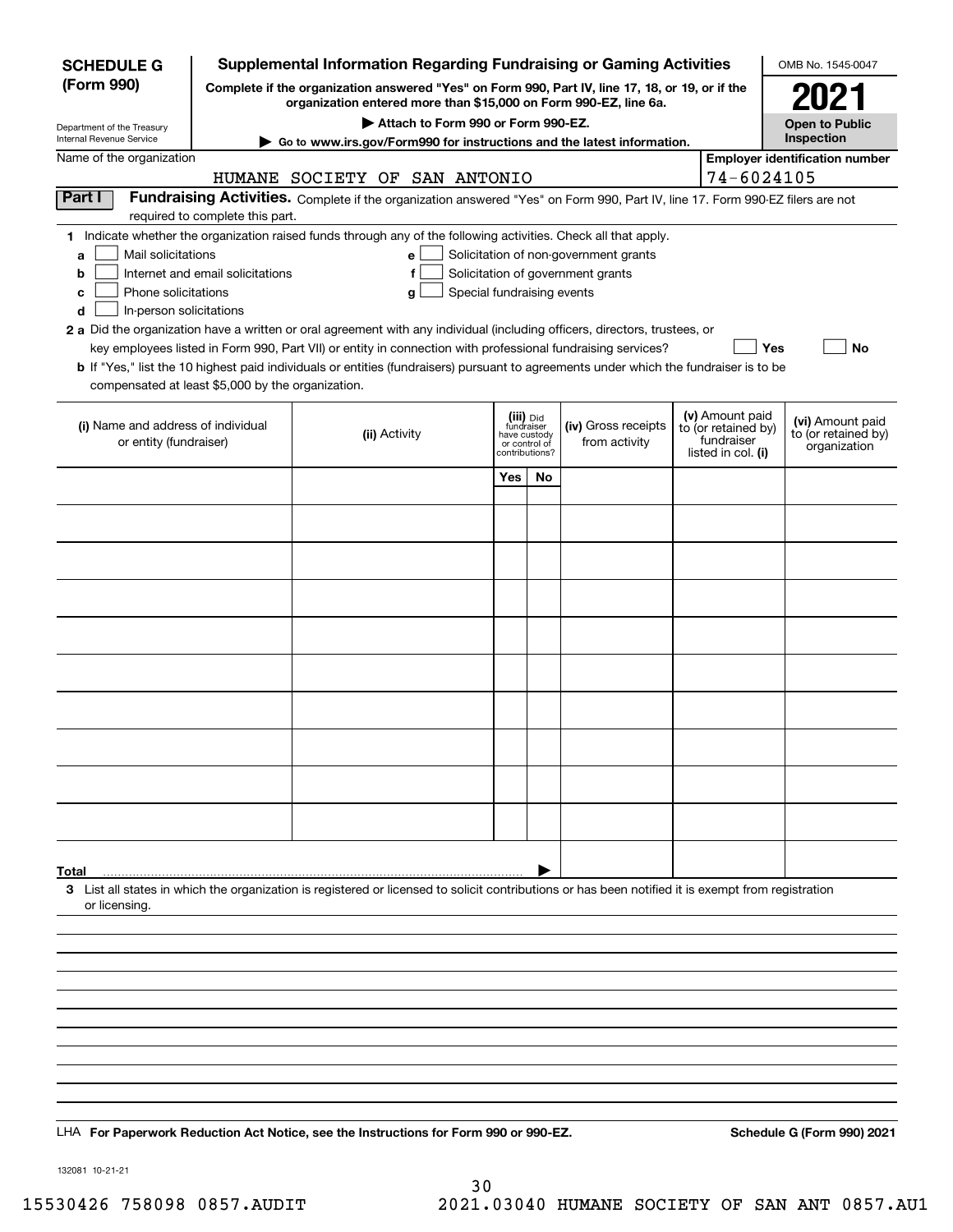Schedule G (Form 990) 2021 HUMANE SOCIETY OF SAN ANTONIO 74-6024105 Page

**Part II** | Fundraising Events. Complete if the organization answered "Yes" on Form 990, Part IV, line 18, or reported more than \$15,000

|                 |          | of fundraising event contributions and gross income on Form 990-EZ, lines 1 and 6b. List events with gross receipts greater than \$5,000. |                       |                         |                      |                            |
|-----------------|----------|-------------------------------------------------------------------------------------------------------------------------------------------|-----------------------|-------------------------|----------------------|----------------------------|
|                 |          |                                                                                                                                           | (a) Event $#1$        | (b) Event #2            | (c) Other events     | (d) Total events           |
|                 |          |                                                                                                                                           | <b>LUNCHEON &amp;</b> |                         |                      |                            |
|                 |          |                                                                                                                                           | EL REY FIDO           |                         | 1                    | (add col. (a) through      |
|                 |          |                                                                                                                                           | (event type)          | (event type)            | (total number)       | col. (c)                   |
|                 |          |                                                                                                                                           |                       |                         |                      |                            |
| Revenue         |          |                                                                                                                                           | 98,919.               |                         |                      | 98,919.                    |
|                 |          |                                                                                                                                           |                       |                         |                      |                            |
|                 |          |                                                                                                                                           |                       |                         |                      |                            |
|                 |          |                                                                                                                                           |                       |                         |                      |                            |
|                 |          | 3 Gross income (line 1 minus line 2)                                                                                                      | 98,919.               |                         |                      | 98,919.                    |
|                 |          |                                                                                                                                           |                       |                         |                      |                            |
|                 |          |                                                                                                                                           |                       |                         |                      |                            |
|                 |          |                                                                                                                                           |                       |                         |                      |                            |
|                 | 5.       |                                                                                                                                           |                       |                         |                      |                            |
| Direct Expenses | 6        |                                                                                                                                           |                       |                         |                      |                            |
|                 |          |                                                                                                                                           |                       |                         |                      |                            |
|                 |          |                                                                                                                                           |                       |                         |                      |                            |
|                 |          |                                                                                                                                           |                       |                         |                      |                            |
|                 | 8        |                                                                                                                                           |                       |                         |                      |                            |
|                 | 9        |                                                                                                                                           | 26,748.               |                         |                      | 26, 748.                   |
|                 | 10       | Direct expense summary. Add lines 4 through 9 in column (d)                                                                               |                       |                         |                      | 26,748.                    |
|                 |          | 11 Net income summary. Subtract line 10 from line 3, column (d)                                                                           |                       |                         |                      | 72,171.                    |
|                 | Part III | Gaming. Complete if the organization answered "Yes" on Form 990, Part IV, line 19, or reported more than                                  |                       |                         |                      |                            |
|                 |          | \$15,000 on Form 990-EZ, line 6a.                                                                                                         |                       |                         |                      |                            |
|                 |          |                                                                                                                                           | (a) Bingo             | (b) Pull tabs/instant   | (c) Other gaming     | (d) Total gaming (add      |
|                 |          |                                                                                                                                           |                       | bingo/progressive bingo |                      | col. (a) through col. (c)) |
| Revenue         |          |                                                                                                                                           |                       |                         |                      |                            |
|                 |          |                                                                                                                                           |                       |                         |                      |                            |
|                 |          |                                                                                                                                           |                       |                         |                      |                            |
|                 |          |                                                                                                                                           |                       |                         |                      |                            |
| Expenses        | 3        |                                                                                                                                           |                       |                         |                      |                            |
|                 |          |                                                                                                                                           |                       |                         |                      |                            |
| <b>Direct</b>   |          |                                                                                                                                           |                       |                         |                      |                            |
|                 |          |                                                                                                                                           |                       |                         |                      |                            |
|                 |          | 5 Other direct expenses                                                                                                                   |                       |                         |                      |                            |
|                 |          |                                                                                                                                           | %<br>Yes              | Yes<br>%                | Yes<br>$\frac{0}{0}$ |                            |
|                 |          | 6 Volunteer labor                                                                                                                         | No                    | No                      | No                   |                            |
|                 |          |                                                                                                                                           |                       |                         |                      |                            |
|                 | 7        | Direct expense summary. Add lines 2 through 5 in column (d)                                                                               |                       |                         |                      |                            |
|                 |          |                                                                                                                                           |                       |                         |                      |                            |
|                 |          |                                                                                                                                           |                       |                         |                      |                            |
|                 |          |                                                                                                                                           |                       |                         |                      |                            |
|                 |          | <b>9</b> Enter the state(s) in which the organization conducts gaming activities:                                                         |                       |                         |                      |                            |
|                 |          |                                                                                                                                           |                       |                         |                      | Yes<br>No                  |
|                 |          |                                                                                                                                           |                       |                         |                      |                            |
|                 |          |                                                                                                                                           |                       |                         |                      |                            |
|                 |          |                                                                                                                                           |                       |                         |                      | Yes<br>No                  |
|                 |          |                                                                                                                                           |                       |                         |                      |                            |
|                 |          |                                                                                                                                           |                       |                         |                      |                            |
|                 |          |                                                                                                                                           |                       |                         |                      |                            |
|                 |          |                                                                                                                                           |                       |                         |                      |                            |
|                 |          | 132082 10-21-21                                                                                                                           |                       |                         |                      | Schedule G (Form 990) 2021 |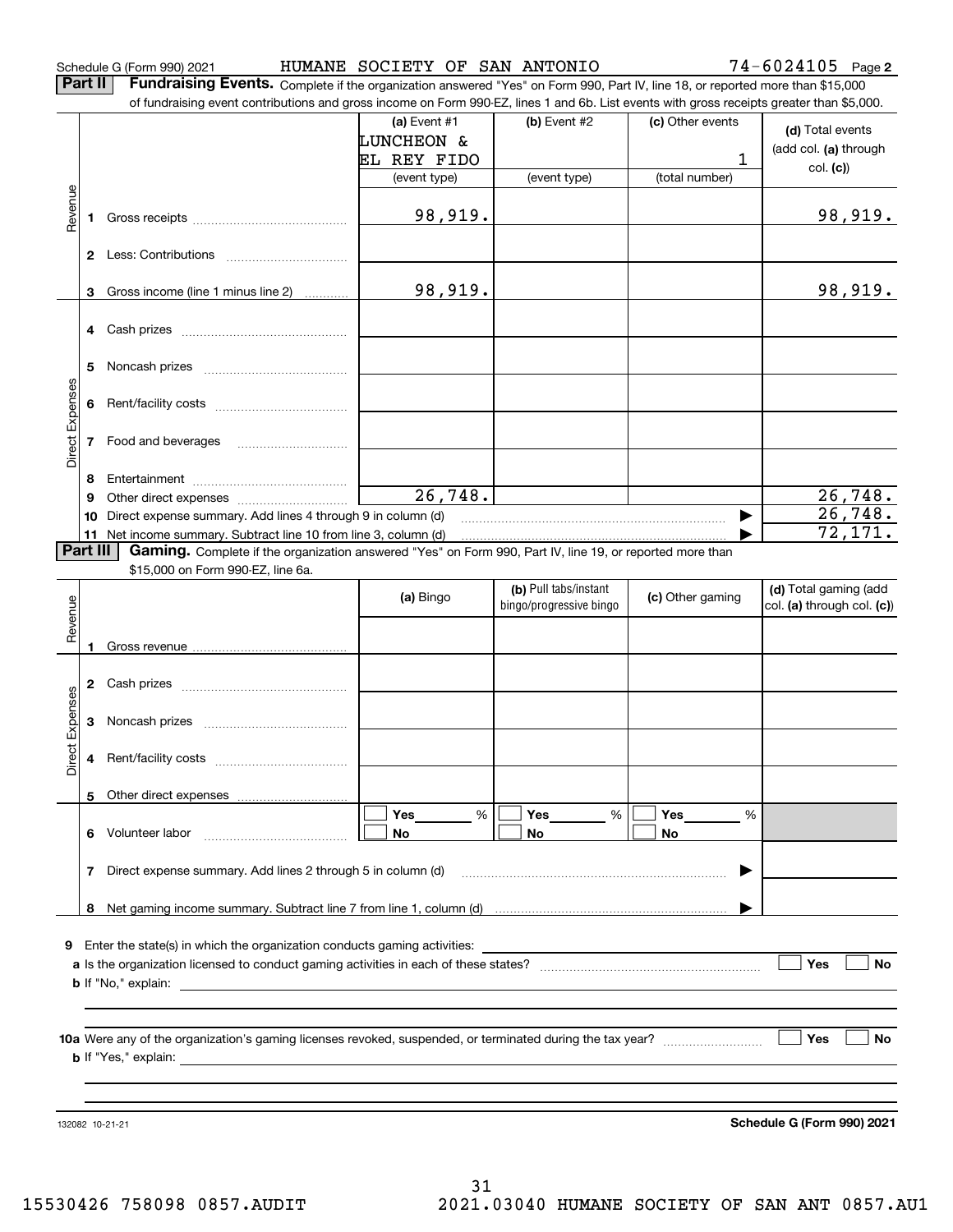| Schedule G (Form 990) 2021 |                                                                                                                                                                                                                                      |          |                        | HUMANE SOCIETY OF SAN ANTONIO |                                                                                                                                        | 74-6024105                 | Page 3                   |
|----------------------------|--------------------------------------------------------------------------------------------------------------------------------------------------------------------------------------------------------------------------------------|----------|------------------------|-------------------------------|----------------------------------------------------------------------------------------------------------------------------------------|----------------------------|--------------------------|
|                            |                                                                                                                                                                                                                                      |          |                        |                               |                                                                                                                                        | Yes                        | No                       |
|                            | 12 Is the organization a grantor, beneficiary or trustee of a trust, or a member of a partnership or other entity formed                                                                                                             |          |                        |                               |                                                                                                                                        |                            |                          |
|                            |                                                                                                                                                                                                                                      |          |                        |                               |                                                                                                                                        | $\Box$ Yes                 | No                       |
|                            | 13 Indicate the percentage of gaming activity conducted in:                                                                                                                                                                          |          |                        |                               |                                                                                                                                        |                            |                          |
|                            |                                                                                                                                                                                                                                      |          |                        |                               |                                                                                                                                        | <b>13a</b>                 | %                        |
|                            |                                                                                                                                                                                                                                      |          |                        |                               | <b>b</b> An outside facility <i>www.communicality www.communicality.communicality www.communicality www.communicality.com</i>          | 13b                        | %                        |
|                            | 14 Enter the name and address of the person who prepares the organization's gaming/special events books and records:                                                                                                                 |          |                        |                               |                                                                                                                                        |                            |                          |
|                            |                                                                                                                                                                                                                                      |          |                        |                               |                                                                                                                                        |                            |                          |
|                            | Name $\sum_{n=1}^{\infty}$                                                                                                                                                                                                           |          |                        |                               |                                                                                                                                        |                            |                          |
|                            |                                                                                                                                                                                                                                      |          |                        |                               |                                                                                                                                        |                            |                          |
|                            |                                                                                                                                                                                                                                      |          |                        |                               |                                                                                                                                        |                            |                          |
|                            |                                                                                                                                                                                                                                      |          |                        |                               |                                                                                                                                        | Yes                        | No                       |
|                            |                                                                                                                                                                                                                                      |          |                        |                               |                                                                                                                                        |                            |                          |
|                            |                                                                                                                                                                                                                                      |          |                        |                               |                                                                                                                                        |                            |                          |
|                            | of gaming revenue retained by the third party $\triangleright$ \$ $\_\_\_\_\_\_\_\_\_\_\_\_\_\_\_\_\_\_\_\_\_\_\_\_\_\_\_\_$                                                                                                         |          |                        |                               |                                                                                                                                        |                            |                          |
|                            | c If "Yes," enter name and address of the third party:                                                                                                                                                                               |          |                        |                               |                                                                                                                                        |                            |                          |
|                            |                                                                                                                                                                                                                                      |          |                        |                               |                                                                                                                                        |                            |                          |
|                            | Name <b>Decision and Contract Contract Contract Contract Contract Contract Contract Contract Contract Contract Contract Contract Contract Contract Contract Contract Contract Contract Contract Contract Contract Contract Contr</b> |          |                        |                               |                                                                                                                                        |                            |                          |
|                            |                                                                                                                                                                                                                                      |          |                        |                               |                                                                                                                                        |                            |                          |
|                            |                                                                                                                                                                                                                                      |          |                        |                               |                                                                                                                                        |                            |                          |
|                            |                                                                                                                                                                                                                                      |          |                        |                               |                                                                                                                                        |                            |                          |
|                            | <b>16</b> Gaming manager information:                                                                                                                                                                                                |          |                        |                               |                                                                                                                                        |                            |                          |
|                            | Name $\blacktriangleright$ $\bot$                                                                                                                                                                                                    |          |                        |                               |                                                                                                                                        |                            |                          |
|                            |                                                                                                                                                                                                                                      |          |                        |                               |                                                                                                                                        |                            |                          |
|                            | Gaming manager compensation > \$                                                                                                                                                                                                     |          |                        |                               |                                                                                                                                        |                            |                          |
|                            |                                                                                                                                                                                                                                      |          |                        |                               |                                                                                                                                        |                            |                          |
|                            |                                                                                                                                                                                                                                      |          |                        |                               |                                                                                                                                        |                            |                          |
|                            |                                                                                                                                                                                                                                      |          |                        |                               |                                                                                                                                        |                            |                          |
|                            |                                                                                                                                                                                                                                      |          |                        |                               |                                                                                                                                        |                            |                          |
|                            |                                                                                                                                                                                                                                      |          |                        |                               |                                                                                                                                        |                            |                          |
|                            | Director/officer                                                                                                                                                                                                                     | Employee | Independent contractor |                               |                                                                                                                                        |                            |                          |
|                            |                                                                                                                                                                                                                                      |          |                        |                               |                                                                                                                                        |                            |                          |
|                            | 17 Mandatory distributions:<br>a Is the organization required under state law to make charitable distributions from the gaming proceeds to                                                                                           |          |                        |                               |                                                                                                                                        |                            |                          |
|                            | retain the state gaming license?                                                                                                                                                                                                     |          |                        |                               |                                                                                                                                        | $\Box$ Yes                 | $\boxed{\phantom{1}}$ No |
|                            | <b>b</b> Enter the amount of distributions required under state law to be distributed to other exempt organizations or spent in the                                                                                                  |          |                        |                               |                                                                                                                                        |                            |                          |
|                            | organization's own exempt activities during the tax year $\triangleright$ \$                                                                                                                                                         |          |                        |                               |                                                                                                                                        |                            |                          |
| Part IV                    |                                                                                                                                                                                                                                      |          |                        |                               | Supplemental Information. Provide the explanations required by Part I, line 2b, columns (iii) and (v); and Part III, lines 9, 9b, 10b, |                            |                          |
|                            | 15b, 15c, 16, and 17b, as applicable. Also provide any additional information. See instructions.                                                                                                                                     |          |                        |                               |                                                                                                                                        |                            |                          |
|                            |                                                                                                                                                                                                                                      |          |                        |                               |                                                                                                                                        |                            |                          |
|                            |                                                                                                                                                                                                                                      |          |                        |                               |                                                                                                                                        |                            |                          |
|                            |                                                                                                                                                                                                                                      |          |                        |                               |                                                                                                                                        |                            |                          |
|                            |                                                                                                                                                                                                                                      |          |                        |                               |                                                                                                                                        |                            |                          |
|                            |                                                                                                                                                                                                                                      |          |                        |                               |                                                                                                                                        |                            |                          |
|                            |                                                                                                                                                                                                                                      |          |                        |                               |                                                                                                                                        |                            |                          |
|                            |                                                                                                                                                                                                                                      |          |                        |                               |                                                                                                                                        |                            |                          |
|                            |                                                                                                                                                                                                                                      |          |                        |                               |                                                                                                                                        |                            |                          |
|                            |                                                                                                                                                                                                                                      |          |                        |                               |                                                                                                                                        |                            |                          |
|                            |                                                                                                                                                                                                                                      |          |                        |                               |                                                                                                                                        |                            |                          |
|                            |                                                                                                                                                                                                                                      |          |                        |                               |                                                                                                                                        |                            |                          |
|                            |                                                                                                                                                                                                                                      |          |                        |                               |                                                                                                                                        |                            |                          |
|                            |                                                                                                                                                                                                                                      |          |                        |                               |                                                                                                                                        |                            |                          |
|                            |                                                                                                                                                                                                                                      |          |                        |                               |                                                                                                                                        |                            |                          |
|                            |                                                                                                                                                                                                                                      |          |                        |                               |                                                                                                                                        |                            |                          |
| 132083 10-21-21            |                                                                                                                                                                                                                                      |          |                        |                               |                                                                                                                                        | Schedule G (Form 990) 2021 |                          |
|                            |                                                                                                                                                                                                                                      |          | 32                     |                               |                                                                                                                                        |                            |                          |
|                            |                                                                                                                                                                                                                                      |          |                        |                               |                                                                                                                                        |                            |                          |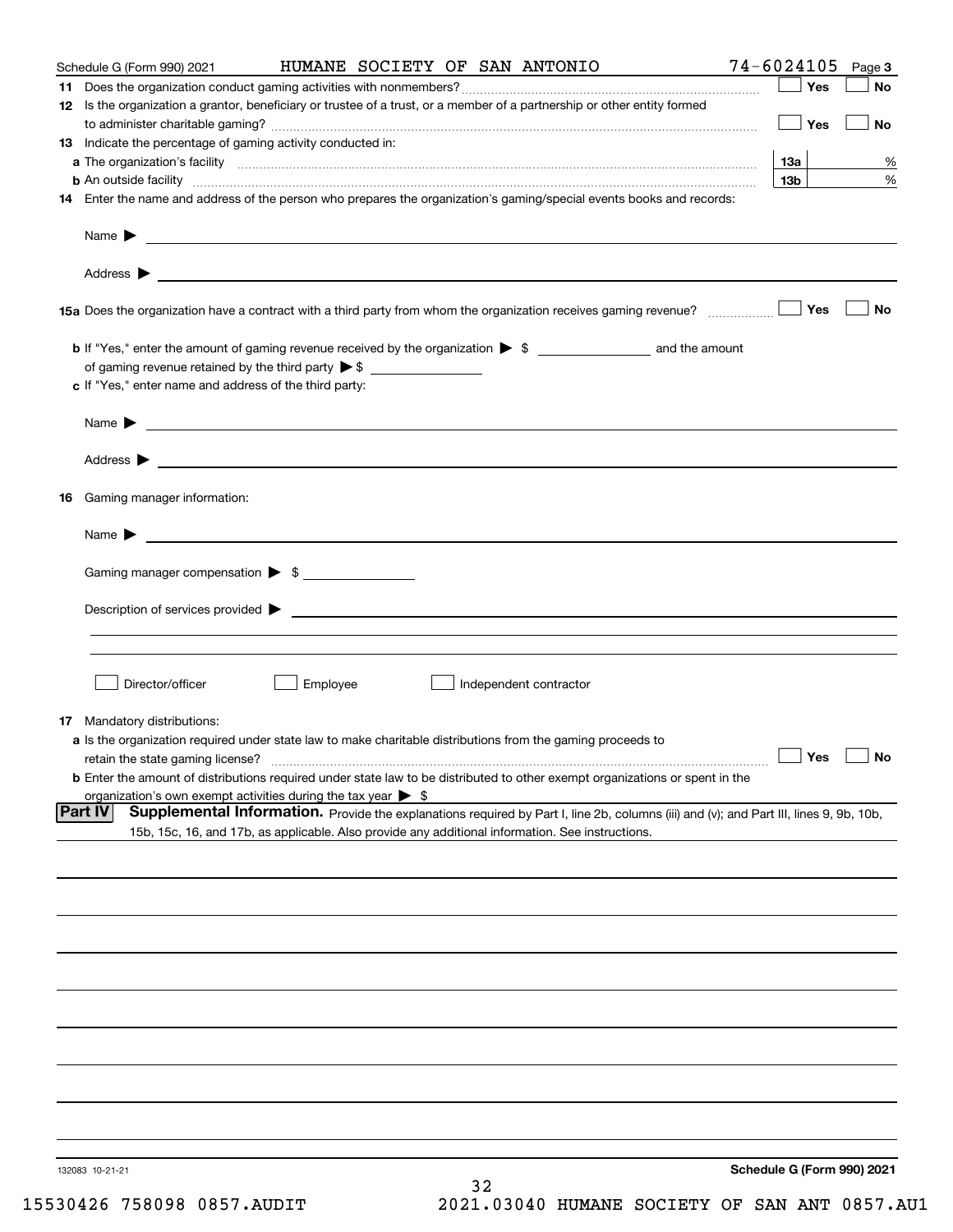| Schedule G (Form 990 |  |
|----------------------|--|
| ________             |  |

|                 | <b>Part IV   Supplemental Information</b> (continued) |          |                       |
|-----------------|-------------------------------------------------------|----------|-----------------------|
|                 |                                                       |          |                       |
|                 |                                                       |          |                       |
|                 |                                                       |          |                       |
|                 |                                                       |          |                       |
|                 |                                                       |          |                       |
|                 |                                                       |          |                       |
|                 |                                                       |          |                       |
|                 |                                                       |          |                       |
|                 |                                                       |          |                       |
|                 |                                                       |          |                       |
|                 |                                                       |          |                       |
|                 |                                                       |          |                       |
|                 |                                                       |          |                       |
|                 |                                                       |          |                       |
|                 |                                                       |          |                       |
|                 |                                                       |          |                       |
|                 |                                                       |          |                       |
|                 |                                                       |          |                       |
|                 |                                                       |          |                       |
|                 |                                                       |          |                       |
|                 |                                                       |          |                       |
|                 |                                                       |          |                       |
|                 |                                                       |          |                       |
|                 |                                                       |          |                       |
|                 |                                                       |          |                       |
|                 |                                                       |          |                       |
|                 |                                                       |          |                       |
|                 |                                                       |          |                       |
|                 |                                                       |          | Schedule G (Form 990) |
| 132084 11-18-21 |                                                       | $\Omega$ |                       |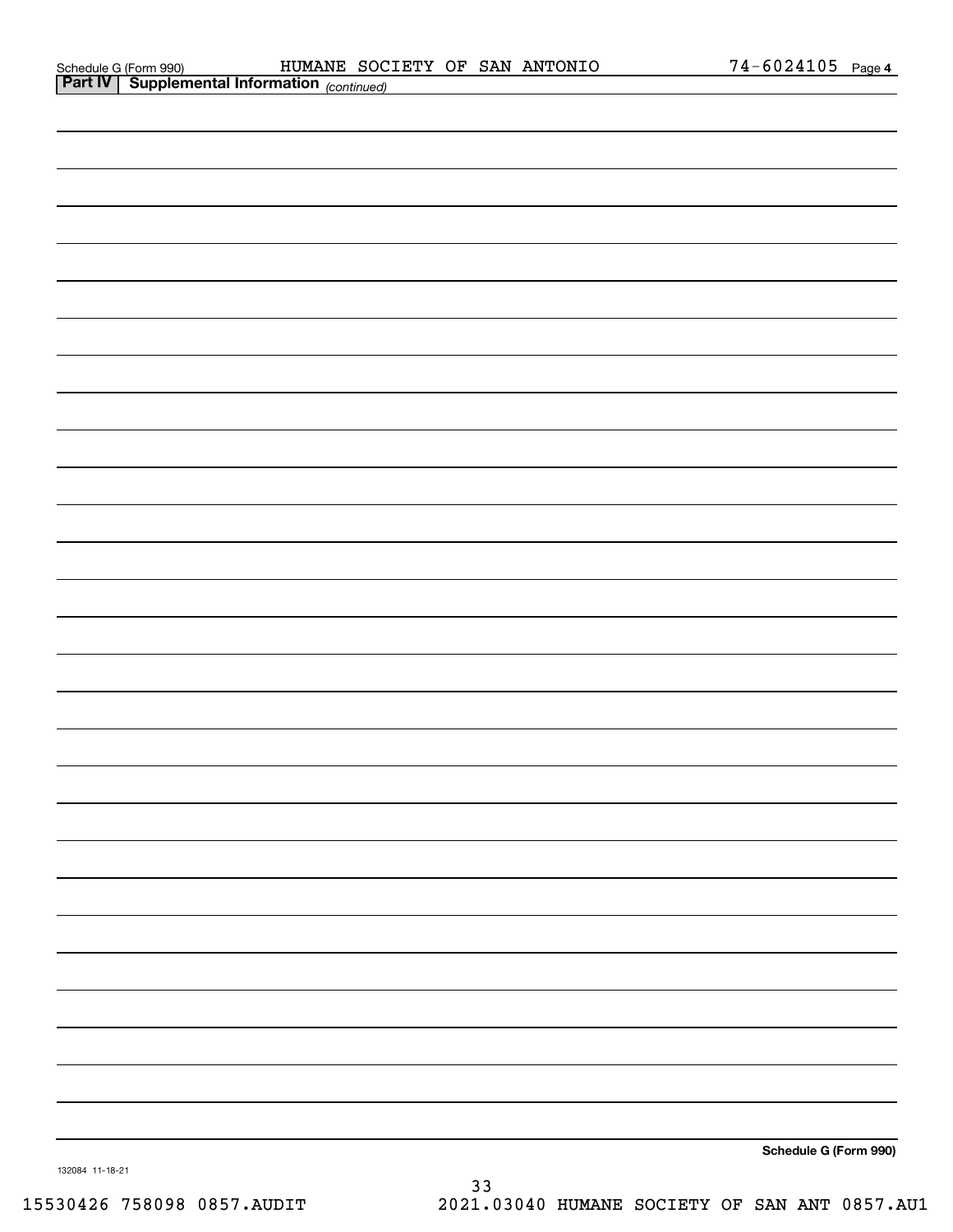|   | <b>SCHEDULE J</b>                                                                   | <b>Compensation Information</b>                                                                                                                                                                                                      |                                       | OMB No. 1545-0047          |     |                         |
|---|-------------------------------------------------------------------------------------|--------------------------------------------------------------------------------------------------------------------------------------------------------------------------------------------------------------------------------------|---------------------------------------|----------------------------|-----|-------------------------|
|   | (Form 990)                                                                          |                                                                                                                                                                                                                                      |                                       |                            |     |                         |
|   |                                                                                     | For certain Officers, Directors, Trustees, Key Employees, and Highest<br><b>Compensated Employees</b>                                                                                                                                |                                       | 2021                       |     |                         |
|   |                                                                                     | Complete if the organization answered "Yes" on Form 990, Part IV, line 23.                                                                                                                                                           |                                       | Open to Public             |     |                         |
|   | Department of the Treasury<br>Internal Revenue Service                              | Attach to Form 990.<br>Go to www.irs.gov/Form990 for instructions and the latest information.                                                                                                                                        |                                       | Inspection                 |     |                         |
|   | Name of the organization                                                            |                                                                                                                                                                                                                                      | <b>Employer identification number</b> |                            |     |                         |
|   |                                                                                     | HUMANE SOCIETY OF SAN ANTONIO                                                                                                                                                                                                        |                                       | 74-6024105                 |     |                         |
|   | <b>Questions Regarding Compensation</b><br>Part I                                   |                                                                                                                                                                                                                                      |                                       |                            |     |                         |
|   |                                                                                     |                                                                                                                                                                                                                                      |                                       |                            | Yes | No.                     |
|   |                                                                                     | <b>1a</b> Check the appropriate box(es) if the organization provided any of the following to or for a person listed on Form 990,                                                                                                     |                                       |                            |     |                         |
|   |                                                                                     | Part VII, Section A, line 1a. Complete Part III to provide any relevant information regarding these items.                                                                                                                           |                                       |                            |     |                         |
|   | First-class or charter travel                                                       | Housing allowance or residence for personal use                                                                                                                                                                                      |                                       |                            |     |                         |
|   | Travel for companions                                                               | Payments for business use of personal residence                                                                                                                                                                                      |                                       |                            |     |                         |
|   | Tax indemnification and gross-up payments                                           | Health or social club dues or initiation fees                                                                                                                                                                                        |                                       |                            |     |                         |
|   | Discretionary spending account                                                      | Personal services (such as maid, chauffeur, chef)                                                                                                                                                                                    |                                       |                            |     |                         |
|   |                                                                                     |                                                                                                                                                                                                                                      |                                       |                            |     |                         |
|   |                                                                                     | <b>b</b> If any of the boxes on line 1a are checked, did the organization follow a written policy regarding payment or                                                                                                               |                                       |                            |     |                         |
|   |                                                                                     | reimbursement or provision of all of the expenses described above? If "No," complete Part III to explain                                                                                                                             |                                       | 1b                         |     |                         |
| 2 |                                                                                     | Did the organization require substantiation prior to reimbursing or allowing expenses incurred by all directors,                                                                                                                     |                                       |                            |     |                         |
|   |                                                                                     |                                                                                                                                                                                                                                      |                                       | $\mathbf{2}$               |     |                         |
|   |                                                                                     |                                                                                                                                                                                                                                      |                                       |                            |     |                         |
| з |                                                                                     | Indicate which, if any, of the following the organization used to establish the compensation of the organization's                                                                                                                   |                                       |                            |     |                         |
|   |                                                                                     | CEO/Executive Director. Check all that apply. Do not check any boxes for methods used by a related organization to                                                                                                                   |                                       |                            |     |                         |
|   | establish compensation of the CEO/Executive Director, but explain in Part III.      |                                                                                                                                                                                                                                      |                                       |                            |     |                         |
|   | Compensation committee                                                              | Written employment contract                                                                                                                                                                                                          |                                       |                            |     |                         |
|   | Independent compensation consultant                                                 | $X \mid$<br>Compensation survey or study                                                                                                                                                                                             |                                       |                            |     |                         |
|   | Form 990 of other organizations                                                     | Approval by the board or compensation committee                                                                                                                                                                                      |                                       |                            |     |                         |
|   |                                                                                     |                                                                                                                                                                                                                                      |                                       |                            |     |                         |
|   |                                                                                     | During the year, did any person listed on Form 990, Part VII, Section A, line 1a, with respect to the filing                                                                                                                         |                                       |                            |     |                         |
|   | organization or a related organization:                                             |                                                                                                                                                                                                                                      |                                       |                            |     |                         |
|   | Receive a severance payment or change-of-control payment?                           |                                                                                                                                                                                                                                      |                                       | 4a                         |     | Χ                       |
|   | Participate in or receive payment from a supplemental nonqualified retirement plan? |                                                                                                                                                                                                                                      |                                       | 4b                         |     | $\overline{\textbf{x}}$ |
|   | c Participate in or receive payment from an equity-based compensation arrangement?  |                                                                                                                                                                                                                                      |                                       | 4c                         |     | $\overline{\mathbf{x}}$ |
|   |                                                                                     | If "Yes" to any of lines 4a-c, list the persons and provide the applicable amounts for each item in Part III.                                                                                                                        |                                       |                            |     |                         |
|   |                                                                                     |                                                                                                                                                                                                                                      |                                       |                            |     |                         |
|   |                                                                                     | Only section 501(c)(3), 501(c)(4), and 501(c)(29) organizations must complete lines 5-9.                                                                                                                                             |                                       |                            |     |                         |
| 5 |                                                                                     | For persons listed on Form 990, Part VII, Section A, line 1a, did the organization pay or accrue any compensation                                                                                                                    |                                       |                            |     |                         |
|   | contingent on the revenues of:                                                      |                                                                                                                                                                                                                                      |                                       |                            |     |                         |
|   |                                                                                     | a The organization? <b>Entitled Strategies and Strategies and Strategies and Strategies and Strategies and Strategies and Strategies and Strategies and Strategies and Strategies and Strategies and Strategies and Strategies a</b> |                                       | 5a                         |     | x                       |
|   |                                                                                     |                                                                                                                                                                                                                                      |                                       | 5b                         |     | $\overline{\mathbf{x}}$ |
|   | If "Yes" on line 5a or 5b, describe in Part III.                                    |                                                                                                                                                                                                                                      |                                       |                            |     |                         |
|   |                                                                                     | 6 For persons listed on Form 990, Part VII, Section A, line 1a, did the organization pay or accrue any compensation                                                                                                                  |                                       |                            |     |                         |
|   | contingent on the net earnings of:                                                  |                                                                                                                                                                                                                                      |                                       |                            |     |                         |
|   |                                                                                     |                                                                                                                                                                                                                                      |                                       | 6a                         |     | х                       |
|   |                                                                                     |                                                                                                                                                                                                                                      |                                       | 6b                         |     | $\mathbf X$             |
|   | If "Yes" on line 6a or 6b, describe in Part III.                                    |                                                                                                                                                                                                                                      |                                       |                            |     |                         |
|   |                                                                                     | 7 For persons listed on Form 990, Part VII, Section A, line 1a, did the organization provide any nonfixed payments                                                                                                                   |                                       |                            |     |                         |
|   |                                                                                     |                                                                                                                                                                                                                                      |                                       | 7                          |     | х                       |
| 8 |                                                                                     | Were any amounts reported on Form 990, Part VII, paid or accrued pursuant to a contract that was subject to the                                                                                                                      |                                       |                            |     |                         |
|   |                                                                                     | initial contract exception described in Regulations section 53.4958-4(a)(3)? If "Yes," describe in Part III                                                                                                                          |                                       | 8                          |     | х                       |
| 9 |                                                                                     | If "Yes" on line 8, did the organization also follow the rebuttable presumption procedure described in                                                                                                                               |                                       |                            |     |                         |
|   |                                                                                     |                                                                                                                                                                                                                                      |                                       | 9                          |     |                         |
|   | LHA For Paperwork Reduction Act Notice, see the Instructions for Form 990.          |                                                                                                                                                                                                                                      |                                       | Schedule J (Form 990) 2021 |     |                         |

132111 11-02-21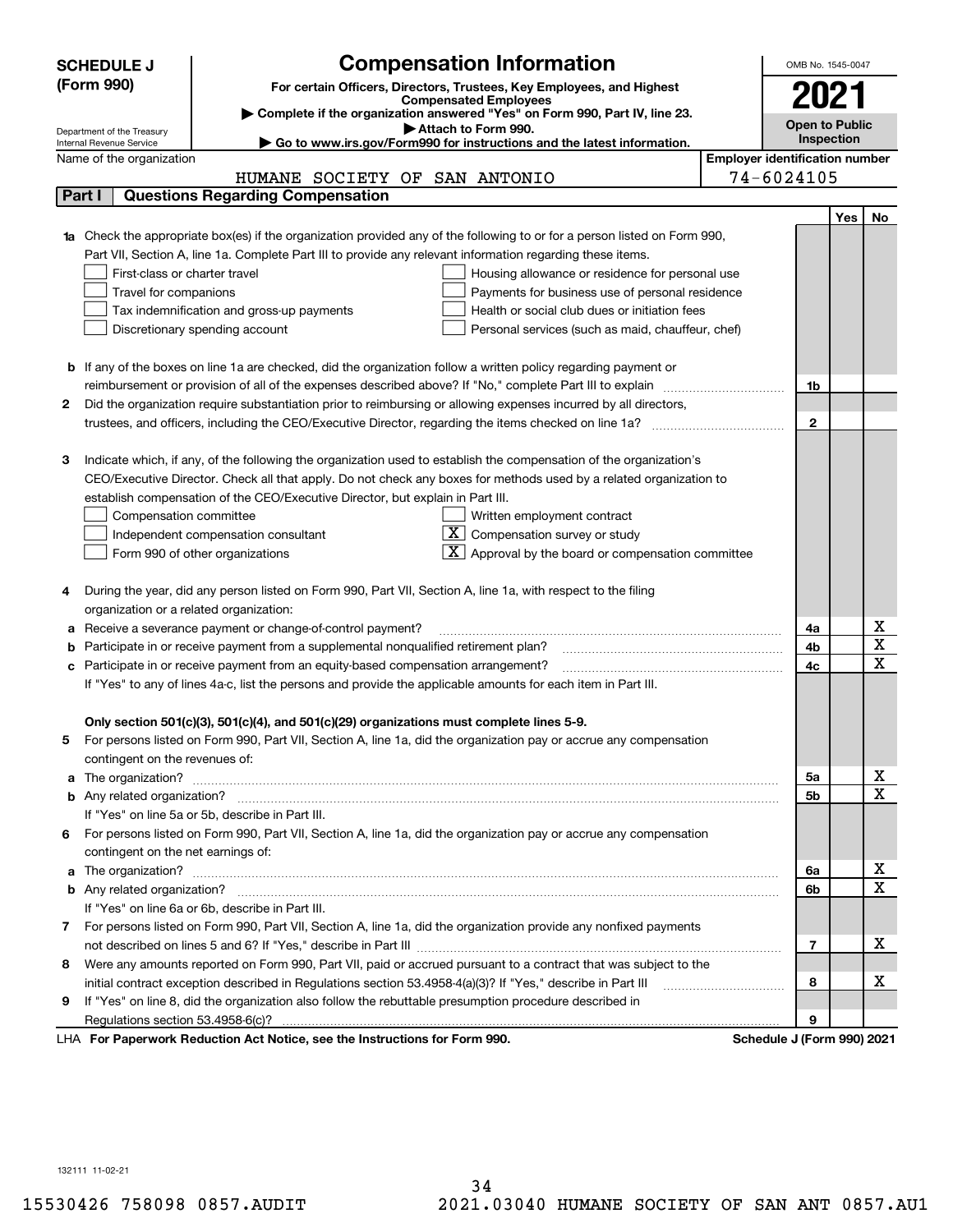74-6024105

**2**

# **Part II Officers, Directors, Trustees, Key Employees, and Highest Compensated Employees.**  Schedule J (Form 990) 2021 Page Use duplicate copies if additional space is needed.

For each individual whose compensation must be reported on Schedule J, report compensation from the organization on row (i) and from related organizations, described in the instructions, on row (ii). Do not list any individuals that aren't listed on Form 990, Part VII.

**Note:**  The sum of columns (B)(i)-(iii) for each listed individual must equal the total amount of Form 990, Part VII, Section A, line 1a, applicable column (D) and (E) amounts for that individual.

|                    |                                      |                          |                                           | (B) Breakdown of W-2 and/or 1099-MISC and/or 1099-NEC<br>compensation | (C) Retirement and<br>other deferred | (D) Nontaxable<br>benefits | (E) Total of columns<br>$(B)(i)-(D)$ | (F) Compensation<br>in column (B)         |
|--------------------|--------------------------------------|--------------------------|-------------------------------------------|-----------------------------------------------------------------------|--------------------------------------|----------------------------|--------------------------------------|-------------------------------------------|
| (A) Name and Title |                                      | (i) Base<br>compensation | (ii) Bonus &<br>incentive<br>compensation | (iii) Other<br>reportable<br>compensation                             | compensation                         |                            |                                      | reported as deferred<br>on prior Form 990 |
| $(1)$ NANCY F. MAY | (i)                                  | 147, 161.                | $\overline{0}$ .                          | $\overline{0}$ .                                                      | $\overline{0}$ .                     | 3,574.                     | 150, 735.                            | 0.                                        |
| PRESIDENT/CEO      | (ii)                                 | $\overline{0}$ .         | $\overline{0}$ .                          | $\overline{0}$ .                                                      | $\overline{0}$ .                     | $\overline{0}$ .           | $\overline{0}$ .                     | $\overline{0}$ .                          |
|                    | $(\sf{i})$                           |                          |                                           |                                                                       |                                      |                            |                                      |                                           |
|                    | (ii)                                 |                          |                                           |                                                                       |                                      |                            |                                      |                                           |
|                    | $(\sf{i})$                           |                          |                                           |                                                                       |                                      |                            |                                      |                                           |
|                    | (ii)                                 |                          |                                           |                                                                       |                                      |                            |                                      |                                           |
|                    | $(\sf{i})$                           |                          |                                           |                                                                       |                                      |                            |                                      |                                           |
|                    | (ii)                                 |                          |                                           |                                                                       |                                      |                            |                                      |                                           |
|                    | $(\sf{i})$                           |                          |                                           |                                                                       |                                      |                            |                                      |                                           |
|                    | (ii)                                 |                          |                                           |                                                                       |                                      |                            |                                      |                                           |
|                    | $(\sf{i})$                           |                          |                                           |                                                                       |                                      |                            |                                      |                                           |
|                    | (ii)                                 |                          |                                           |                                                                       |                                      |                            |                                      |                                           |
|                    | $(\sf{i})$                           |                          |                                           |                                                                       |                                      |                            |                                      |                                           |
|                    | (ii)                                 |                          |                                           |                                                                       |                                      |                            |                                      |                                           |
|                    | $\qquad \qquad \textbf{(i)}$<br>(ii) |                          |                                           |                                                                       |                                      |                            |                                      |                                           |
|                    | $\qquad \qquad \textbf{(i)}$         |                          |                                           |                                                                       |                                      |                            |                                      |                                           |
|                    | (ii)                                 |                          |                                           |                                                                       |                                      |                            |                                      |                                           |
|                    | $(\sf{i})$                           |                          |                                           |                                                                       |                                      |                            |                                      |                                           |
|                    | (ii)                                 |                          |                                           |                                                                       |                                      |                            |                                      |                                           |
|                    | $(\sf{i})$                           |                          |                                           |                                                                       |                                      |                            |                                      |                                           |
|                    | (ii)                                 |                          |                                           |                                                                       |                                      |                            |                                      |                                           |
|                    | $(\sf{i})$                           |                          |                                           |                                                                       |                                      |                            |                                      |                                           |
|                    | (ii)                                 |                          |                                           |                                                                       |                                      |                            |                                      |                                           |
|                    | $(\sf{i})$                           |                          |                                           |                                                                       |                                      |                            |                                      |                                           |
|                    | (ii)                                 |                          |                                           |                                                                       |                                      |                            |                                      |                                           |
|                    | $(\sf{i})$                           |                          |                                           |                                                                       |                                      |                            |                                      |                                           |
|                    | (ii)                                 |                          |                                           |                                                                       |                                      |                            |                                      |                                           |
|                    | $(\sf{i})$                           |                          |                                           |                                                                       |                                      |                            |                                      |                                           |
|                    | (ii)                                 |                          |                                           |                                                                       |                                      |                            |                                      |                                           |
|                    | $(\sf{i})$                           |                          |                                           |                                                                       |                                      |                            |                                      |                                           |
|                    | (ii)                                 |                          |                                           |                                                                       |                                      |                            |                                      |                                           |

**Schedule J (Form 990) 2021**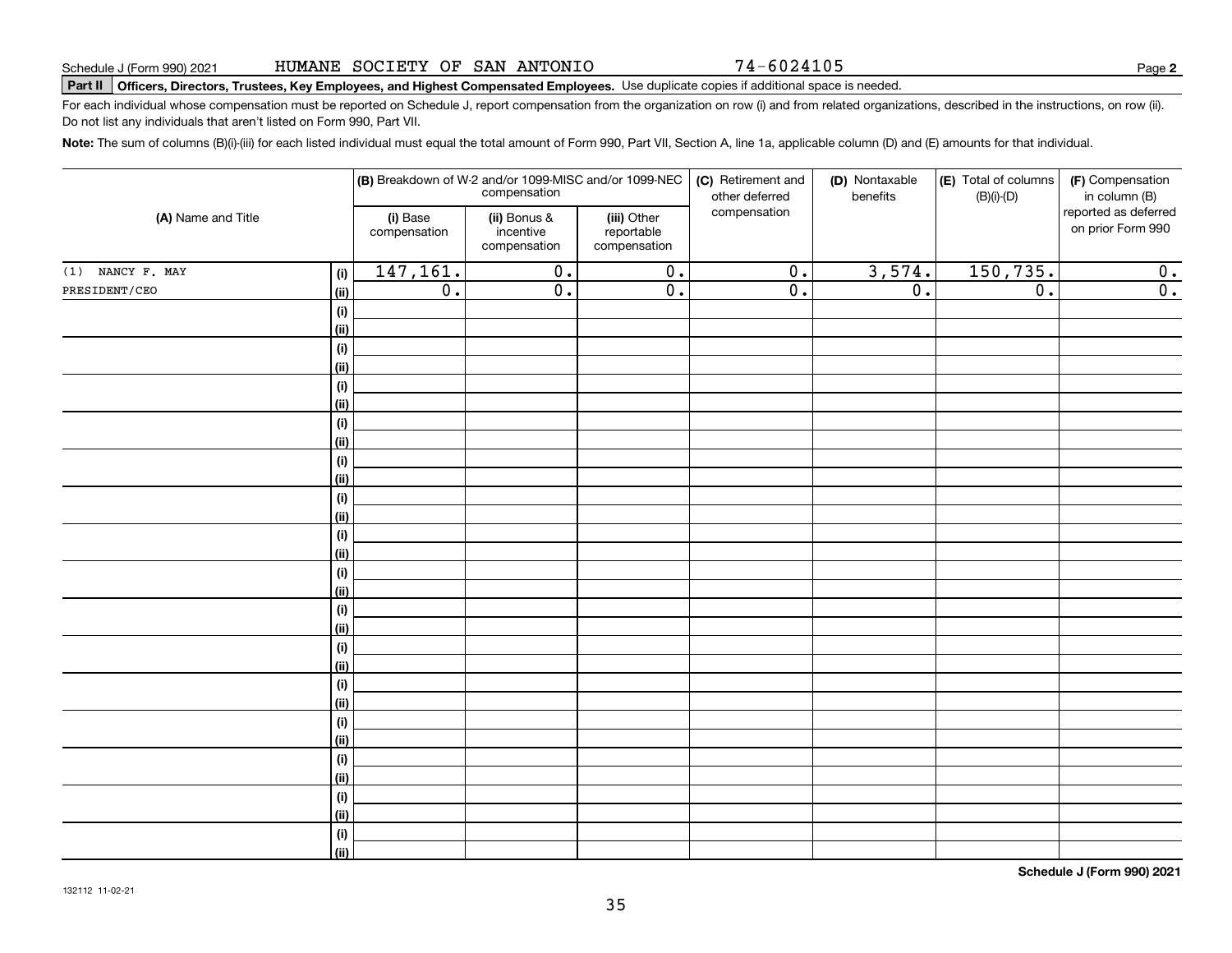#### **Part III Supplemental Information**

Schedule J (Form 990) 2021 HUMANE SOCIETY OF SAN ANTONIO<br>Part III Supplemental Information<br>Provide the information, explanation, or descriptions required for Part I, lines 1a, 1b, 3, 4a, 4b, 4c, 5a, 5b, 6a, 6b, 7, and 8,

**Schedule J (Form 990) 2021**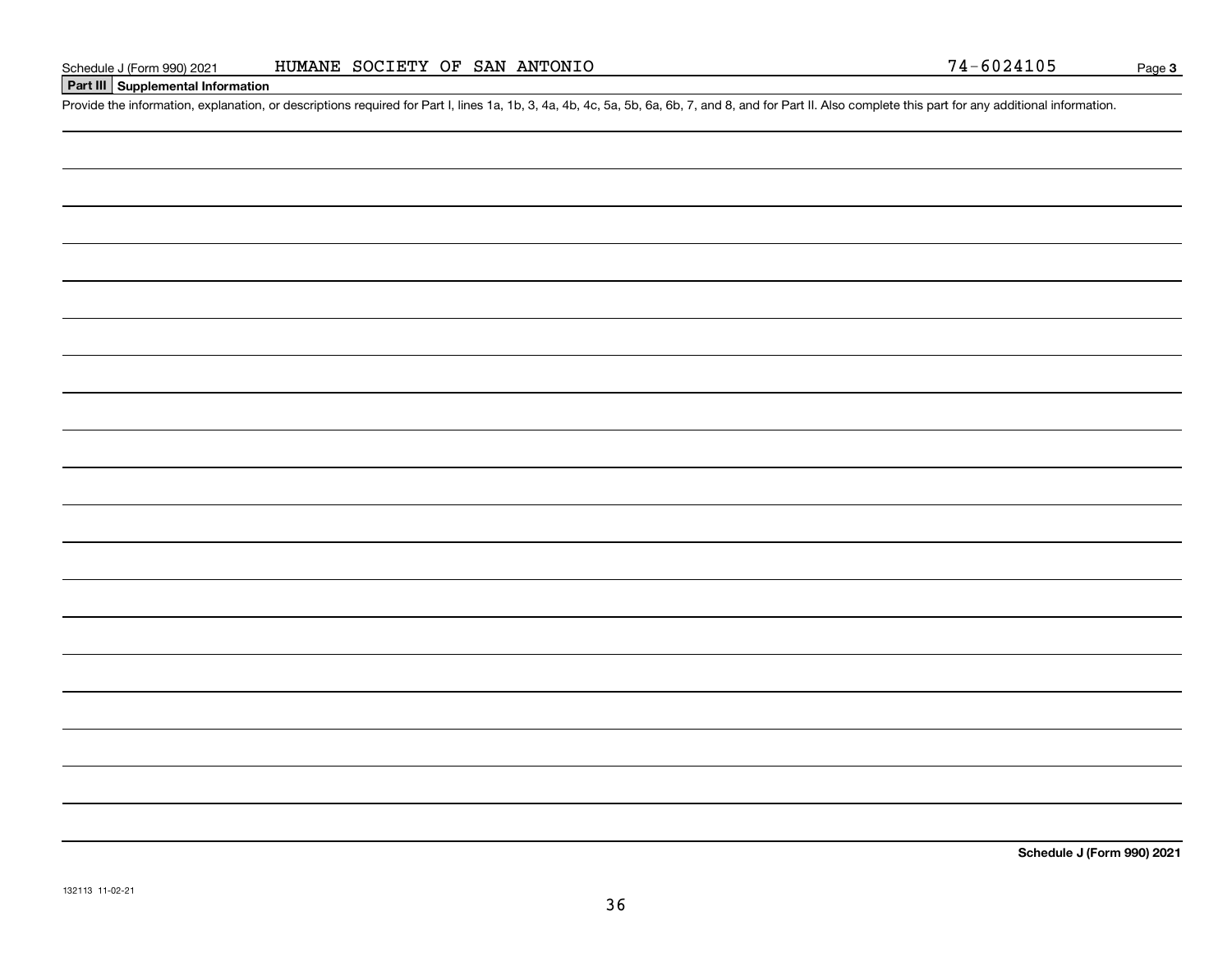#### **SCHEDULE M (Form 990)**

## **Noncash Contributions**

OMB No. 1545-0047

| Department of the Treasury      |
|---------------------------------|
| <b>Internal Revenue Service</b> |

**Complete if the organizations answered "Yes" on Form 990, Part IV, lines 29 or 30.** <sup>J</sup>**2021 Attach to Form 990.** J

**Open to Public Inspection**

|  | $\cdot \,$ Go to www.irs.gov/Form990 for instructions and the latest information. |
|--|-----------------------------------------------------------------------------------|
|  |                                                                                   |

## Name of the organization

 $\blacktriangleright$ 

HUMANE SOCIETY OF SAN ANTONIO

| <b>Employer identification number</b> |
|---------------------------------------|
| 74-6024105                            |

| <b>Part I</b> | <b>Types of Property</b>                                                                                                       |                               |                                      |                                                                                                      |                                                              |     |    |
|---------------|--------------------------------------------------------------------------------------------------------------------------------|-------------------------------|--------------------------------------|------------------------------------------------------------------------------------------------------|--------------------------------------------------------------|-----|----|
|               |                                                                                                                                | (a)<br>Check if<br>applicable | (b)<br>Number of<br>contributions or | (c)<br>Noncash contribution<br>amounts reported on<br>items contributed Form 990, Part VIII, line 1g | (d)<br>Method of determining<br>noncash contribution amounts |     |    |
| 1             |                                                                                                                                |                               |                                      |                                                                                                      |                                                              |     |    |
| 2             | Art - Historical treasures                                                                                                     |                               |                                      |                                                                                                      |                                                              |     |    |
| 3             | Art - Fractional interests                                                                                                     |                               |                                      |                                                                                                      |                                                              |     |    |
| 4             | Books and publications                                                                                                         |                               |                                      |                                                                                                      |                                                              |     |    |
| 5             | Clothing and household goods                                                                                                   |                               |                                      |                                                                                                      |                                                              |     |    |
| 6             |                                                                                                                                |                               |                                      |                                                                                                      |                                                              |     |    |
| 7             |                                                                                                                                |                               |                                      |                                                                                                      |                                                              |     |    |
| 8             | Intellectual property                                                                                                          |                               |                                      |                                                                                                      |                                                              |     |    |
| 9             | Securities - Publicly traded                                                                                                   | $\mathbf X$                   |                                      | 81,923.FMV                                                                                           |                                                              |     |    |
| 10            | Securities - Closely held stock                                                                                                |                               |                                      |                                                                                                      |                                                              |     |    |
| 11            | Securities - Partnership, LLC, or<br>trust interests                                                                           |                               |                                      |                                                                                                      |                                                              |     |    |
| 12            | Securities - Miscellaneous                                                                                                     |                               |                                      |                                                                                                      |                                                              |     |    |
| 13            | Qualified conservation contribution -                                                                                          |                               |                                      |                                                                                                      |                                                              |     |    |
|               | Historic structures                                                                                                            |                               |                                      |                                                                                                      |                                                              |     |    |
| 14            | Qualified conservation contribution - Other                                                                                    |                               |                                      |                                                                                                      |                                                              |     |    |
| 15            | Real estate - Residential                                                                                                      |                               |                                      |                                                                                                      |                                                              |     |    |
| 16            | Real estate - Commercial                                                                                                       |                               |                                      |                                                                                                      |                                                              |     |    |
| 17            |                                                                                                                                |                               |                                      |                                                                                                      |                                                              |     |    |
| 18            |                                                                                                                                |                               |                                      |                                                                                                      |                                                              |     |    |
| 19            |                                                                                                                                |                               |                                      |                                                                                                      |                                                              |     |    |
| 20            | Drugs and medical supplies                                                                                                     |                               |                                      |                                                                                                      |                                                              |     |    |
| 21            |                                                                                                                                |                               |                                      |                                                                                                      |                                                              |     |    |
| 22            | Historical artifacts                                                                                                           |                               |                                      |                                                                                                      |                                                              |     |    |
| 23            |                                                                                                                                |                               |                                      |                                                                                                      |                                                              |     |    |
| 24            | Archeological artifacts                                                                                                        |                               |                                      |                                                                                                      |                                                              |     |    |
| 25            | $($ FACILITY IMPR $)$<br>Other $\blacktriangleright$                                                                           | X                             | 0                                    | 27,105.FMV                                                                                           |                                                              |     |    |
| 26            | (PROGRAM SUPPL)<br>Other $\blacktriangleright$                                                                                 | X                             | 0                                    | 7,382.FMV                                                                                            |                                                              |     |    |
| 27            | Other $\blacktriangleright$                                                                                                    |                               |                                      |                                                                                                      |                                                              |     |    |
| 28            | Other<br>▶                                                                                                                     |                               |                                      |                                                                                                      |                                                              |     |    |
| 29            | Number of Forms 8283 received by the organization during the tax year for contributions                                        |                               |                                      |                                                                                                      |                                                              |     |    |
|               | for which the organization completed Form 8283, Part V, Donee Acknowledgement                                                  |                               |                                      | 29                                                                                                   |                                                              |     |    |
|               |                                                                                                                                |                               |                                      |                                                                                                      |                                                              | Yes | No |
|               | 30a During the year, did the organization receive by contribution any property reported in Part I, lines 1 through 28, that it |                               |                                      |                                                                                                      |                                                              |     |    |
|               | must hold for at least three years from the date of the initial contribution, and which isn't required to be used for          |                               |                                      |                                                                                                      |                                                              |     |    |
|               | exempt purposes for the entire holding period?                                                                                 |                               |                                      |                                                                                                      |                                                              | 30a | х  |
|               | <b>b</b> If "Yes," describe the arrangement in Part II.                                                                        |                               |                                      |                                                                                                      |                                                              |     |    |
| 31            | Does the organization have a gift acceptance policy that requires the review of any nonstandard contributions?                 |                               |                                      |                                                                                                      |                                                              | 31  | x  |
|               | 32a Does the organization hire or use third parties or related organizations to solicit, process, or sell noncash              |                               |                                      |                                                                                                      |                                                              |     |    |
|               | contributions?                                                                                                                 |                               |                                      |                                                                                                      |                                                              | 32a | х  |
|               | <b>b</b> If "Yes," describe in Part II.                                                                                        |                               |                                      |                                                                                                      |                                                              |     |    |
| 33            | If the organization didn't report an amount in column (c) for a type of property for which column (a) is checked,              |                               |                                      |                                                                                                      |                                                              |     |    |
|               | describe in Part II.<br>cruck Reduction Act Notice, and the Instructions for Form 000                                          |                               |                                      |                                                                                                      | Schodule M (Form 000) 2021                                   |     |    |

**For Paperwork Reduction Act Notice, see the Instructions for Form 990. Schedule M (Form 990) 2021** LHA

132141 11-17-21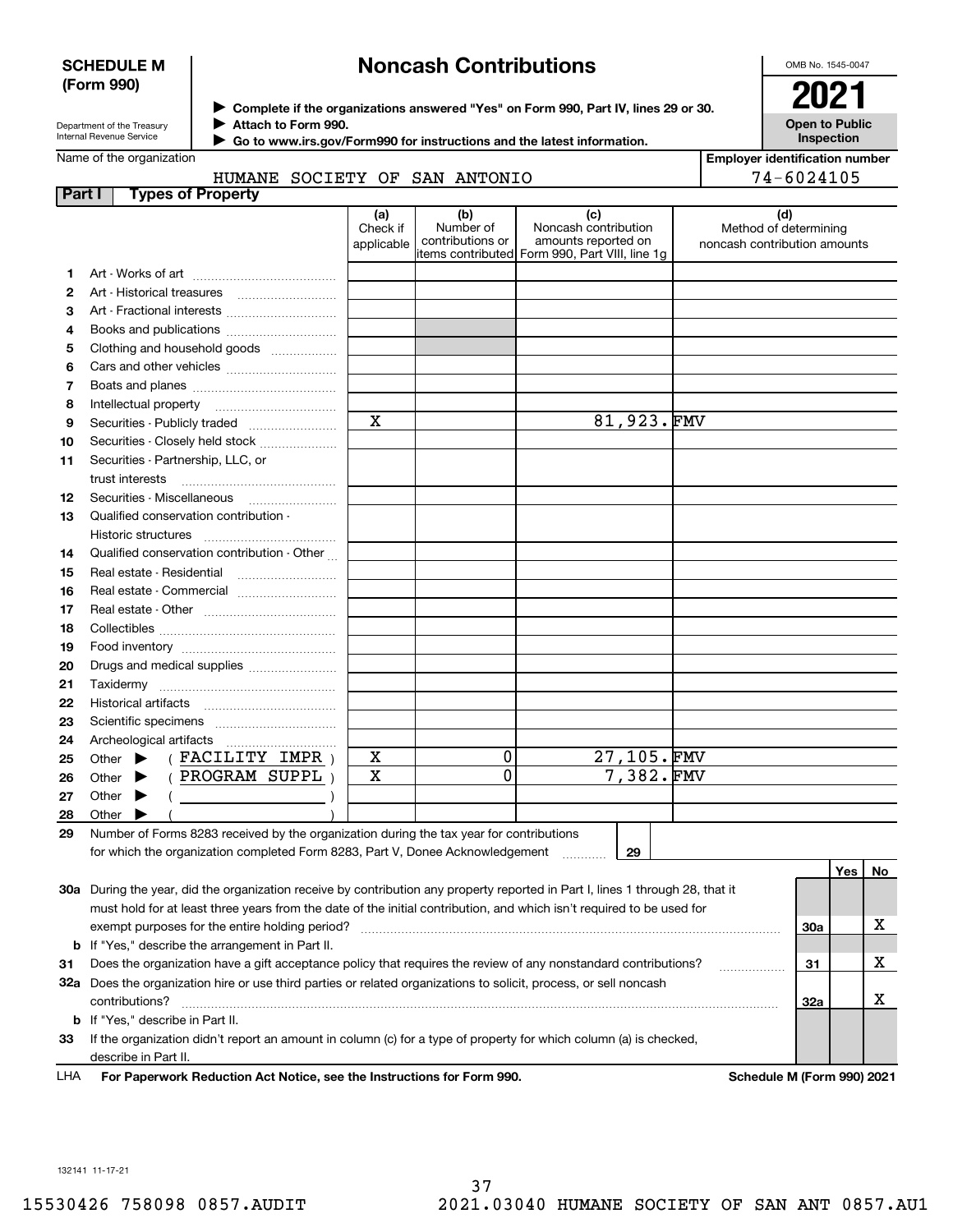| HUMANE<br>SOCIETY<br><b>OF</b><br>SAN<br>ANTONIO<br>'′4⊥<br>-6024105<br>Schedule M (Form 990) 2021 |  | Page |
|----------------------------------------------------------------------------------------------------|--|------|
|----------------------------------------------------------------------------------------------------|--|------|

Provide the information required by Part I, lines 30b, 32b, and 33, and whether the organization is reporting in Part I, column (b), the number of contributions, the number of items received, or a combination of both. Also complete this part for any additional information. **Part II Supplemental Information.** 

**2**

74-6024105

| 132142 11-17-21 | $38\,$ | Schedule M (Form 990) 2021 |
|-----------------|--------|----------------------------|
|                 |        |                            |
|                 |        |                            |
|                 |        |                            |
|                 |        |                            |
|                 |        |                            |
|                 |        |                            |
|                 |        |                            |
|                 |        |                            |
|                 |        |                            |
|                 |        |                            |
|                 |        |                            |
|                 |        |                            |
|                 |        |                            |
|                 |        |                            |
|                 |        |                            |
|                 |        |                            |
|                 |        |                            |
|                 |        |                            |
|                 |        |                            |
|                 |        |                            |
|                 |        |                            |
|                 |        |                            |
|                 |        |                            |
|                 |        |                            |
|                 |        |                            |
|                 |        |                            |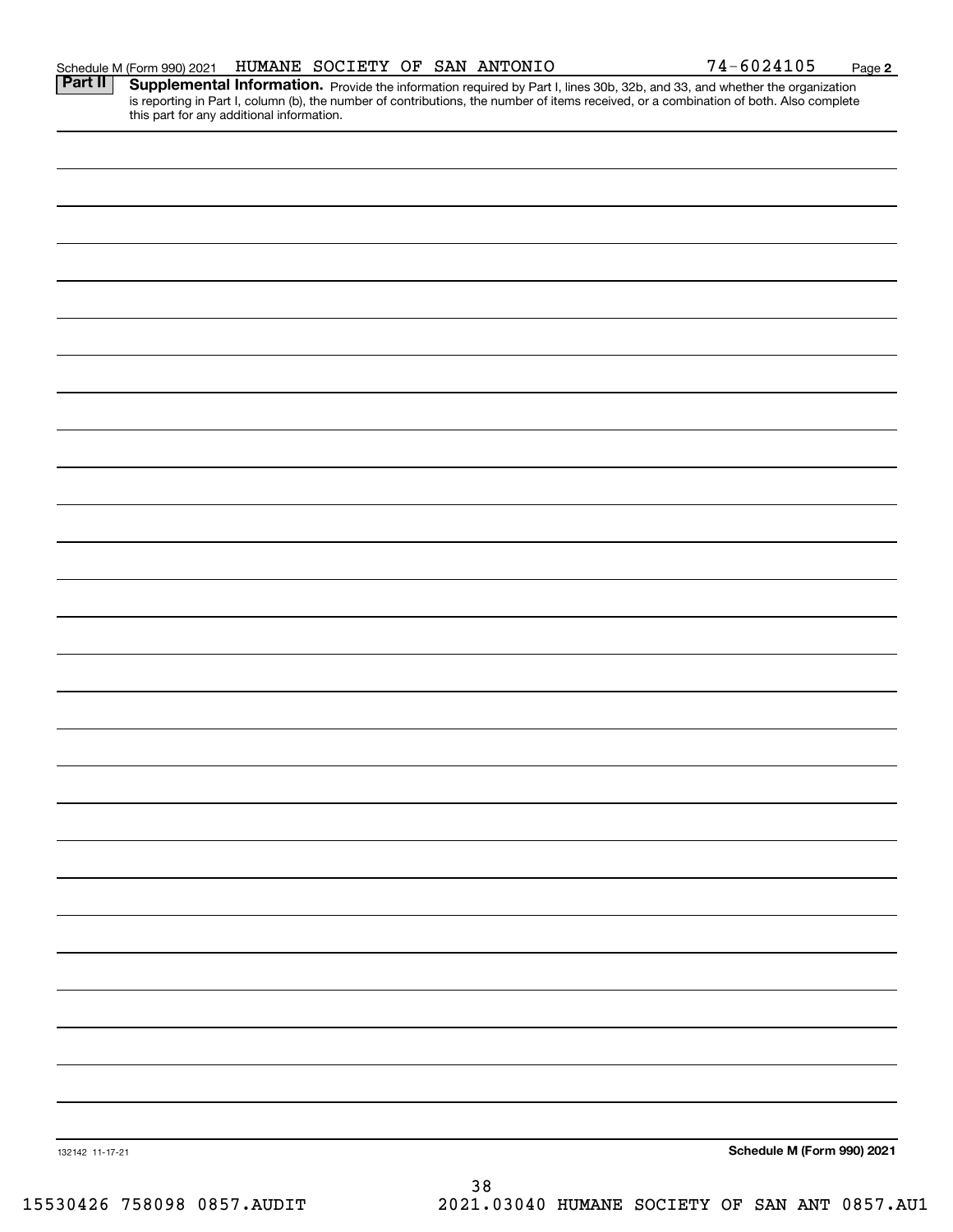**(Form 990)**

## **Complete to provide information for responses to specific questions on SCHEDULE O Supplemental Information to Form 990 or 990-EZ**

**Form 990 or 990-EZ or to provide any additional information. | Attach to Form 990 or Form 990-EZ. | Go to www.irs.gov/Form990 for the latest information.**



**Employer identification number** HUMANE SOCIETY OF SAN ANTONIO 74-6024105

FORM 990, PART VI, SECTION B, LINE 11B:

FORM 990 IS REVIEWED AND APPROVED BY THE FINANCE COMMITTEE AND THE BOARD OF

DIRECTORS PRIOR TO FILING.

FORM 990, PART VI, SECTION B, LINE 12C:

POLICIES ARE REVIEWED DURING BOARD OF DIRECTORS ORIENTATION.

FORM 990, PART VI, SECTION B, LINE 15:

THE BOARD CHAIR REQUESTS MARKET REPORTS FOR SALARY ANALYSIS FROM THE

DIRECTOR OF HUMAN RESOURCES AS WELL AS PREVIOUS YEAR REVIEW DOCUMENTATION.

THE EXECUTIVE COMMITTEE REVIEWS THE CEO BASED ON BUDGET PERFORMANCE,

COMMUNITY PRESENCE, PARTNERSHIP INTERACTION AND EMPLOYEE MANAGEMENT

OUTCOMES. THEY DISCUSS A RECOMMENDATION FOR ANY PORTENTIAL RAISE AND/OR

BONUS. THIS IS BROUGHT TO THE ENTIRE BOARD FOR THEIR REVIEW AND APPROVAL.

THE REVIEW IS DONE AT THE END OF A GIVEN YEAR OR BEGINNING OF THE NEXT

YEAR.

KEY EMPLOYEES' REVIEWS ARE CONDUCTED BY THE PRESIDENT/CEO. MARKET

COMPARABILITY DATA IS REVIEWED AS WELL AS JOB PERFORMANCE THROUGHOUT THE

PRIOR YEAR.

FORM 990, PART VI, SECTION C, LINE 19:

GOVERNING DOCUMENTS, CONFLICT OF INTEREST POLICY, AND FINANCIAL STATEMENTS

ARE AVAILABLE UPON REQUEST.

PART XII, LINE 2C